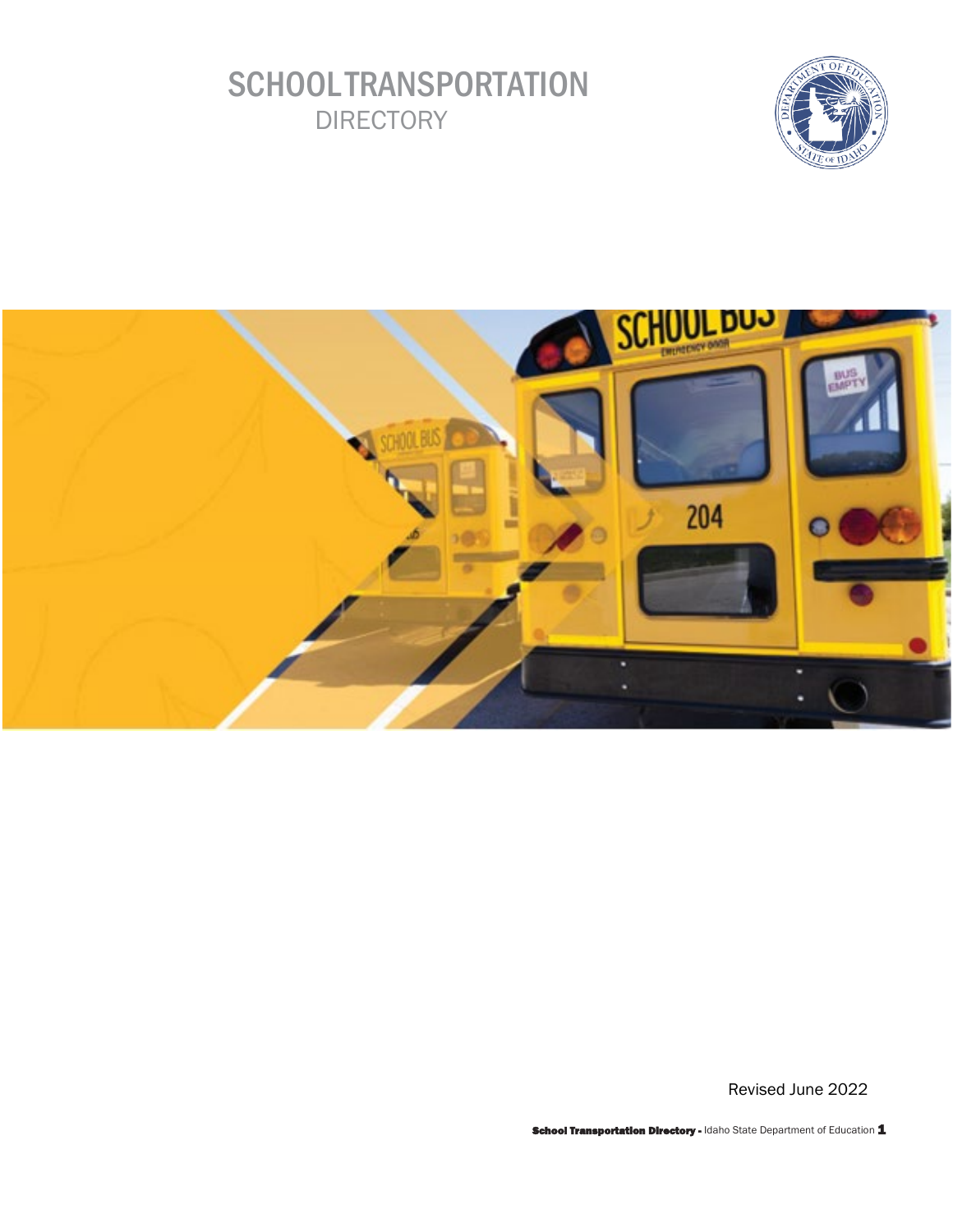# Table of Contents

[SDE Contacts Pg. 3](#page-2-0) [SDE Transportation Staff Pg. 3](#page-2-0) [Bus Dealers Pg. 4](#page-3-0) [Bus Contractors Pgs. 5-7](#page-4-0)  [Idaho Public School Districts Pgs. 8-65](#page-7-0)  [Idaho Public Charter Schools Pgs. 66-87](#page-65-0)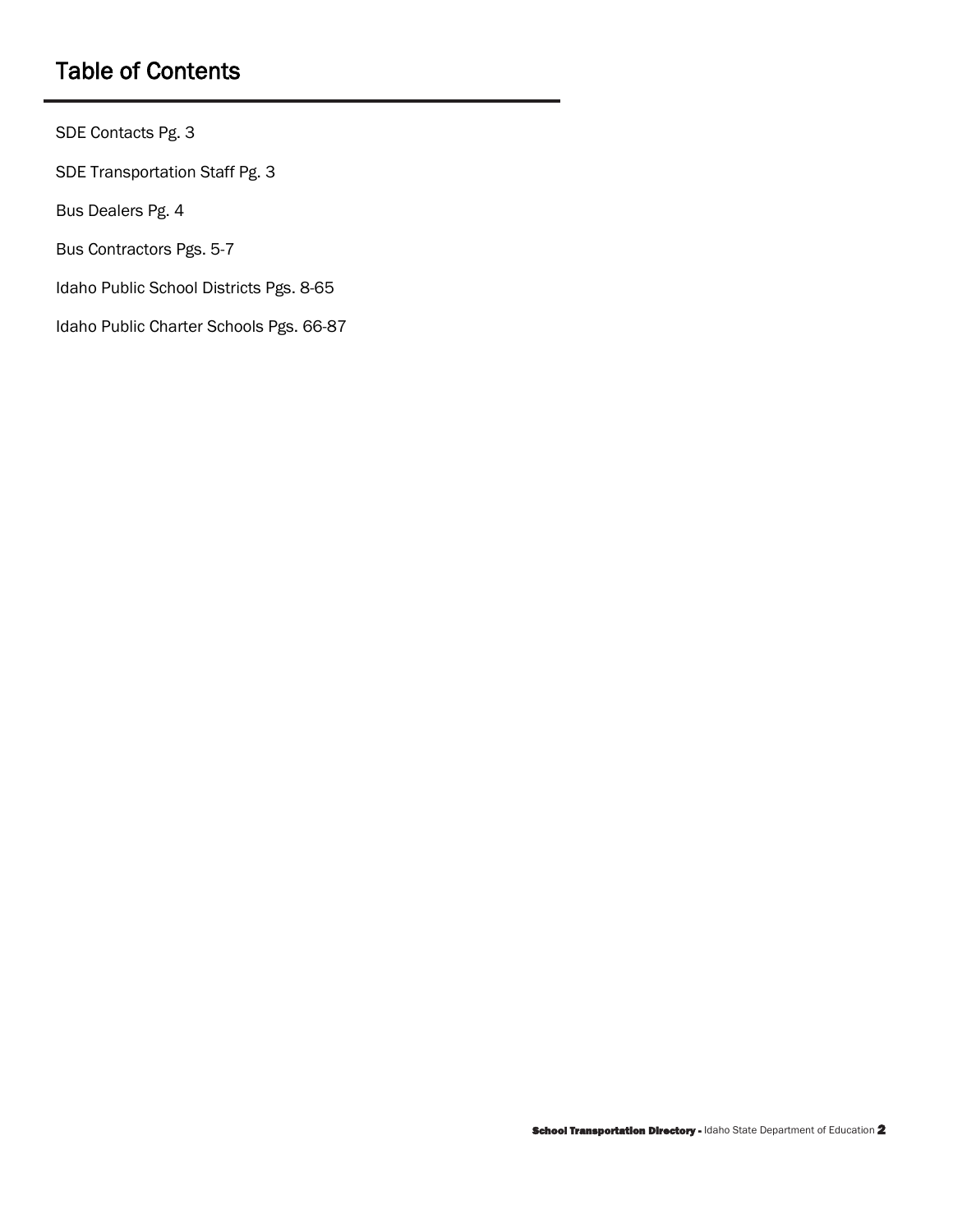# <span id="page-2-0"></span>SDE Contacts

Sherrie Ybarra, Superintendent of Public Instruction (208) 332-6815

Peter McPherson, Chief Deputy Superintendent (208) 332-6814

Marilyn Whitney, Deputy Superintendent, Communications & Policy (208) 332-6954

Dr. Joel Wilson, Deputy Superintendent, Operations (208) 332-6955<br>Louie Konkol, Chief Financial Officer (208) 332-6874

Melissa Kuntzen, Certification-Fingerprinting (208) 332-6883<br>SDE Transportation Staff

Kyle Rahn, Director [krahn@sde.idaho.gov](mailto:krahn@sde.idaho.gov) (208) 332-6856

Vacant, Financial Specialist Sr. [@sde.idaho.gov](https://sde.idaho.gov) (208)-332-6832

Lori Olsen, Administrative Assistant [lolsen@sde.idaho.gov](mailto:lolsen@sde.idaho.gov) (208) 332-6851

Tony Dechand, Region 1 & 2 Specialist [tdechand@sde.idaho.gov](mailto:tdechand@sde.idaho.gov) (208) 784-3079

Vacant, Region 3 Specialist [@sde.idaho.gov](https://sde.idaho.gov) (208) 332-6850

Ali Stolzman, Region 4 & 6 Specialist [astolzman@sde.idaho.gov](mailto:astolzman@sde.idaho.gov) (208) 593-3867

 [lsorensen@sde.idaho.gov](mailto:lsorensen@sde.idaho.gov) (208) 221-7839 Lloyd Sorensen, Region 5 & 6 Specialist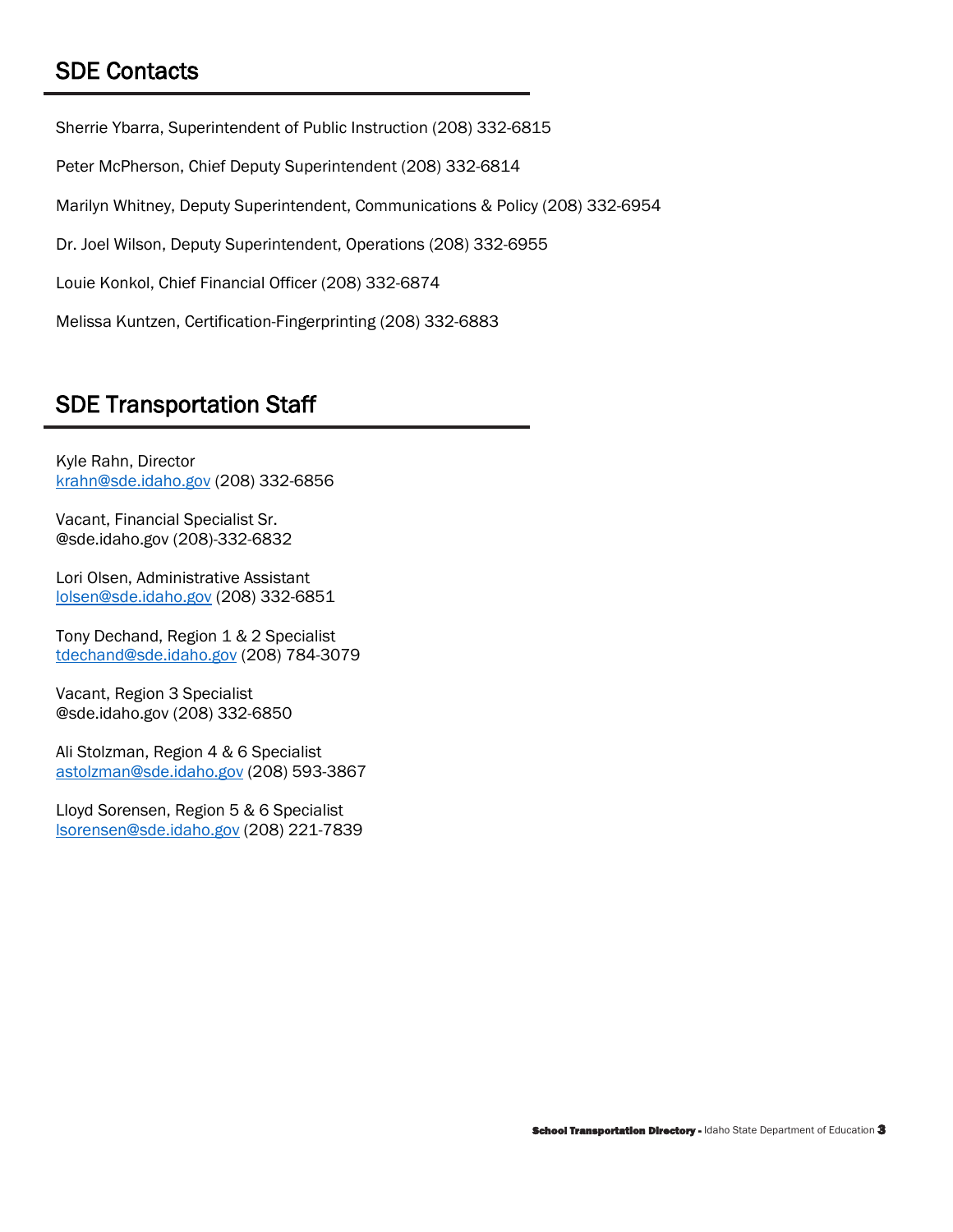## <span id="page-3-0"></span>**Bus Dealers**

#### **Western Mountain Bus Sales**

2023 E. Sherman Ave Nampa, ID 83686 (208) 467-3047

Brad Carpenter, Deale[r bradc@westernmountain.com](mailto:bradc@westernmountain.com) 

#### Bryson Sales & Services

1022 W 950 N Centerville, UT 84014-0789 (801) 295-1875

Greg Bryson [greg@brysonsales.com](mailto:greg@brysonsales.com) 

Hank Povey [hank@brysonsales.com](mailto:hank@brysonsales.com) Northwest Bus Sales, Inc.

33207 Pacific Hightway S Federal Way, WA 98003 (253) 841-9997

Rob Goolsby [rob@nwbus.com](mailto:rob@nwbus.com) 

#### Harlow's Bus Sales

US Highway 2 Libby, MT 59923 (406) 293-8845

Jeremy Hageness [Jeremy.hageness@goharlows.com](mailto:Jeremy.hageness@goharlows.com) 

#### Rush Truck Centers

 259 4th Ave. West Twin Falls, ID 83301 (208) 773-4266

Trent Swallow [swallowt@rushenterprises.com](mailto:swallowt@rushenterprises.com)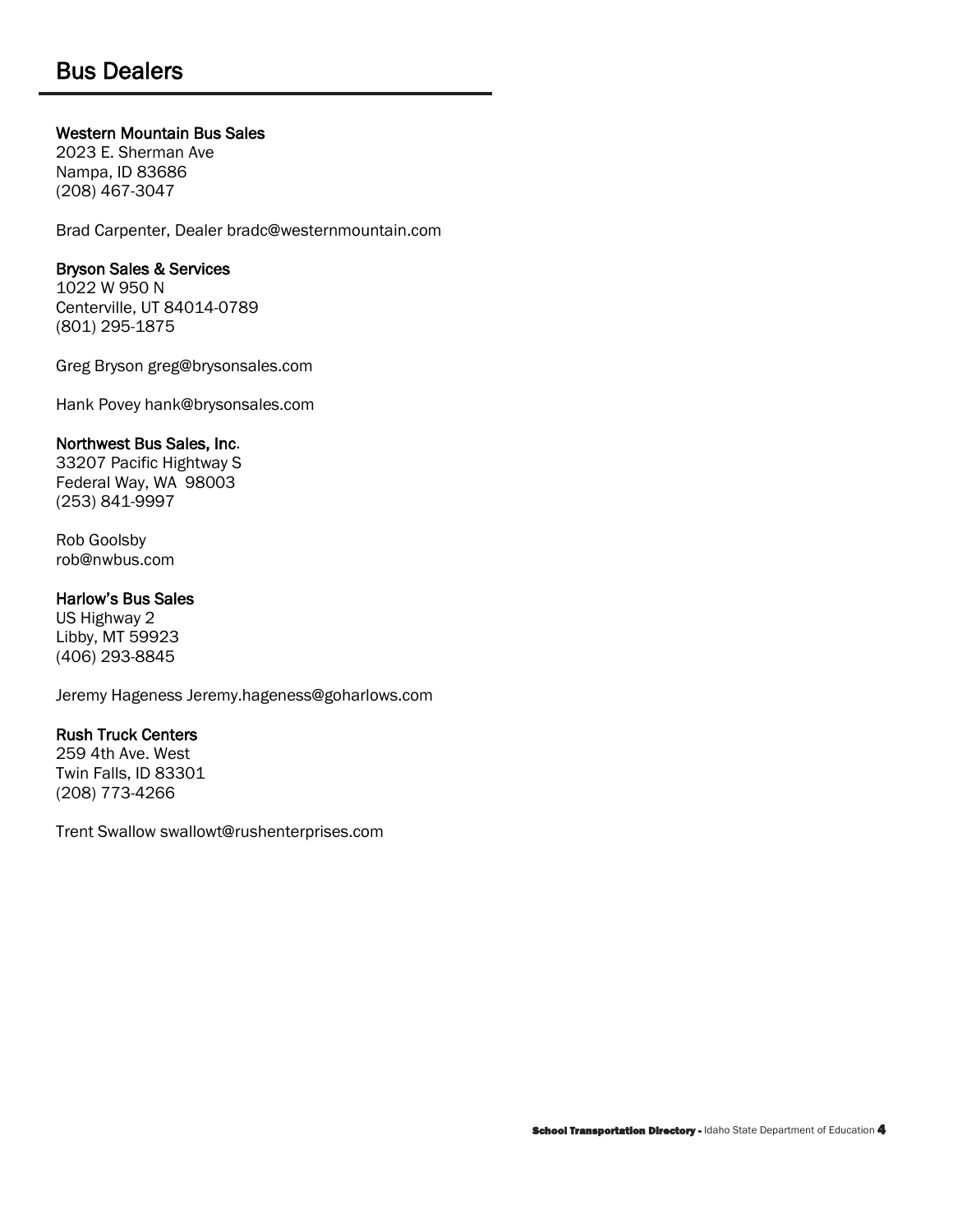#### <span id="page-4-0"></span>Brown Bus Company

12020 Karcher Rd Nampa, ID 83651 (208) 455-2532

 Marie Herman Operations Manager m.herman@ [brownbuscompany.com](https://brownbuscompany.com) 

2111 E Sherman Ave Nampa, ID 83686 (208) 466-4181

Brent Carpenter Operations Manager brent.carpenter@ [brownbuscompany.com](https://brownbuscompany.com)

#### C&M Transportation

370 West 170 North Blackfoot, ID 83221 (208) 854-5230

Chad Petersen [chad7144@hotmail.com](mailto:chad7144@hotmail.com) 

#### C8 Transportation

 181 East Bruneau St Hagerman, ID 83332 (208) 329-9839

Tom Cooper [hookeybean10@gmail.com](mailto:hookeybean10@gmail.com) 

#### Caldwell Transportation Co., Inc.

3503 S 10th Caldwell, ID 83606 (208) 785-1107

Mike Stephenson General Manager mike@ctcbus.com<br>**Caldwell Transportation Co., Inc.** 

1050 Sunset Strip Mountain Home, ID 83647 (208) 587-8045

Karen Azman General Manage[r k](mailto:karen@ctcbus.com)[aren@ctcbus.com](mailto:aren@ctcbus.com) 

#### Cascade Student Transportation

50 N Ward Ave Meridian, ID 83642 (208) 229-8500

Rebecca Lenack Operations Manager [rlenack@ridesta.com](mailto:rlenack@ridesta.com)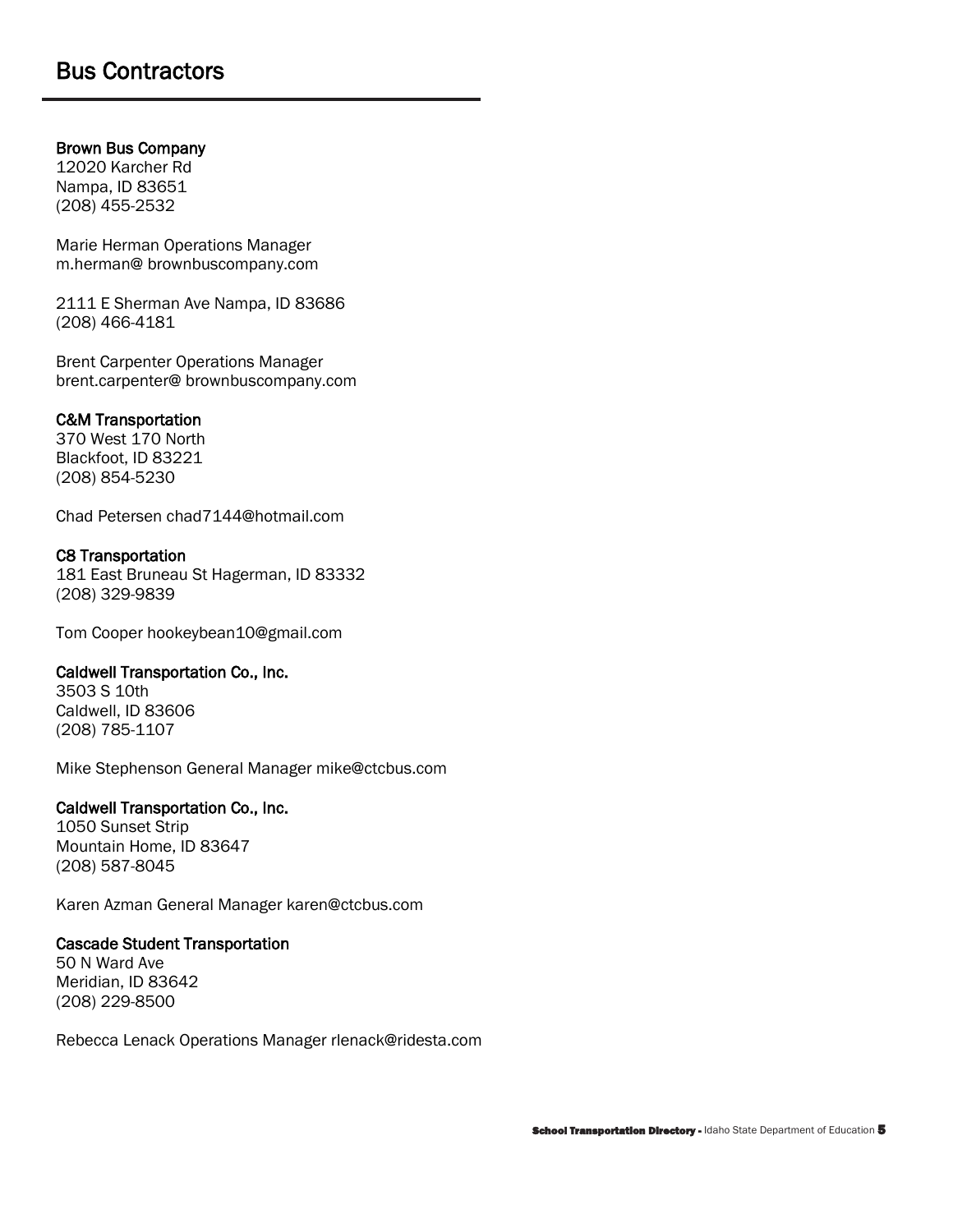#### Fitch Transportation

3980 Mink Creek Rd Arbon, ID 83212 (208) 587-8045

Julie Fitch [tfranch@hotmail.com](mailto:tfranch@hotmail.com) 

#### Durham

 465 W Gowen Rd Boise, ID 83716 (208) 854-5230

Jeff Stewart jstewart@durhamschoolservices.com<br>**Harlow's School Bus Service and Sales** Location Manager

14030 Hwy 55 McCall, ID 83638 (208) 634-1089

Lewis Miller [lewis.miller@harolowschoolbus.com](mailto:lewis.miller@harolowschoolbus.com) 

#### Harlow's School Bus Service and Sales

1069 Banks Lowman Rd Garden Valley, ID 93622 (208) 462-5085

Phil Dixon [Phil.dixon@harlowsschoolbus.com](mailto:Phil.dixon@harlowsschoolbus.com) 

206 S 1st Ave Craigmont, ID 83523 (208) 924-6411

Gail Lowe [gail.lowe@harlowsschoolbus.com](mailto:gail.lowe@harlowsschoolbus.com) 

30772 US Highway 2 W Libby, MT 59923 (406) 293-8845

Wes Tangen [Wes.tangen@harlowsschoolbus.com](mailto:Wes.tangen@harlowsschoolbus.com) 

#### Mid-Columbia Bus Co.

21326A Hwy 30 Filer, ID 83328 (208) 733-8003

James Stevenson Regional Director james.stevenson@ [midcobus.com](https://midcobus.com)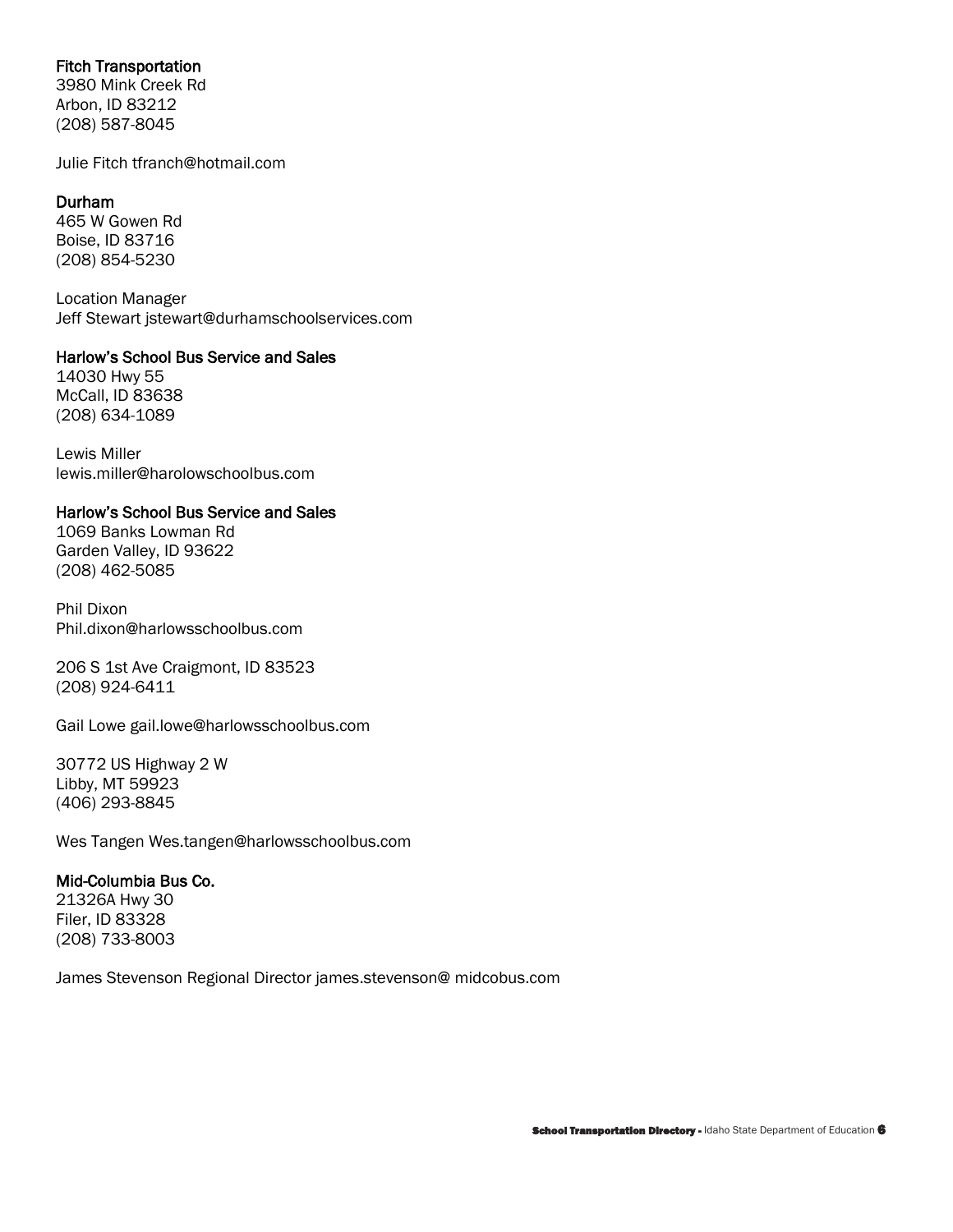#### Miles Bus Company

24 N 100 W Blackfoot, ID 83221 (208) 785-1109

Reed Miles reedmiles59@gmail.com<br>**North Side Bus Co.** 

47 S 100 W Jerome, ID 83338 (208) 324-4426

Jerome Fiscu[s nsbc@qwestoffice.net](mailto:nsbc@qwestoffice.net) 

#### Teton Stage Lines

PO Box 51455 Idaho Falls, ID 83405 (208) 529-8036

Donavan Harrington General Manager donavanh@ [tetonstagelines.com](https://tetonstagelines.com) Nathan Harrington Safety Director nathanh@ [testonstagelines.com](https://testonstagelines.com)

5 N 500 West Trego Road Blackfoot, ID 83221 (208) 785-6620

Donavan Harrington General Manager donavanh@ [tetonstagelines.com](https://tetonstagelines.com) Nathan Harrington Safety Director nathanh@ [testonstagelines.com](https://testonstagelines.com)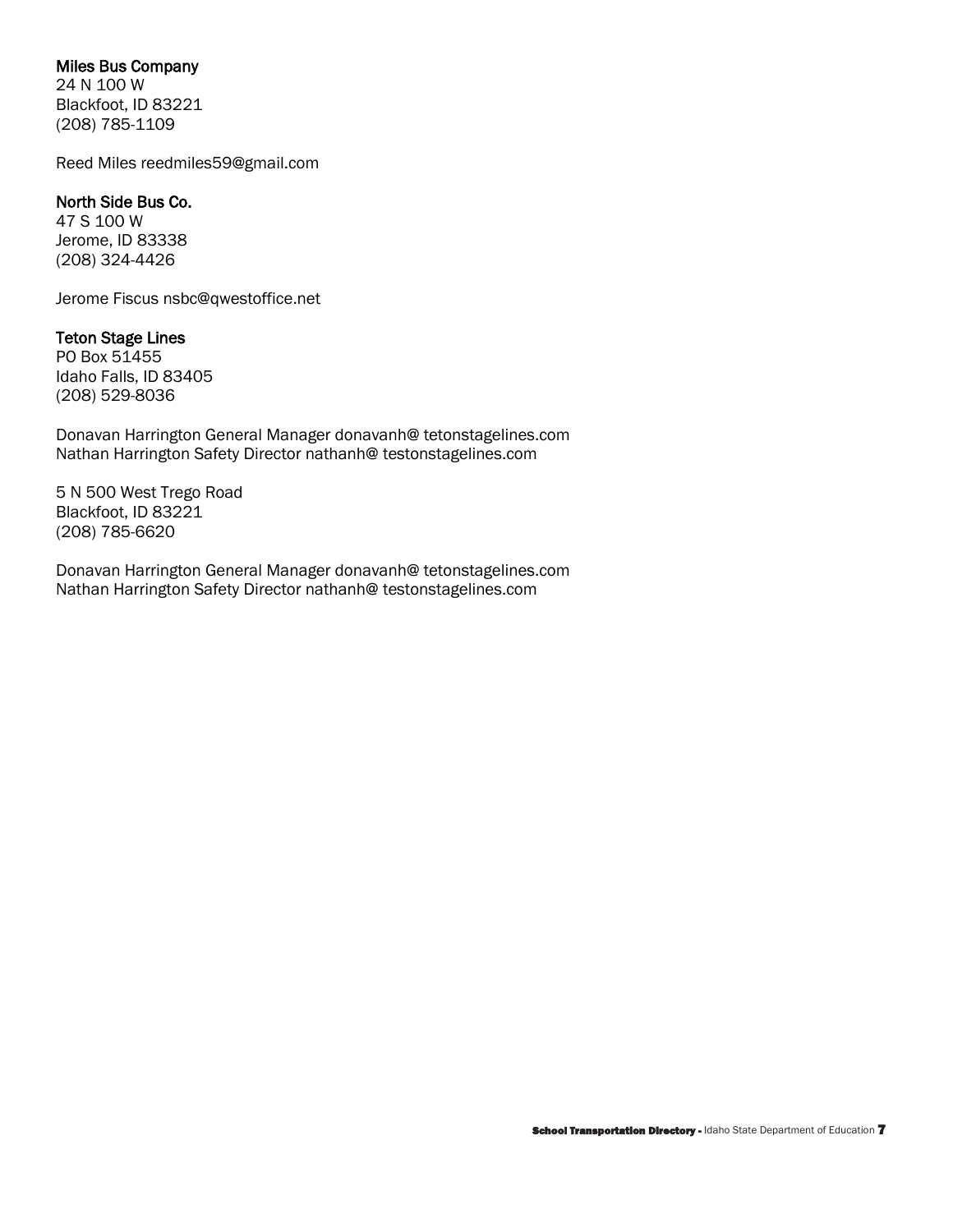## <span id="page-7-0"></span>Idaho Public School Districts

Aberdeen School District # 58 PO Box 610 Aberdeen ID 83210

 Aberdeen, ID 83210 District Office 318 W Washington (208) 397-4113

**Superintendent** C. Jane Ward [jane@aberdeen58.org](mailto:jane@aberdeen58.org) 

Bus Garage Fourth & Washington (208) 397-4150

Carlyle (Buck) Copeland Transportation Superviso[r copelandb@aberdeen58.org](mailto:copelandb@aberdeen58.org) 

## American Falls Joint School District #381 827 Fort Hall Ave American Falls ID 83211

#### District Office

827 Fort Hall Ave American Falls, ID 83211 (208) 226-5173

**Superintendent** Randy Jensen [randyj@sd381.k12.id.us](mailto:randyj@sd381.k12.id.us) 

#### Bus Garage

2949 S. Frontage Rd. American Falls, ID 83211 (208) 226-5911

 Howard Weisenburger Transportation Superviso[r howardw@sd381.k12.id.us](mailto:howardw@sd381.k12.id.us) (208) 221-1686 (C)

#### **Contractor**

Fitch Transportation, *Julie Fitch,* Contract Manager tfranch@hotmail.com<br>3980 Mink Creek Road Arbon, ID 83212 (208) 335-2171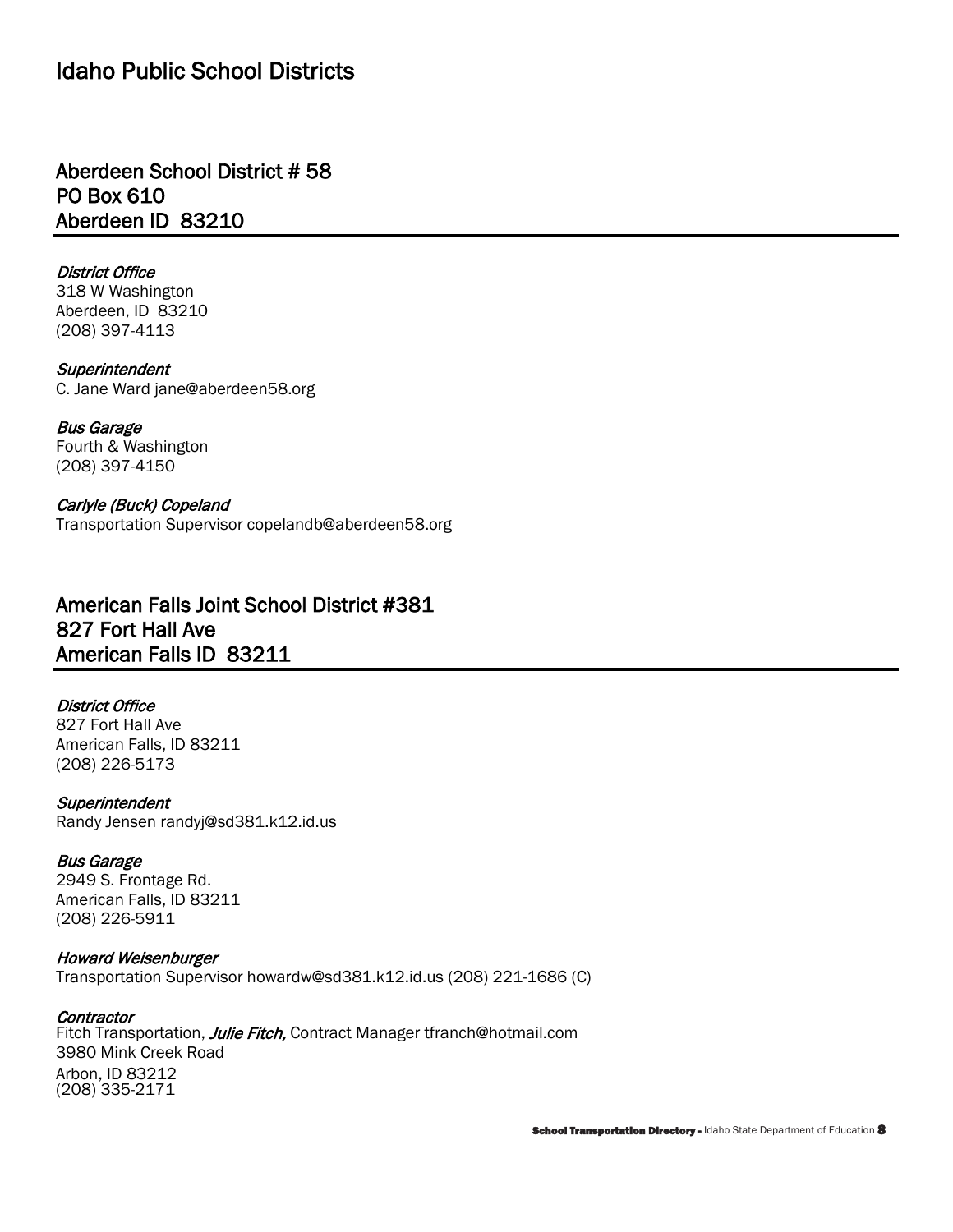## Arbon Elementary School District #383 4405 Arbon Valley Hwy Arbon ID 83212

#### District Office

4405 Arbon Valley Hwy Arbon, ID 83212 (208) 335-2197

**Superintendent** Melanie William[s melanie.williams@arbonvalley.com](mailto:melanie.williams@arbonvalley.com) 

Julie Fitch Transportation Supervisor, Driver Trainer (208) 335-2171 [tfranch@hotmail.com](mailto:tfranch@hotmail.com) 

#### **Contractor**

Fitch Transportation, Julie Fitch, Contract Manager fitchtransportation@hotmail.com 3980 Mink Creek Road Arbon, ID 83212 (208) 335-2171

## Avery School District #394 PO Box 7 Avery ID 83802

#### District Office

#1 Schoolhouse Hill Calder, ID 83808 (208) 245-2479

**Superintendent** Robert Vian [vian@sd394.com](mailto:vian@sd394.com) 

#### Renee McQuade

Transportation Superviso[r rjmcquade@sd394.com](mailto:rjmcquade@sd394.com)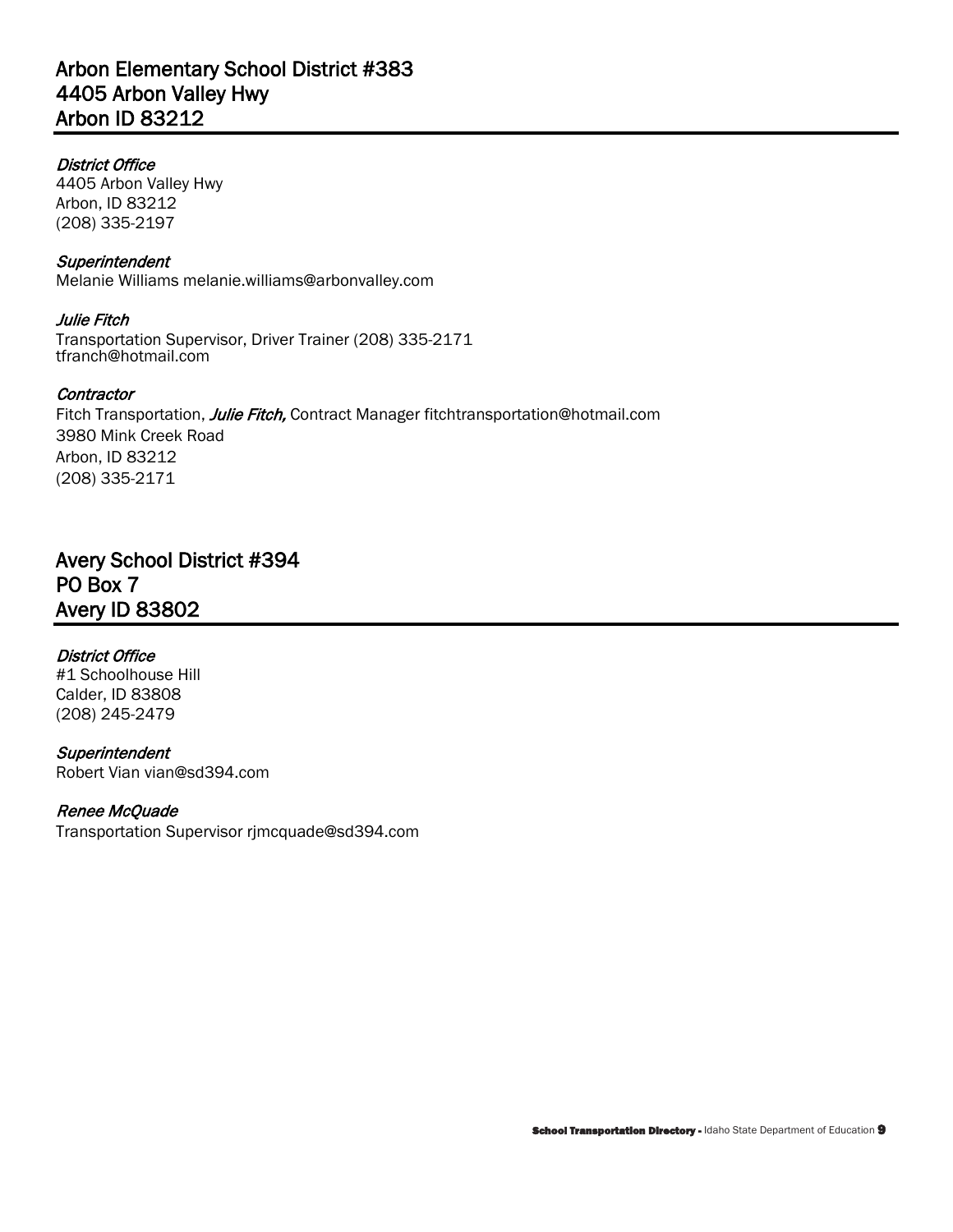## Basin School District #72 PO Box 227 Idaho City ID 83631

#### District Office

100 Centerville Rd Idaho City, ID 83631 (208) 392-4183

#### **Superintendent**

Brian Hunicke [bhunicke@basinschools.net](mailto:bhunicke@basinschools.net) 

#### Bus Garage

29 Buena Vista Rd Idaho City, ID 83631 (208) 392-6747

#### Russ Taylor

Transportation Superviso[r rtaylor@basinschools.net](mailto:rtaylor@basinschools.net) 

## Bear Lake County District #33 PO Box 300 Paris ID 83261

#### District Office

39 Fielding St Montpelier, ID 83254 (208) 945-2891

#### **Superintendent**

Dr. Gary Brogan [gbrogan@blsd.net](mailto:gbrogan@blsd.net) 

#### Bus Garage

23353 US Hwy 30 Montpelier, ID 83254 (208) 847-2669

#### Jonathan Hemmert

Transportation Superviso[r jhemmert@blsd.net](mailto:jhemmert@blsd.net)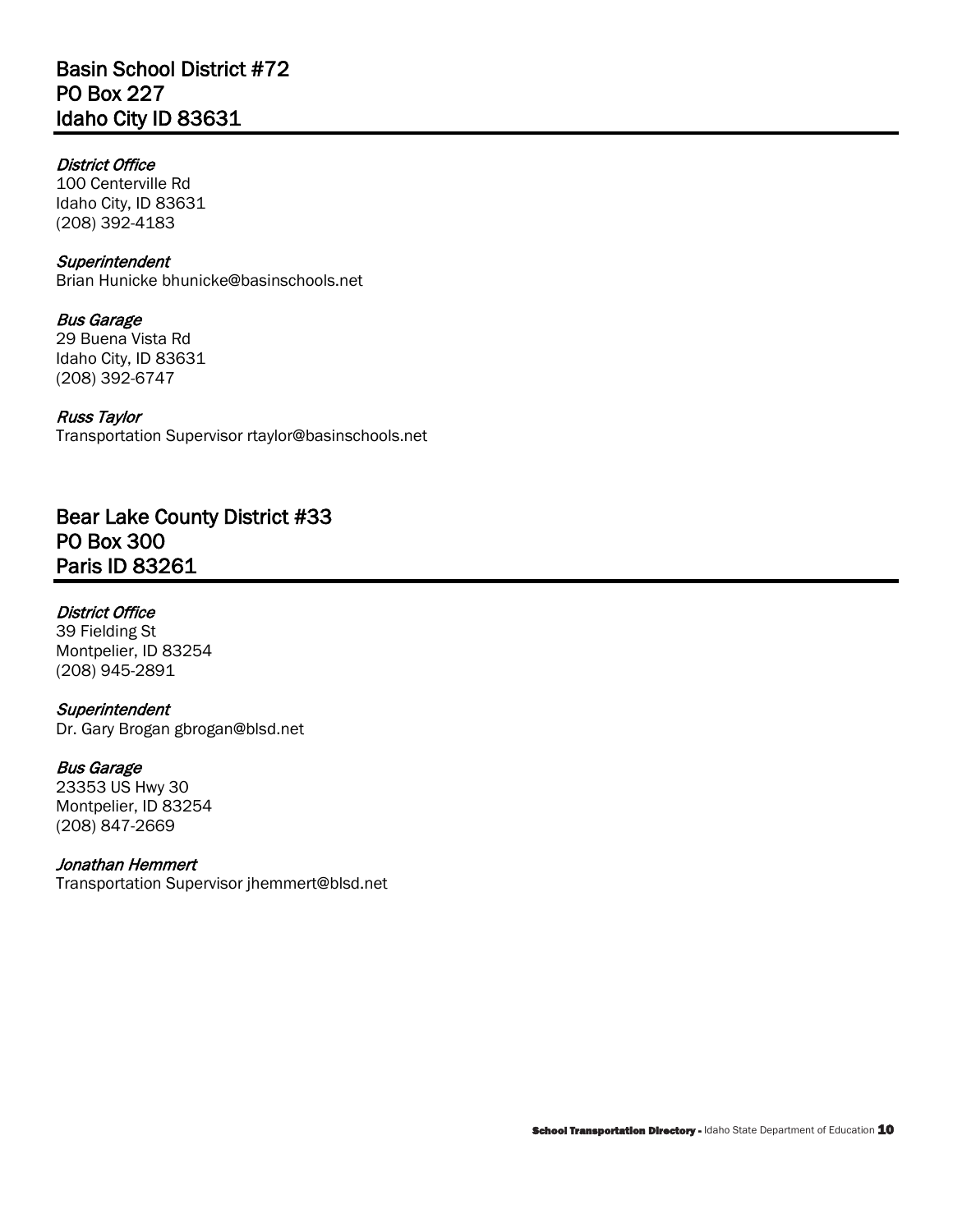#### District Office

270 E Bridge St Blackfoot, ID 83221 (208) 785-8800

#### **Superintendent**

Brian Kress [kresb@d55.k12.id.us](mailto:kresb@d55.k12.id.us) 

#### Melissa Nichols

Transportation Superviso[r nichm@d55.k12.id.us](mailto:nichm@d55.k12.id.us) 

#### **Contractors**

Miles Bus Co. 24 N 100 W Blackfoot, ID 83221 (208) 785-1107

#### Reed Miles

Contract Manager [reedmiles59@gmail.com](mailto:reedmiles59@gmail.com) 

 C&M Transportation 370 W 170 N Blackfoot, ID 83221

#### Chad Petersen

Contract Manager, Owner [chad7144@hotmail.com](mailto:chad7144@hotmail.com) 

Teton Stage Lines 5N 500 West Trego Road Blackfoot, ID 83221 (208) 785-6620

#### Donavan Harrington

Contract Manager (208) 529-8036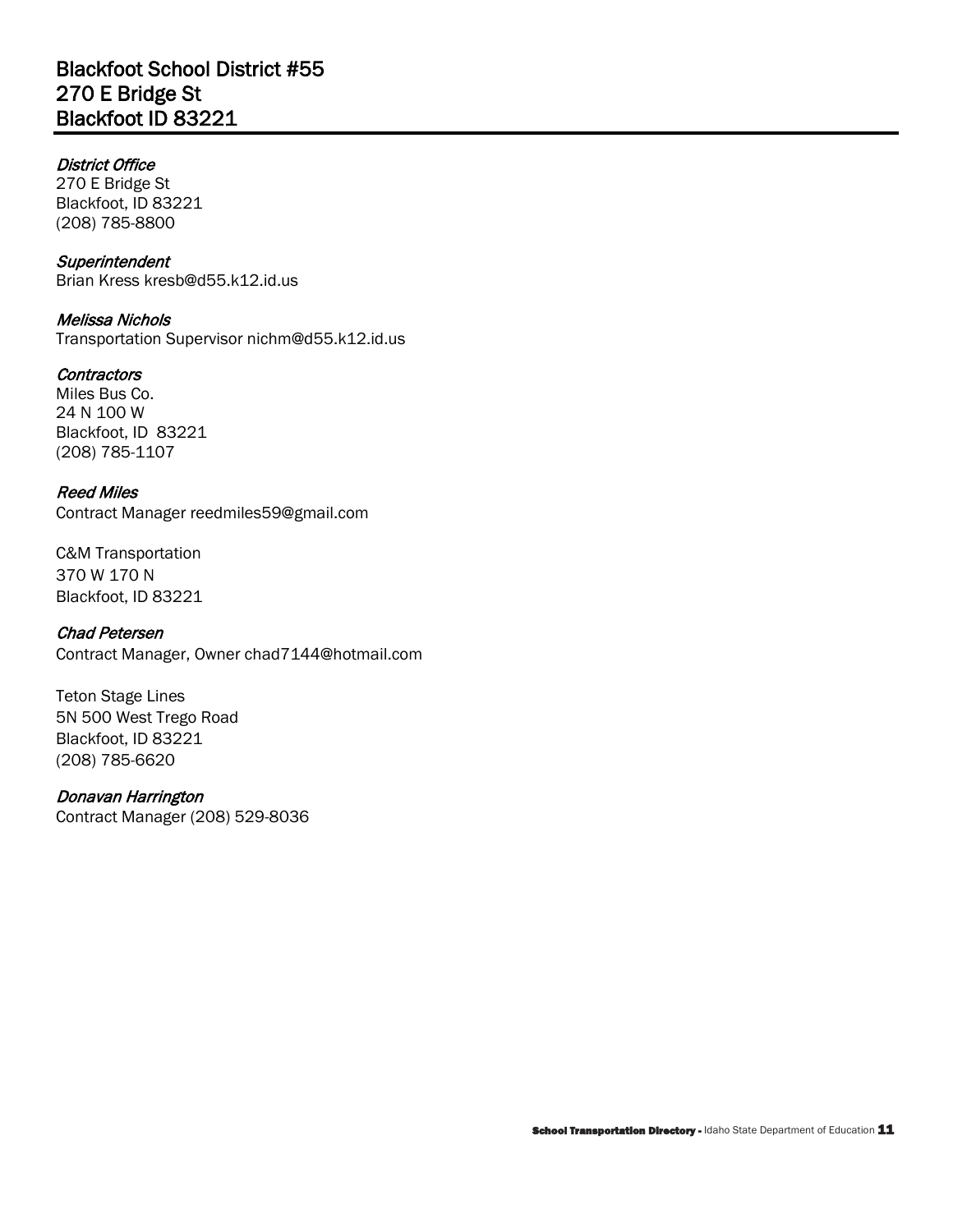## Blaine County School District #61 270 E Bridge St Blackfoot ID 83221

#### District Office

 118 W Bullion St Hailey, ID 83333 (208) 578-5000

#### **Superintendent**

Jim Foudy [jfoudy@blaineschools.org](mailto:jfoudy@blaineschools.org)

#### Bus Garage

1060 Fox Acres Rd Hailey, ID 83333 (208) 578-5420

#### Cassandra White

Transportation Superviso[r cwhite@blaineschools.org](mailto:cwhite@blaineschools.org) 

## Bliss School District #234 PO Box 115 Bliss ID 83314

#### District Office

601 E Hwy 30 Bliss, ID 83314 (208) 352-4447

#### **Superintendent**

Kevin Lancaster [kevin.lancaster@bliss234.org](mailto:kevin.lancaster@bliss234.org)

#### Bus Garage

E Main St. Bliss, ID 83314 (208) 352-4445

#### Laurie Pulse

Transportation Superviso[r laurie.pulse@bliss234.org](mailto:laurie.pulse@bliss234.org)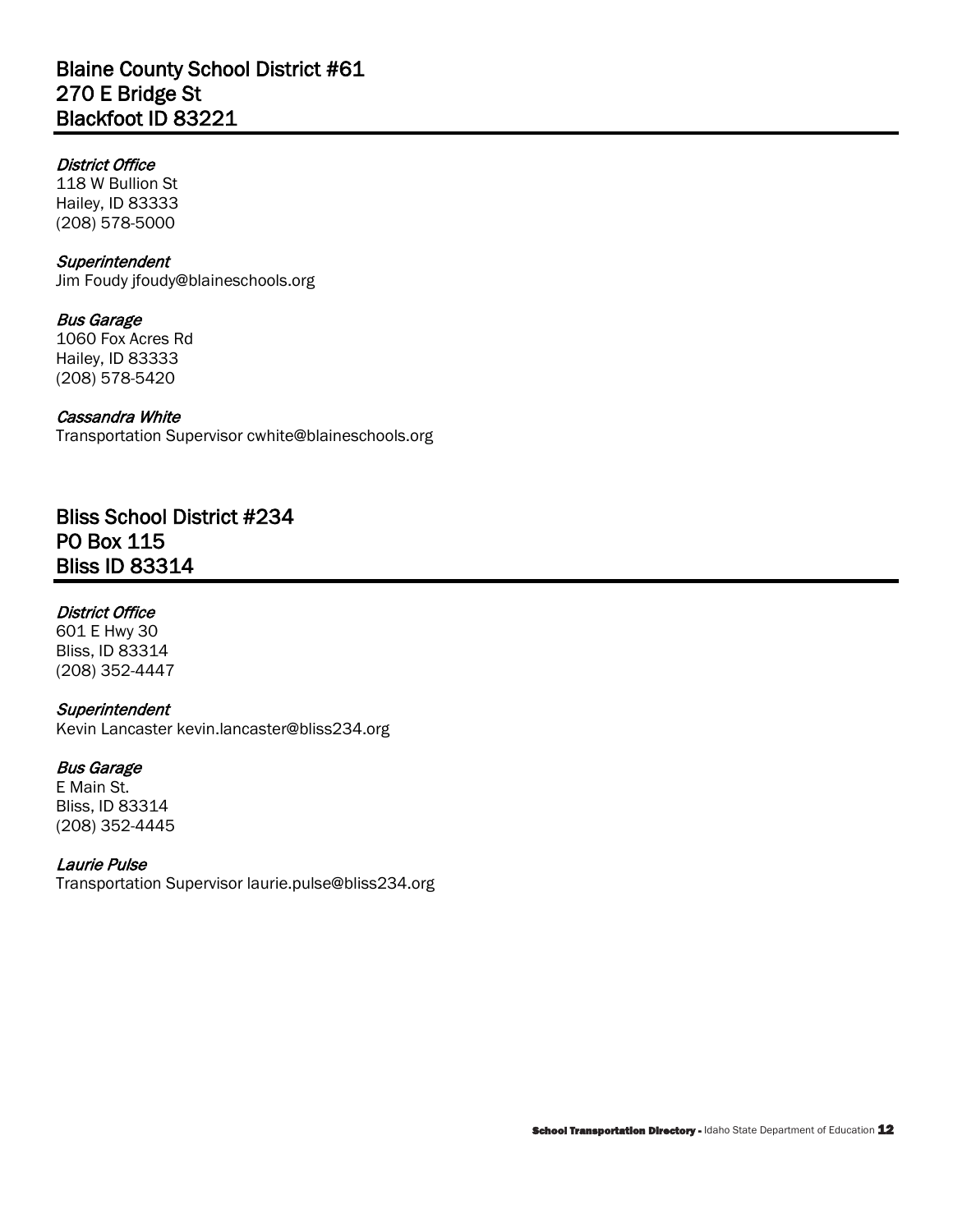## Boise Independent School District #1 8169 W Victory Rd Boise ID 83709

#### District Office

8169 W Victory Rd Boise, ID 83709 (208) 854-4000

**Superintendent** Coby Dennis [coby.dennis@boises](mailto:coby.dennis@boise)chools.org

#### Lanette Daw

Transportation Supervisor [lanette.daw@boiseschools.org](mailto:lanette.daw@boiseschools.org)

**Contractor** Durham School Services 465 W Gowen Rd Boise, ID 83716 (208) 854-5230

#### Jeffrey Stewart

Contract Manager [jstewart@durhamschoolservices.com](mailto:jstewart@durhamschoolservices.com) 

## Bonneville Joint School District #93 3497 N Ammon Rd Idaho Falls ID 83401

#### District Office

3497 N Ammon Rd Idaho Falls, ID 83401 (208) 525-4400

#### **Superintendent**

Scott Woolstenhulme [swoolstenhulme@d93.k12.id.us](mailto:swoolstenhulme@d93.k12.id.us) 

#### Bus Garage

3497 N Ammon Rd Idaho Falls, ID 83401 (208) 525-4412

#### Pam Cripps

Transportation Superviso[r crippsp@d93.k12.id.us](mailto:crippsp@d93.k12.id.us)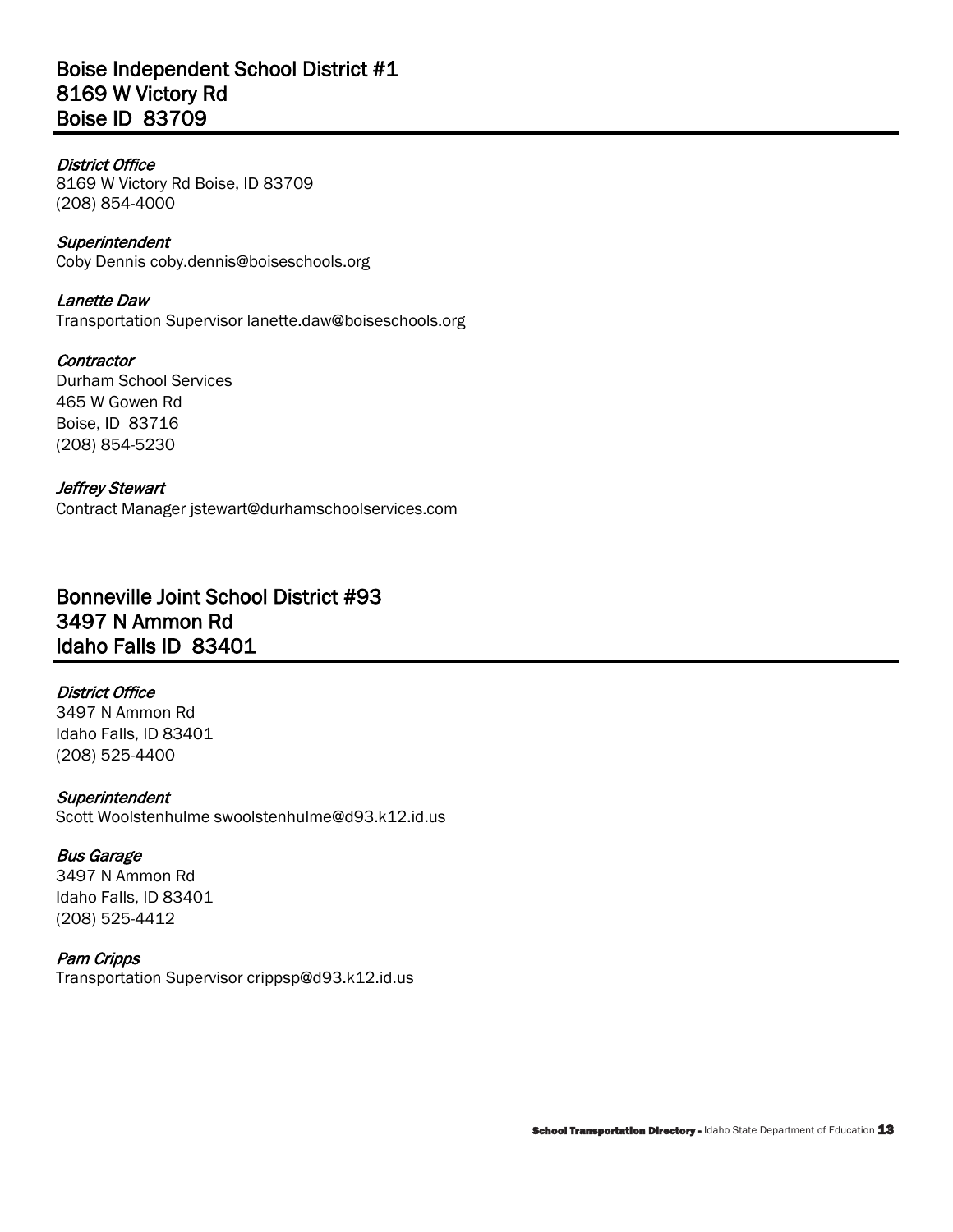## Boundary County School District #101 7188 Oak St Bonners Ferry ID 83805

#### District Office

7188 Oak St Bonners Ferry, ID 83805 (208) 267-3146

#### **Superintendent**

Janette Bayer [jan.bayer@mail.bcsd101.com](mailto:jan.bayer@mail.bcsd101.com) 

#### Bus Garage

6750 Augusta St Bonners Ferry, ID 83805 (208) 267-2425

#### Bill Irwin

Transportation Superviso[r bill.irwin@mail.bcsd101.com](mailto:bill.irwin@mail.bcsd101.com) 

## Bruneau-Grand View Joint School District #365 39678 State Hwy 78 Bruneau ID 83604

#### District Office

39678 State Hwy 78 Bruneau, ID 83604 (208) 834-2260

#### **Superintendent**

Todd Shumway [tshumway@sd365.us](mailto:tshumway@sd365.us) 

#### Bus Garage

 Bruneau, ID 83604 Merrick Diesel Solutions 28482 Cattle Drive Rd

#### John Aquiso

Transportation Superviso[r jaquiso2@sd365.us](mailto:jaquiso2@sd365.us)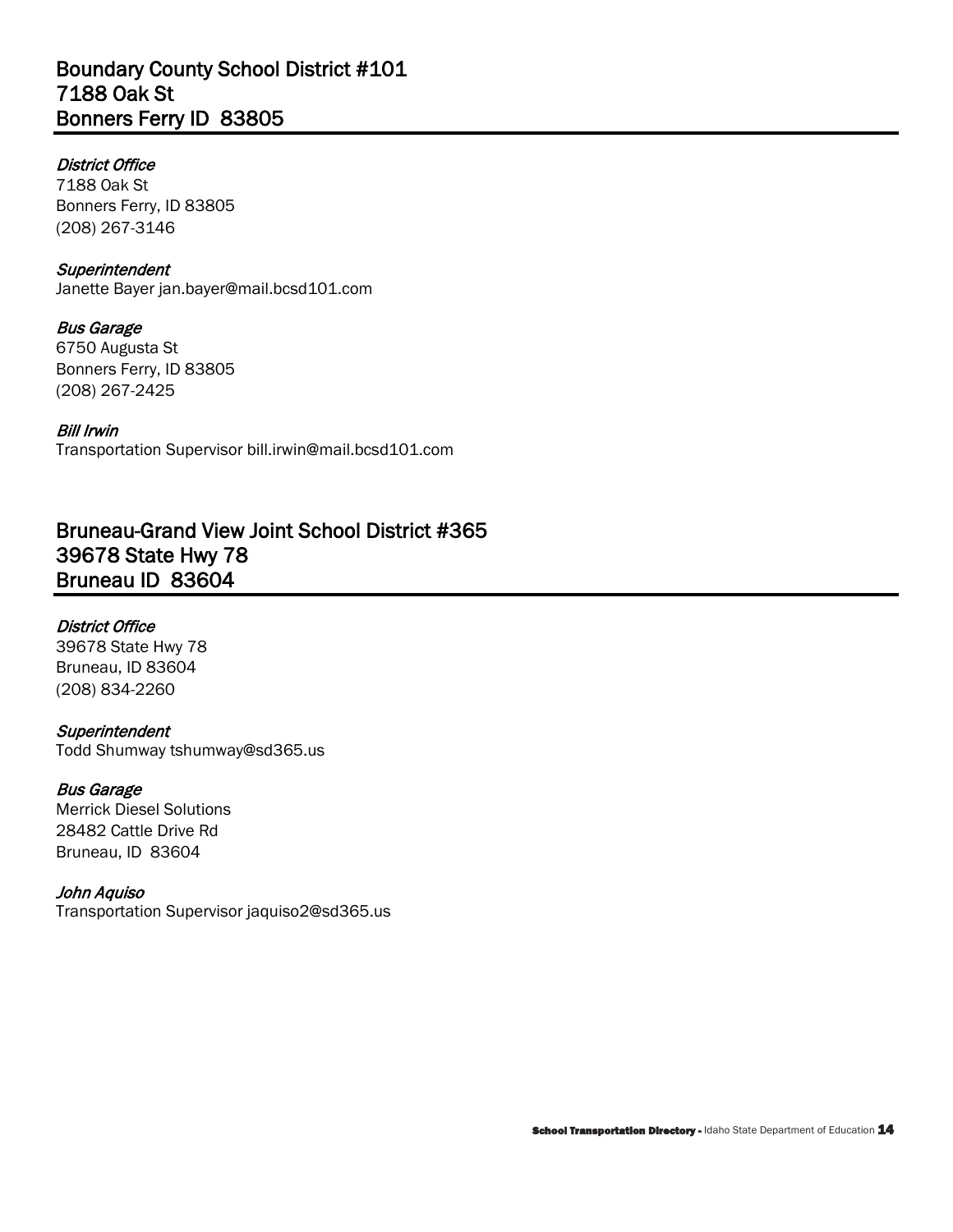## Buhl Joint School District #412 920 Main St Buhl ID 83316

#### District Office

920 Main St Buhl, ID 83316 (208) 543-6436

#### **Superintendent**

David Carson [David.carson@buhlschools.org](mailto:David.carson@buhlschools.org)

#### **Contractor**

Mid-Columbia Bus Company 4253 N 1500E Buhl, Idaho 83316 (208) 543-4268

#### James Stevenson

Contract Manager [james.stevenson@midcobus.com](mailto:james.stevenson@midcobus.com) 

## Butte County Joint School District #111 39678 State Hwy 78 Bruneau ID 83604

#### District Office

250 S Water St Arco, ID 83213 (208) 690-3410

#### **Superintendent**

Joe Steele [steejoe@butteschools.org](mailto:steejoe@butteschools.org) 

#### Bus Garage

182 Arco Ave P.O. Box 28 Arco, ID 83213 (208) 527-8241

#### Makayla Callister

Transportation Superviso[r callmaka@butteschools.org](mailto:callmaka@butteschools.org)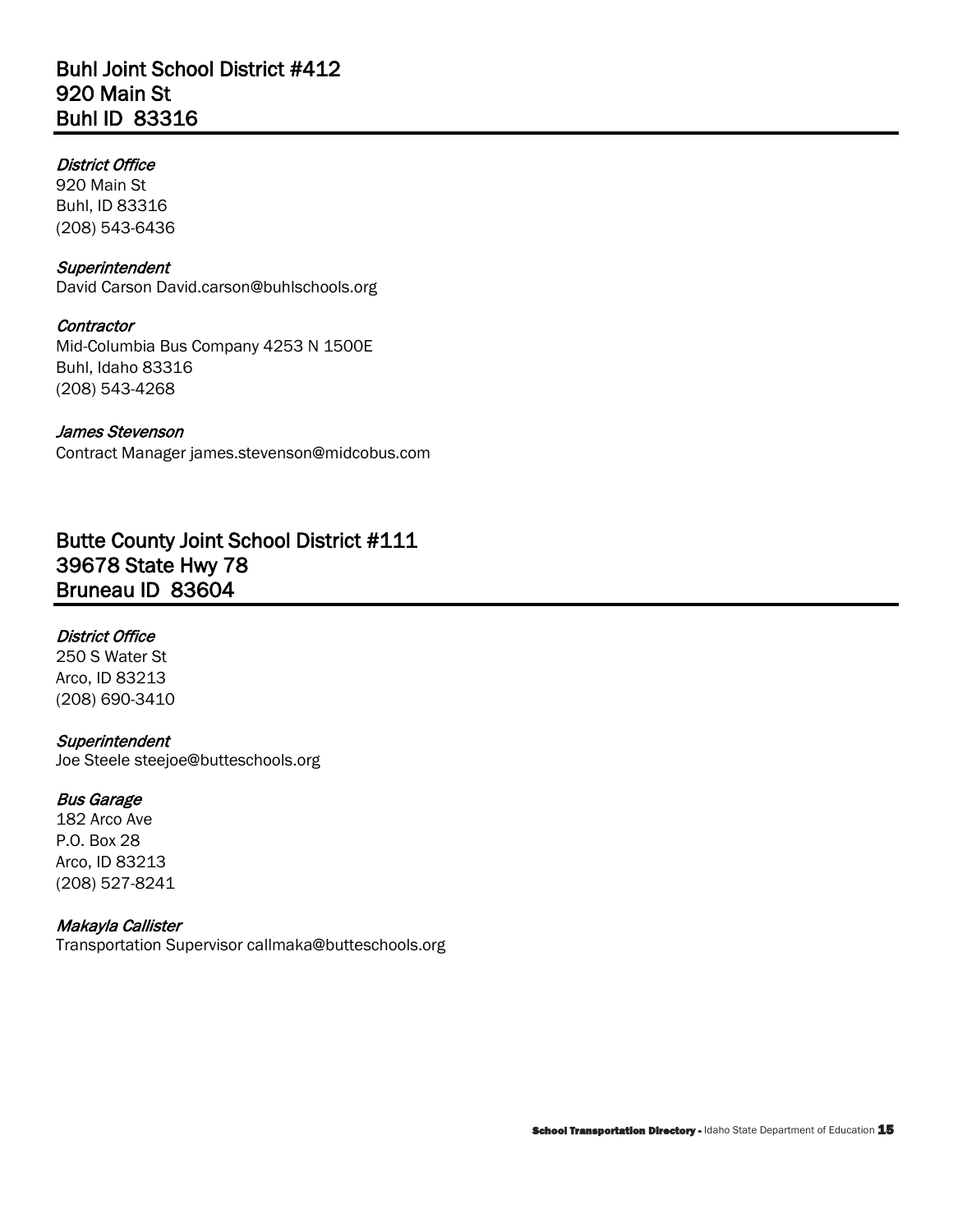## Caldwell School District #132 1502 Fillmore St Caldwell ID 83605

#### District Office

1502 Fillmore St Caldwell, ID 83605 (208) 455-3300

#### **Superintendent**

Dr. Shalene French [nfrench@caldwellschools.org](mailto:nfrench@caldwellschools.org) 

#### **Contractor**

Caldwell Transportation Co, Inc 3503 S 10th P.O. Box 607 Caldwell, ID 83606 (208) 459-6612

#### Mike Stephenson

Contract Manager mike@ctcbus.com

## Camas County School District #121 PO Box 370 Fairfield ID 83327

### District Office

610 Soldier Rd Fairfield, ID 83327 (208) 764-2472

#### **Superintendent**

Janet Williamson [jwilliamson@camascountyschools.org](mailto:jwilliamson@camascountyschools.org)

#### Bus Garage

313 Camas St Fairfield, ID 83327 (208) 764-2472

#### Randy Jewett

Transportation Superviso[r rjewett@camascountyschools.org](mailto:rjewett@camascountyschools.org)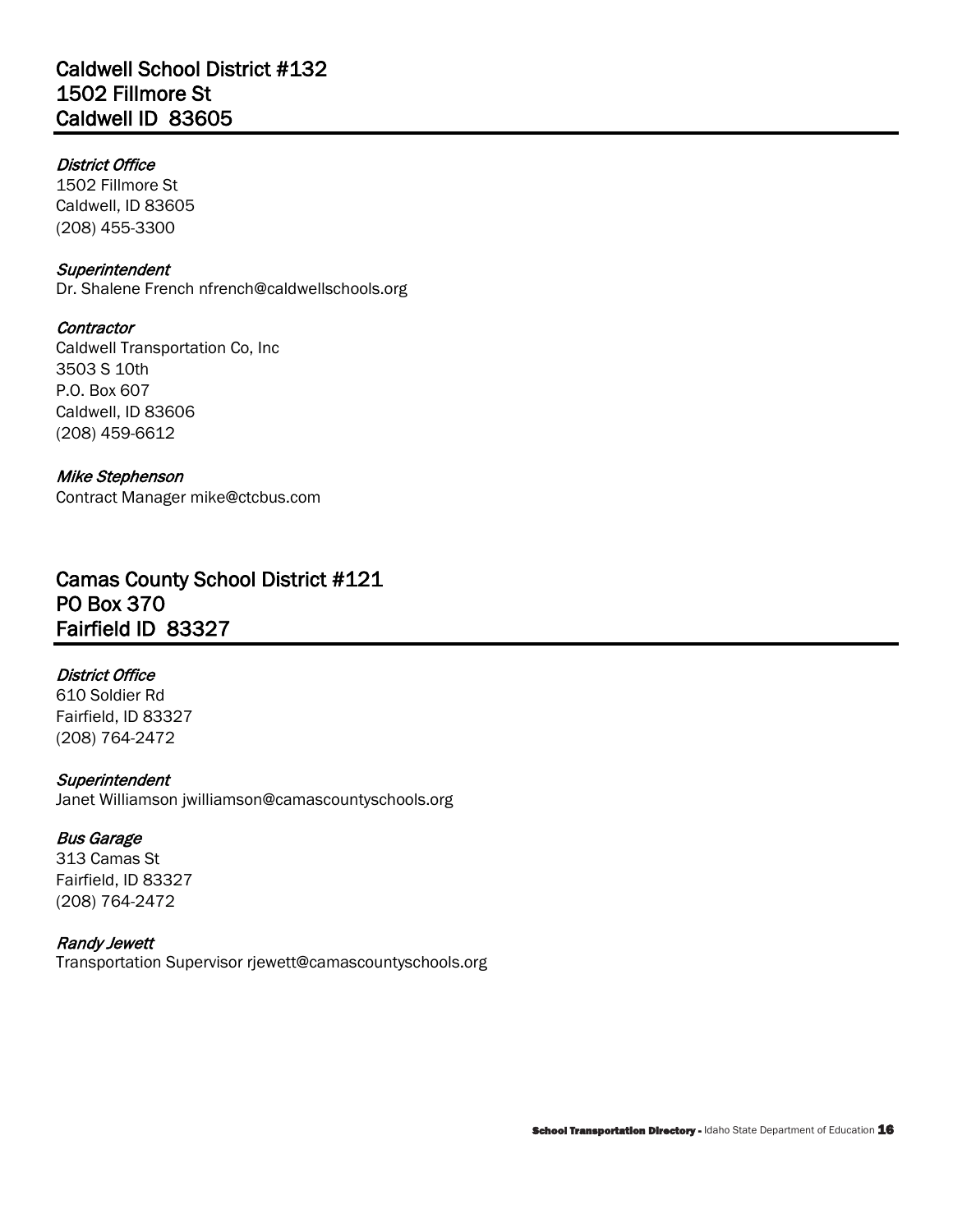## Cambridge Joint School District #432 PO Box 39 Cambridge ID 83610

#### District Office

40 North 4th St Cambridge, ID 83610 (208) 257-3321

#### **Superintendent**

Anthony Butler [abutler@cambridge432.org](mailto:abutler@cambridge432.org) 

#### Bus Garage

PO Box 39 Cambridge, ID 83610

#### Kirk Jones

Transportation Superviso[r kjones@cambridge432.org](mailto:kjones@cambridge432.org) 

## Cascade School District #422 PO Box 291 Cascade ID 83611

#### District Office

209 School St Cascade, ID 83611 (208) 630-6057

#### **Superintendent**

Kevin St. John [kevin@cascadeschools.org](mailto:kevin@cascadeschools.org) 

#### Ron Brown

Transportation Superviso[r ron@cascadeschools.org](mailto:ron@cascadeschools.org)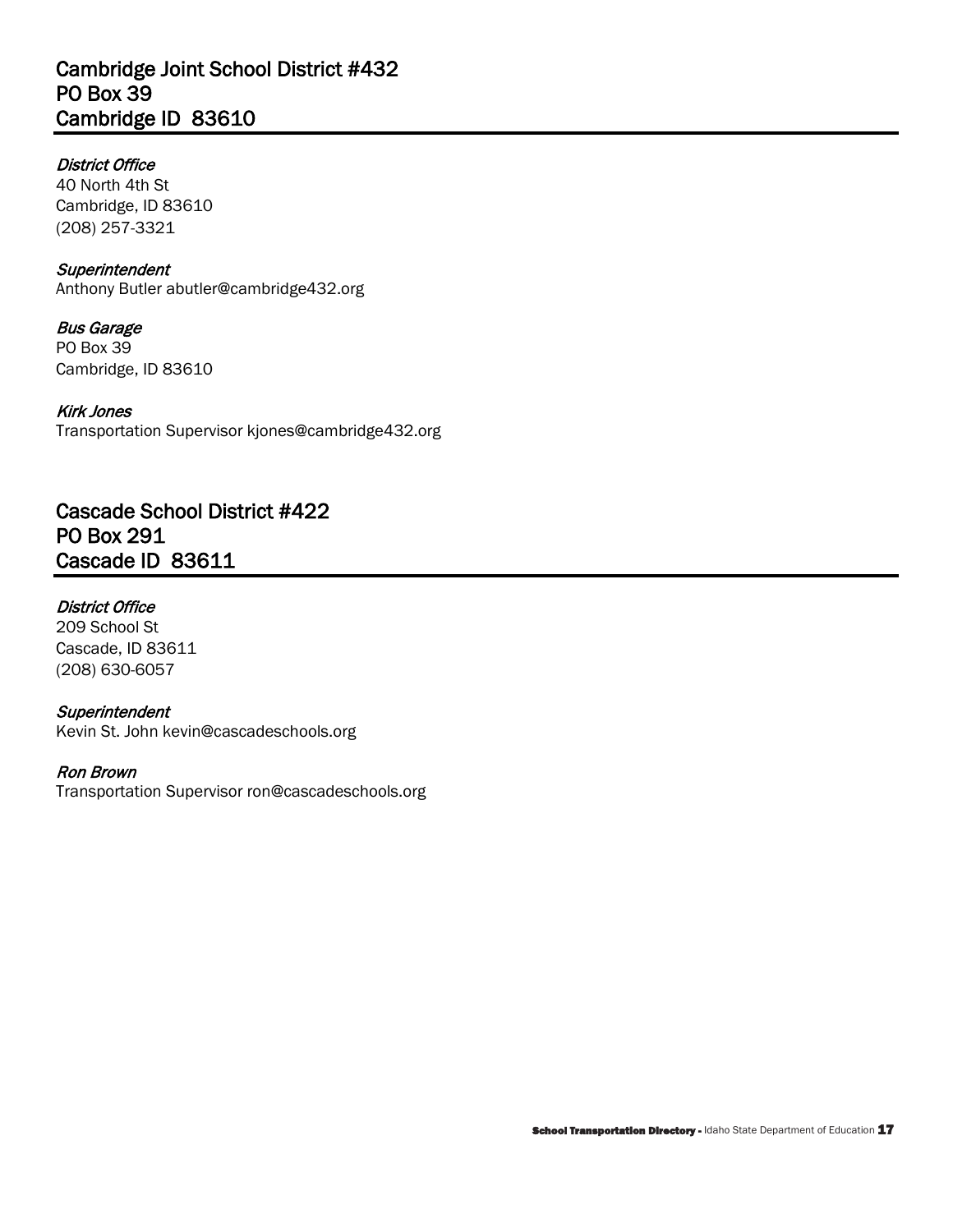## Cassia County Joint School District #151 3650 Overland Ave Burley ID 83318

#### District Office

3650 Overland Ave Burley, ID 83318 (208) 878-6600

## **Superintendent**

Sandra Miller [milsandr@cassiaschools.org](mailto:milsandr@cassiaschools.org) 

## Bus Garage

1340 Park Ave Burley, ID 83318 (208) 878-6622 (DO NOT SEND MAIL HERE)

#### Vicki Hope

Transportation Superviso[r hopvicto@cassiaschools.org](mailto:hopvicto@cassiaschools.org) 

## Castleford Joint School District #417 500 Main St Castleford ID 83321

### District Office

500 Main St Castleford, ID 83321 (208) 537-6511

#### **Superintendent**

Dena Allred [dallred@castlefordschools.org](mailto:dallred@castlefordschools.org) 

#### Bus Garage

500 Main St Castleford,ID 83321

#### Rick Rodgers

Transportation Superviso[r rrodgers@castlefordschools.org](mailto:rrodgers@castlefordschools.org)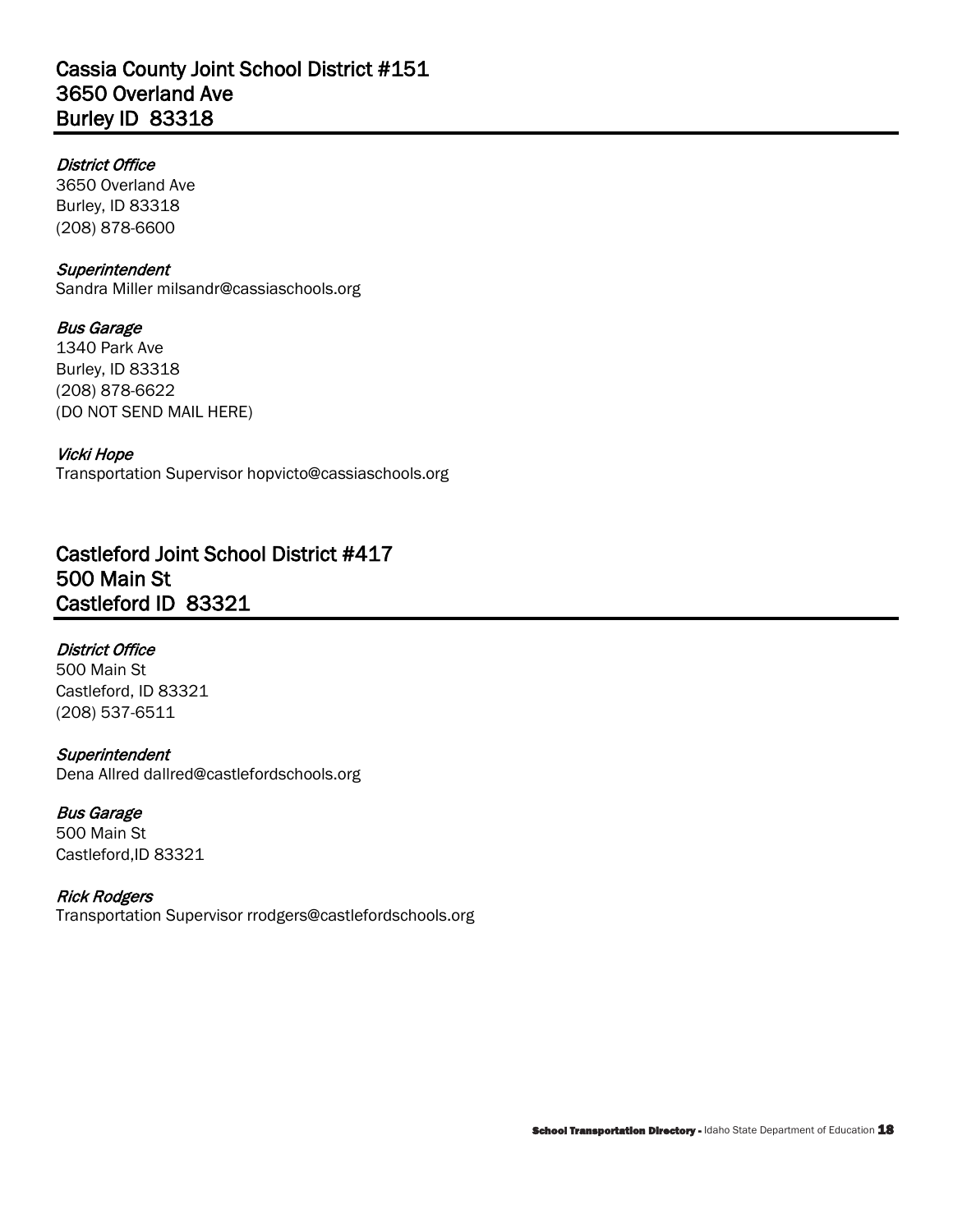## Challis Joint School District #181 PO Box 304 Challis ID 83226

#### District Office

721 East Main Ave Challis, ID 83226 (208) 879-4231

#### **Superintendent**

Dena Allred [dallred@castlefordschools.org](mailto:dallred@castlefordschools.org) 

#### Bus Garage

1100 Norse Drive Challis, ID 83226 (208) 879-5088

#### Blain Aldous

Transportation Superviso[r sd181transportation@custertel.net](mailto:sd181transportation@custertel.net) 

## Clark County Joint School District #161 PO Box 237 Dubois ID 83423

#### District Office

 43 West 2nd South Dubois, ID 83423 (208) 374-5215

#### **Superintendent**

Eileen Holden [holdene@ccsd161.org](mailto:holdene@ccsd161.org) 

#### Bus Garage

PO Box 237 Dubois, ID 83423 (208) 274-5426

#### Eileen Holden

Transportation Superviso[r holdene@ccsd161.org](mailto:holdene@ccsd161.org)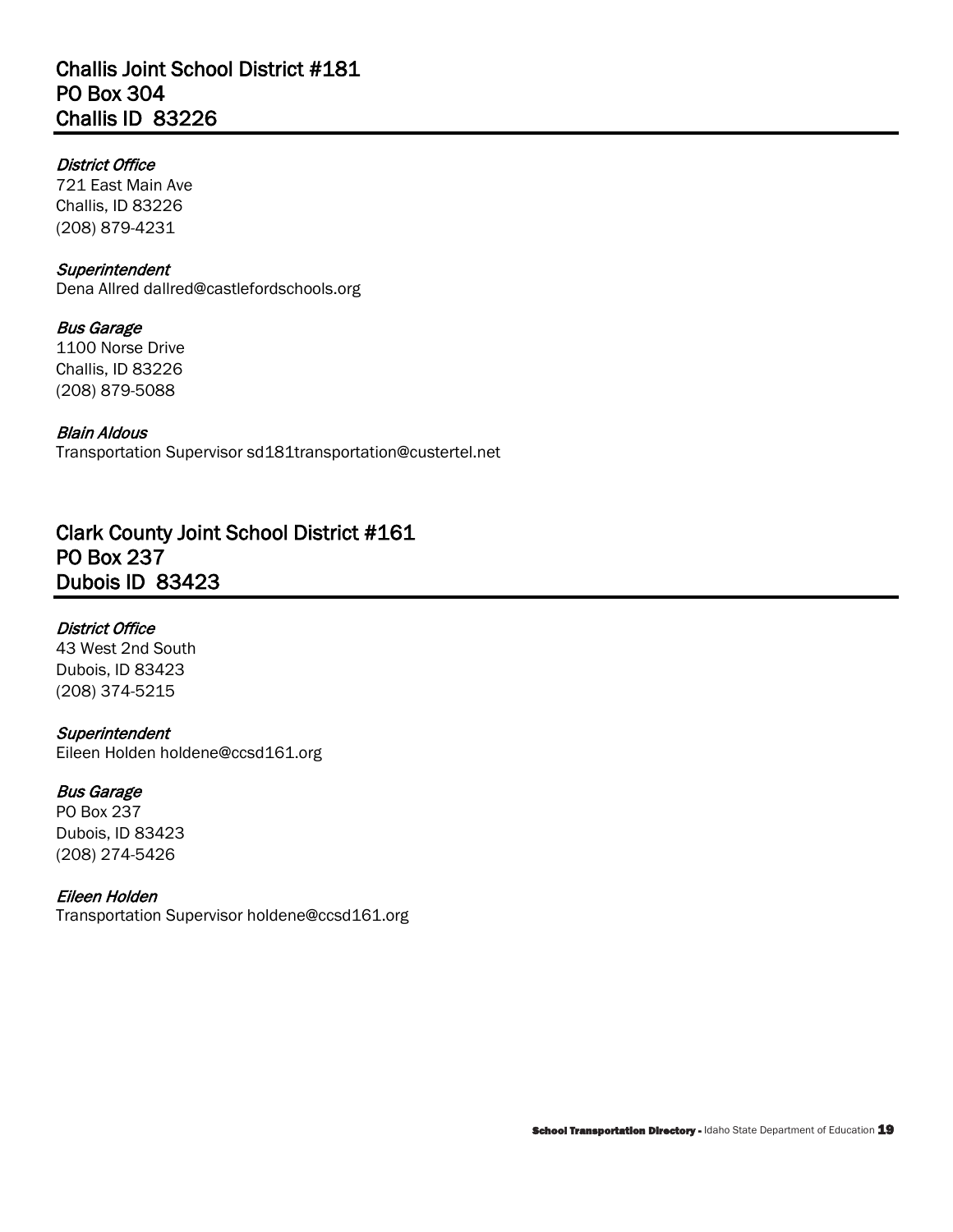## Coeur d'Alene School District #271 1400 N Northwood Center Ct Coeur d'Alene ID 83814

#### District Office

1400 N Northwood Center Ct Coeur d'Alene, ID 83814 (208) 664-8241

## **Superintendent**

Shon Hocker [shon.hocker@cdaschools.org](mailto:shon.hocker@cdaschools.org)

#### Bus Garage 121 Poplar Coeur d'Alene, ID 83814 (208) 667-3451

 Transportation Superviso[r donda.walsh@cdaschools.org](mailto:donda.walsh@cdaschools.org)  Donda Walsh

## Cottonwood Joint School District #242 PO Box 158 Cottonwood ID 83522

### District Office

1916 East Street Cottonwood, ID 83522 (208) 962-3971

#### **Superintendent**

Jon Rehder [rehderj@sd242.org](mailto:rehderj@sd242.org)

#### Bus Garage

First Street (South of District Office) Cottonwood, ID 83522 (208) 816-0201

#### David Shears

Transportation Superviso[r shearsd@sd242.org](mailto:shearsd@sd242.org)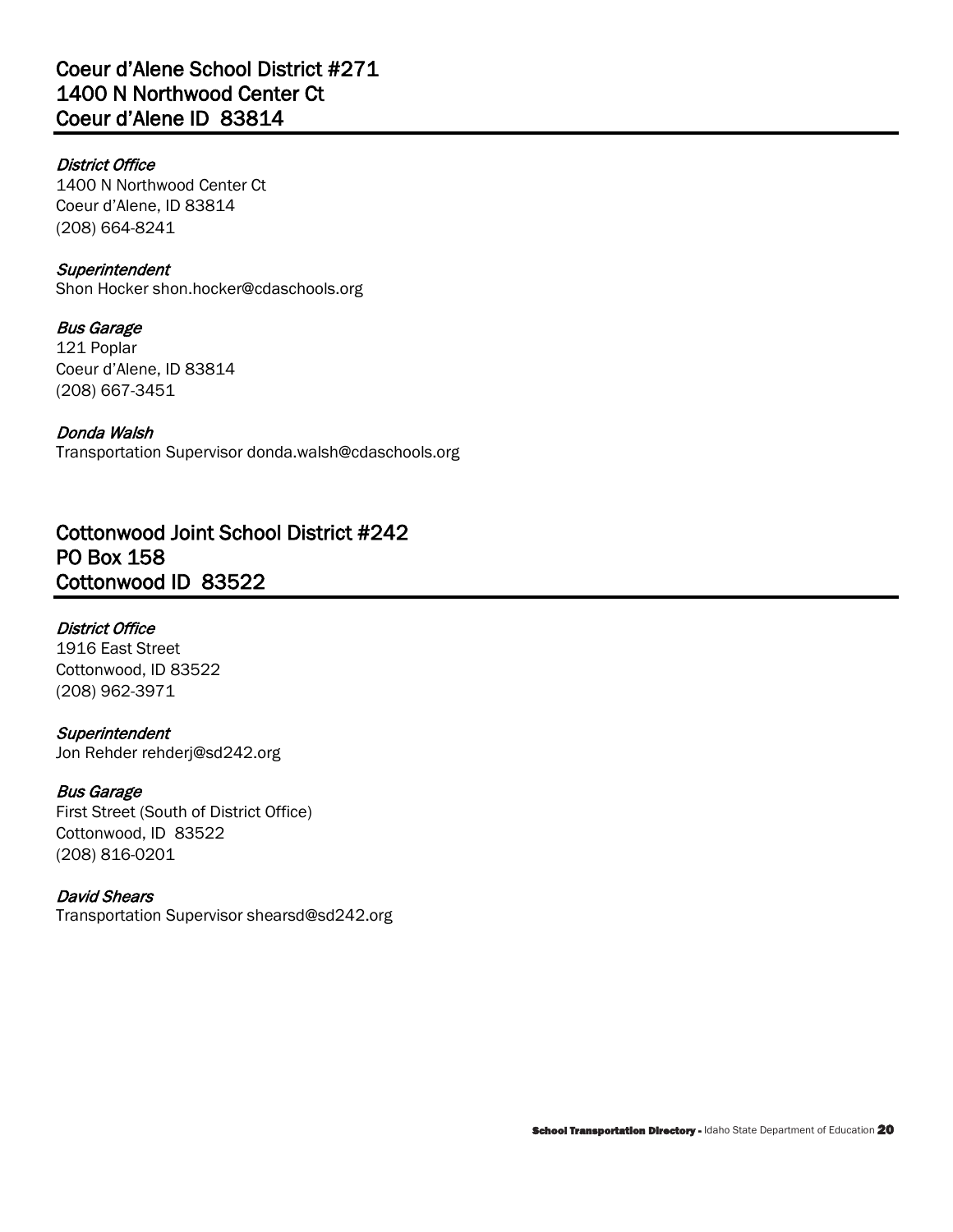## Council School District #13 PO Box 468 Council ID 83612

#### District Office

101 E Bleeker Ave Council, ID 83612 (208) 253-4217

#### **Superintendent**

Clete Edmunson [cedmunson@csd13.org](mailto:cedmunson@csd13.org)

Bus Garage Railroad St Council, ID 83612 (208) 253-6906

#### Doug Kesler

Transportation Superviso[r dkesler@csd13.org](mailto:dkesler@csd13.org) 

## Culdesac Joint School District #342 600 Culdesac Ave Culdesac ID 83524

#### District Office

600 Culdesac Ave Culdesac, ID 83524 (208) 843-5413

#### **Superintendent**

Alan Felgenhauer [alanf@culsch.org](mailto:alanf@culsch.org) 

#### Bus Garage

6th & Culdesac Ave Culdesac, ID 83524 (208) 843-5413

#### Joe Hasenoehrl

Transportation Superviso[r jhas@culsch.org](mailto:jhas@culsch.org)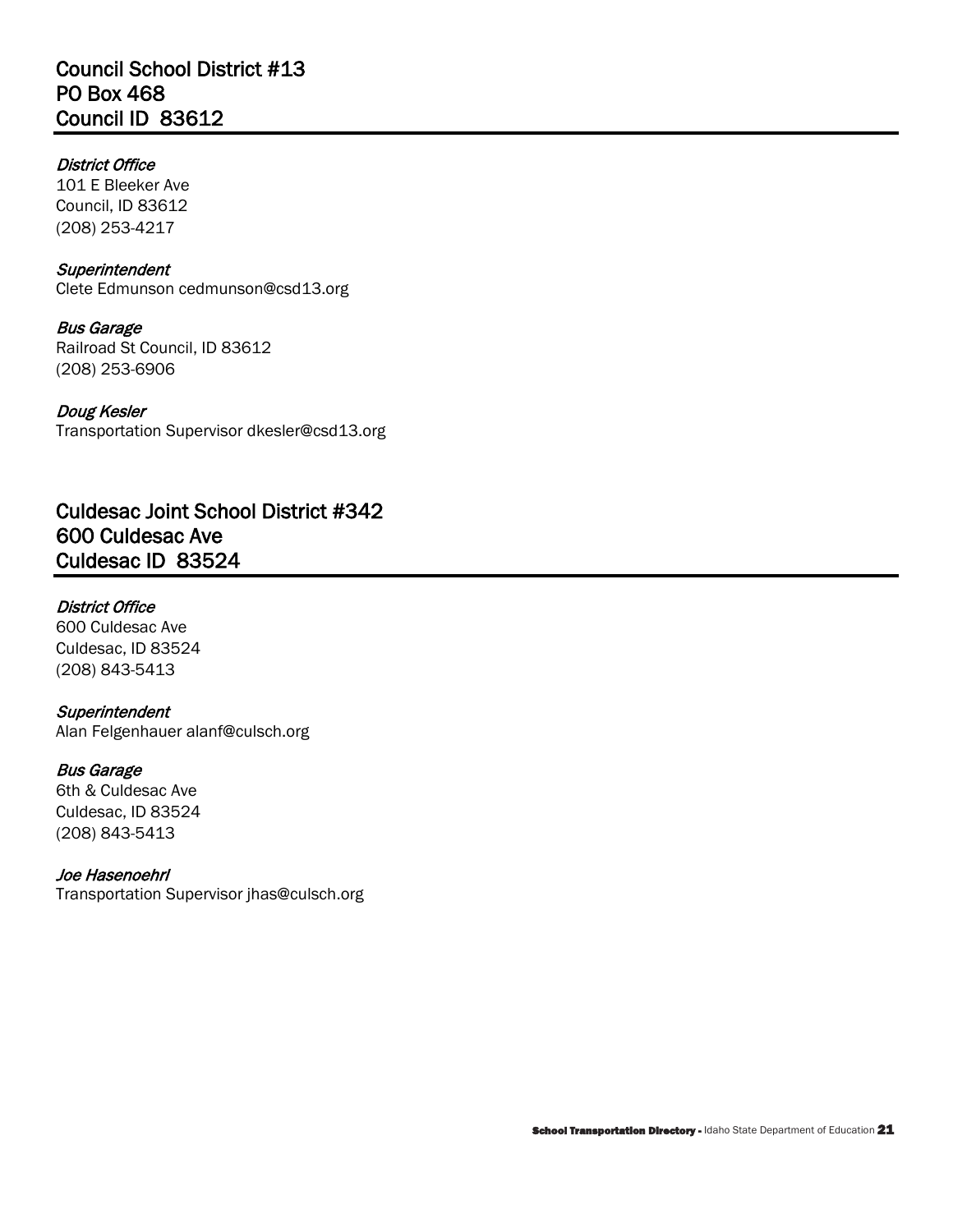## Dietrich School District #314 406 N Park Dietrich ID 83324

#### District Office

406 N Park Dietrich, ID 83324 (208) 544-2158

#### **Superintendent**

Stefanie Shaw [stefanies@dietrichschools.org](mailto:stefanies@dietrichschools.org)

# Bus Garage

 22 E 1st St Dietrich, ID 83324 (208) 544-2158

#### Ryan Dilworth

Transportation Superviso[r ryand@sd314.k12.id.us](mailto:ryand@sd314.k12.id.us) 

## Emmett Independent School District #221 119 N Wardell Ave Emmett ID 83617

#### District Office

119 N Wardell Ave Emmett, ID 83617 (208) 365-6301

#### **Superintendent**

Craig Woods [cwoods@isd221.net](mailto:cwoods@isd221.net) 

#### Bus Garage (send mail here)

1380 N Washington Emmett, ID 83617 (208) 365-3207

#### Shauna Davis

Transportation Superviso[r sdavis@isd221.net](mailto:sdavis@isd221.net)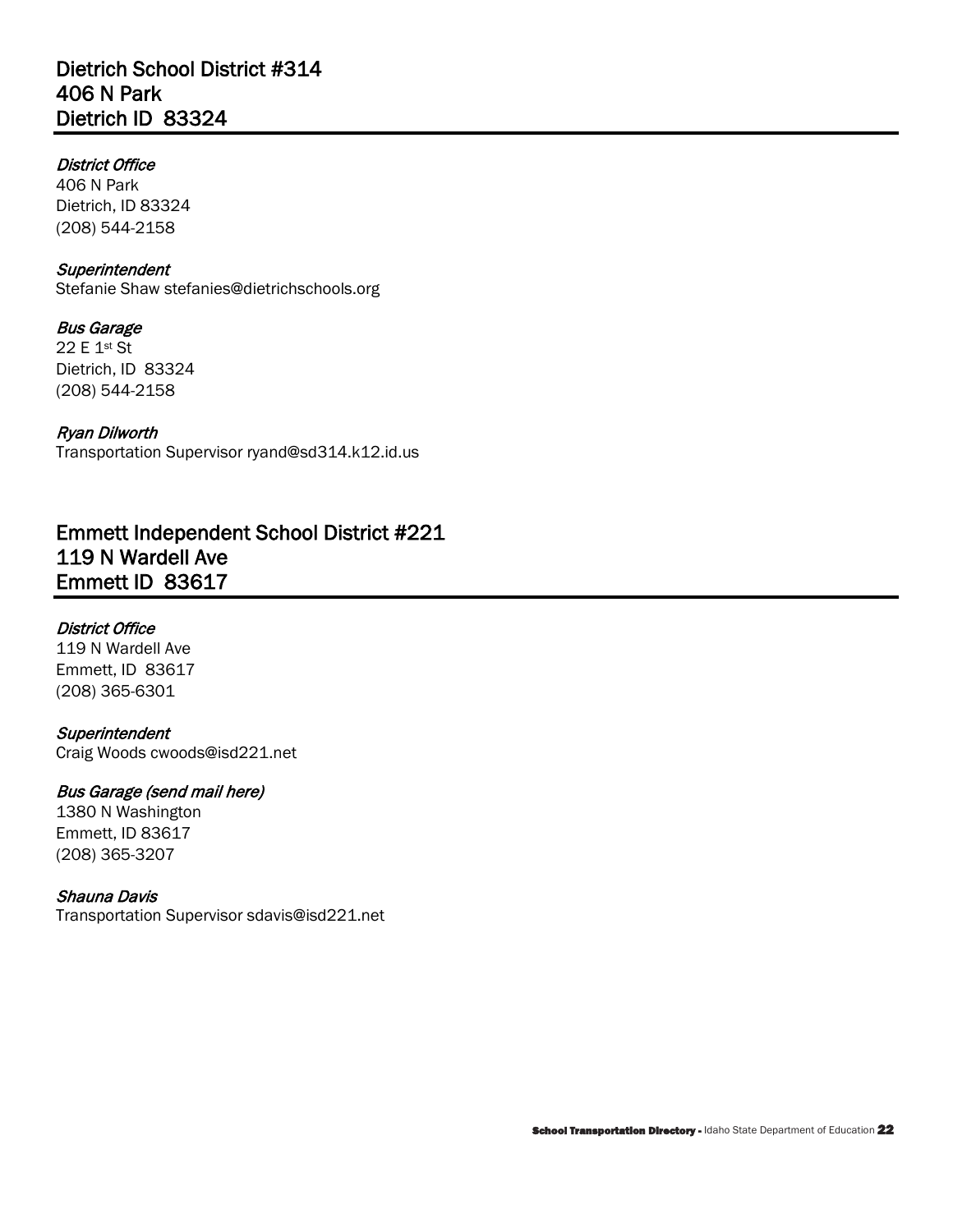## Filer School District #413 700 Stevens Ave #B Filer ID 83328

#### District Office

700 Stevens Ave #B Filer, ID 83328 (208) 326-5981

#### **Superintendent**

Kelli Schroeder [kelli.schroeder@filer.k12.id.us](mailto:kelli.schroeder@filer.k12.id.us) 

#### **Contractor** Mid-Columbia Bus Company 21326A Hwy 30 Filer, ID 83328 (208) 733-8003

#### James Stevenson

Contract Manager [james.stevenson@midcobus.com](mailto:james.stevenson@midcobus.com) 

## Firth School District #59 319 Lincoln St Firth ID 83236

#### District Office

 319 Lincoln St Firth, ID 83236 (208) 346-6815

#### **Superintendent**

Basil Morris [bmorris@d59.k12.id.us](mailto:bmorris@d59.k12.id.us)

#### Bus Garage

329 Lincoln St Firth, ID 83236 (208) 346-6815

#### Kim Kunz

Transportation Superviso[r kkunz@d59.k12.id.us](mailto:kkunz@d59.k12.id.us)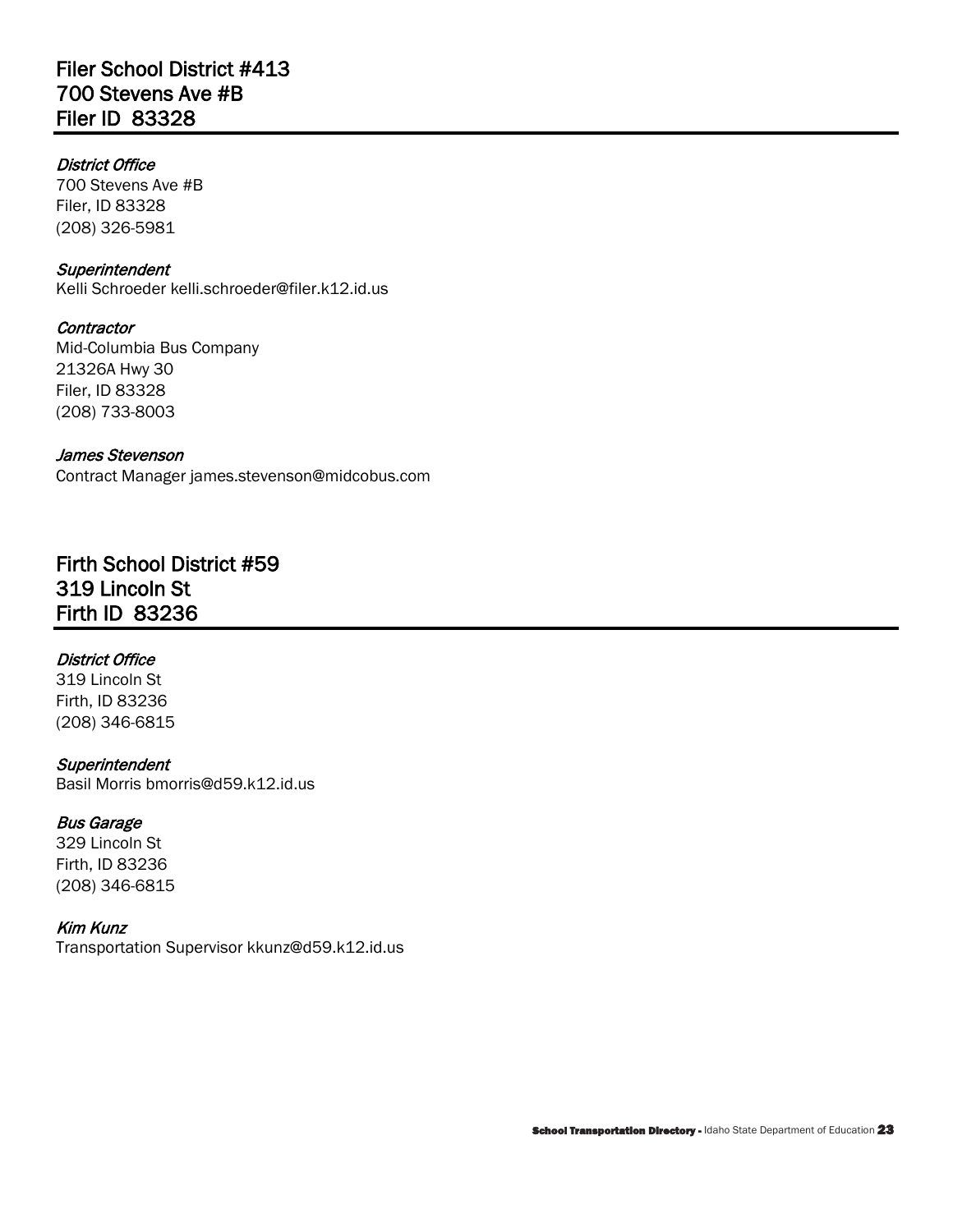## Fremont County Joint School District #215 945 West 1<sup>st</sup> North St. Anthony ID 83445

#### District Office

945 West 1st North St. Anthony, ID 83445 (208) 624-7542

#### **Superintendent**

Byron Stutzman [byrons@sd215.net](mailto:byrons@sd215.net) 

#### Bus Garage

945 West 1st North St. Anthony, Idaho 83420 (208) 624-7542 ext. 2561

#### Misty Wocelka

Transportation Superviso[r mistyw@sd215.net](mailto:mistyw@sd215.net) 

Fruitland School District #373 PO Box A Fruitland ID 83619

#### District Office

401 Iowa Ave Fruitland, ID 83619 (208) 452-3595

#### **Superintendent**

Lyle Bayley [lbayley@fruitlandschools.org](mailto:lbayley@fruitlandschools.org)

#### Bus Garage

Kansas St & SW 4th St Fruitland, ID 83619 (208) 452-3118

#### Dan Reed

Transportation Superviso[r dreed@fruitlandschools.org](mailto:dreed@fruitlandschools.org)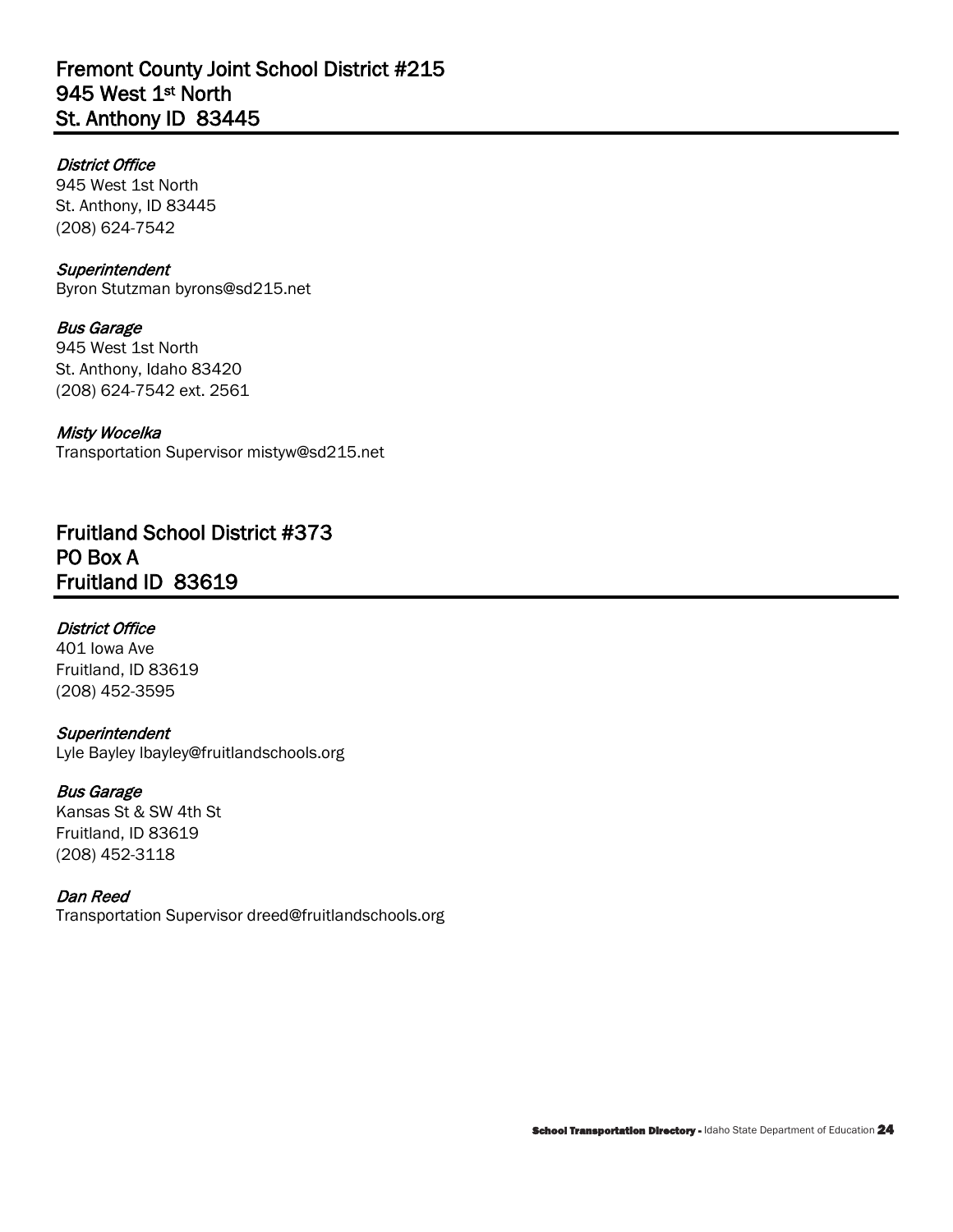## Garden Valley School District #71 PO Box 710 Garden Valley ID 83622

#### District Office

1053 Banks Lowman Road Garden Valley, ID 83622 (208) 462-3756

## **Superintendent**

Randy Thompson [rthompson@gvsd.net](mailto:rthompson@gvsd.net) 

#### **Contractor**

Harlow's School Bus Service 1069 Banks Lowman Road Garden Valley, ID 83622 (208) 462-5085

#### Phil Dixon

Contract Manager [phil.dixon@harlowsschoolbus.com](mailto:phil.dixon@harlowsschoolbus.com) 

## Genesee Joint School District #282 PO Box 98 Genesee ID 83832

#### District Office

330 W Ash Genesee, ID 83832 (208) 285-1161

#### **Superintendent**

Wendy Moore [wmoore@sd282.org](mailto:wmoore@sd282.org) 

#### Bus Garage

 132 East Chestnut Genesee, ID 83832 (208) 285-1213

### Jeff Williams

Transportation Superviso[r jwilliams@sd282.org](mailto:jwilliams@sd282.org)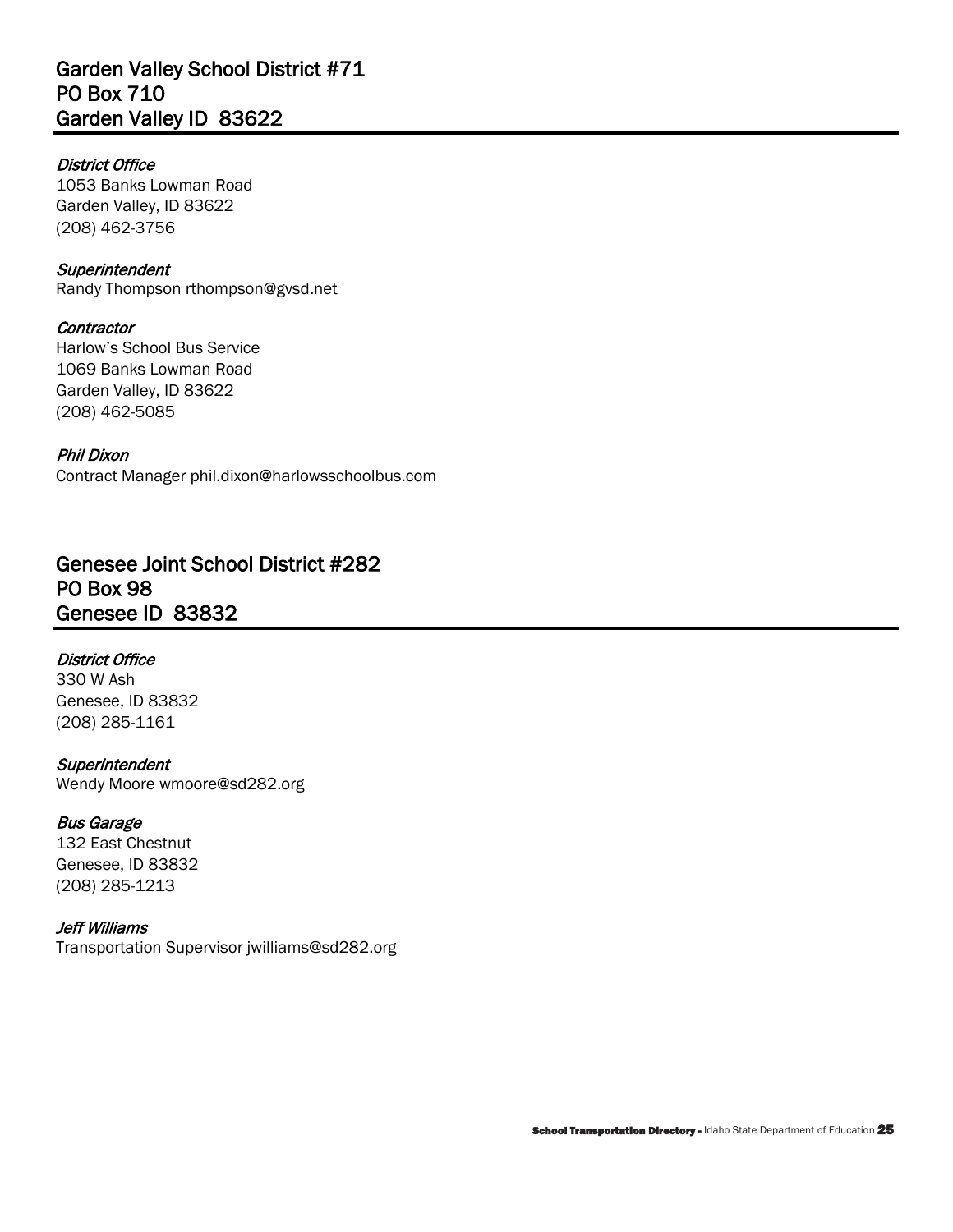## Glenns Ferry Joint School District #192 800 Old Hwy 30 Glenns Ferry ID 83623

#### District Office

800 Old Highway 30 Glenns Ferry, ID 83623 (208) 366-7436

## **Superintendent**

Cody Fisher [cfisher@glennsferryschools.org](mailto:cfisher@glennsferryschools.org)

## Bus Garage

800 Old Highway 30 Glenns Ferry, ID 83623 (208) 366-2082

#### Frank Case

Transportation Superviso[r fcase@glennsferryschools.org](mailto:fcase@glennsferryschools.org) 

## Gooding Joint School District #231 507 Idaho Street Gooding ID 83330

### District Office

507 Idaho Street Gooding, ID 83330 (208) 934-4321

#### **Superintendent**

Spencer Larsen [spencer.larsen@goodingschools.org](mailto:spencer.larsen@goodingschools.org) 

#### Bus Garage

 1628 4th Ave W Gooding, ID 83330 (208) 934-4321

#### Cody Hennefer

Transportation Superviso[r cody.hennefer@goodingschools.org](mailto:cody.hennefer@goodingschools.org)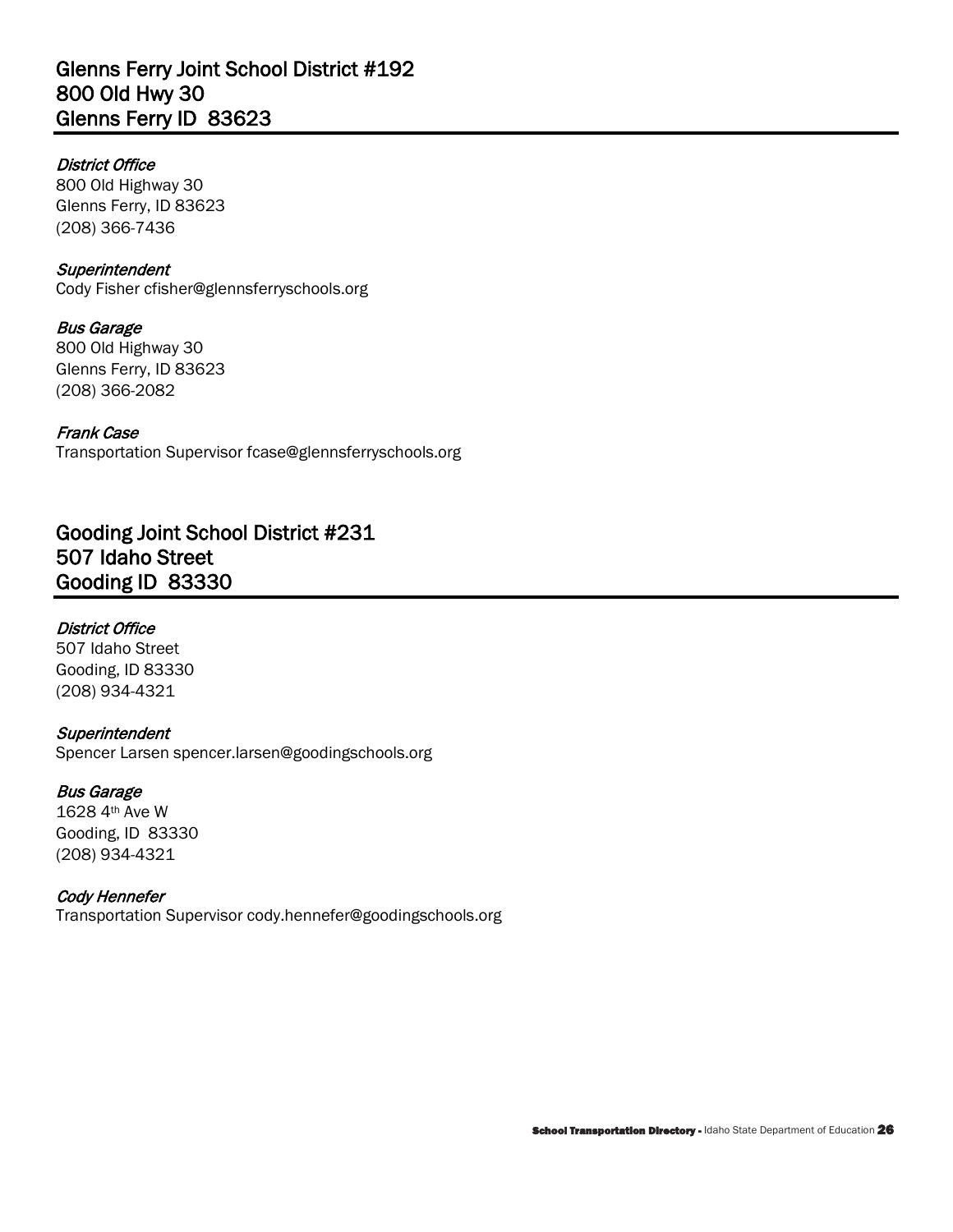## Grace Joint School District #148 PO Box 347 Grace ID 83241

#### District Office

 605 South 4th West Grace, ID 83241 (208) 425-3984

#### **Superintendent**

Jason Moss [jmoss@sd148.org](mailto:jmoss@sd148.org) 

Bus Garage 704 South Main Grace, ID 83241 (208) 425-3731 ext 114 (208) 339-4763

 Transportation Superviso[r smansfield@sd148.org](mailto:smansfield@sd148.org)  Sheldon Mansfield

Hagerman Joint School District #233 324 N 2nd Ave Hagerman ID 83332

#### District Office

324 N 2nd Ave Hagerman, ID 83332 (208) 837-6344

#### **Superintendent**

Jim Brown [Jim.brown@hjsd.org](mailto:Jim.brown@hjsd.org)

#### **Contractor**

181 East Bruneau St<br>(208) 329-9839 C8 Transportation

#### Tom Cooper

Contract Manager [hookeybean10@gmail.com](mailto:hookeybean10@gmail.com)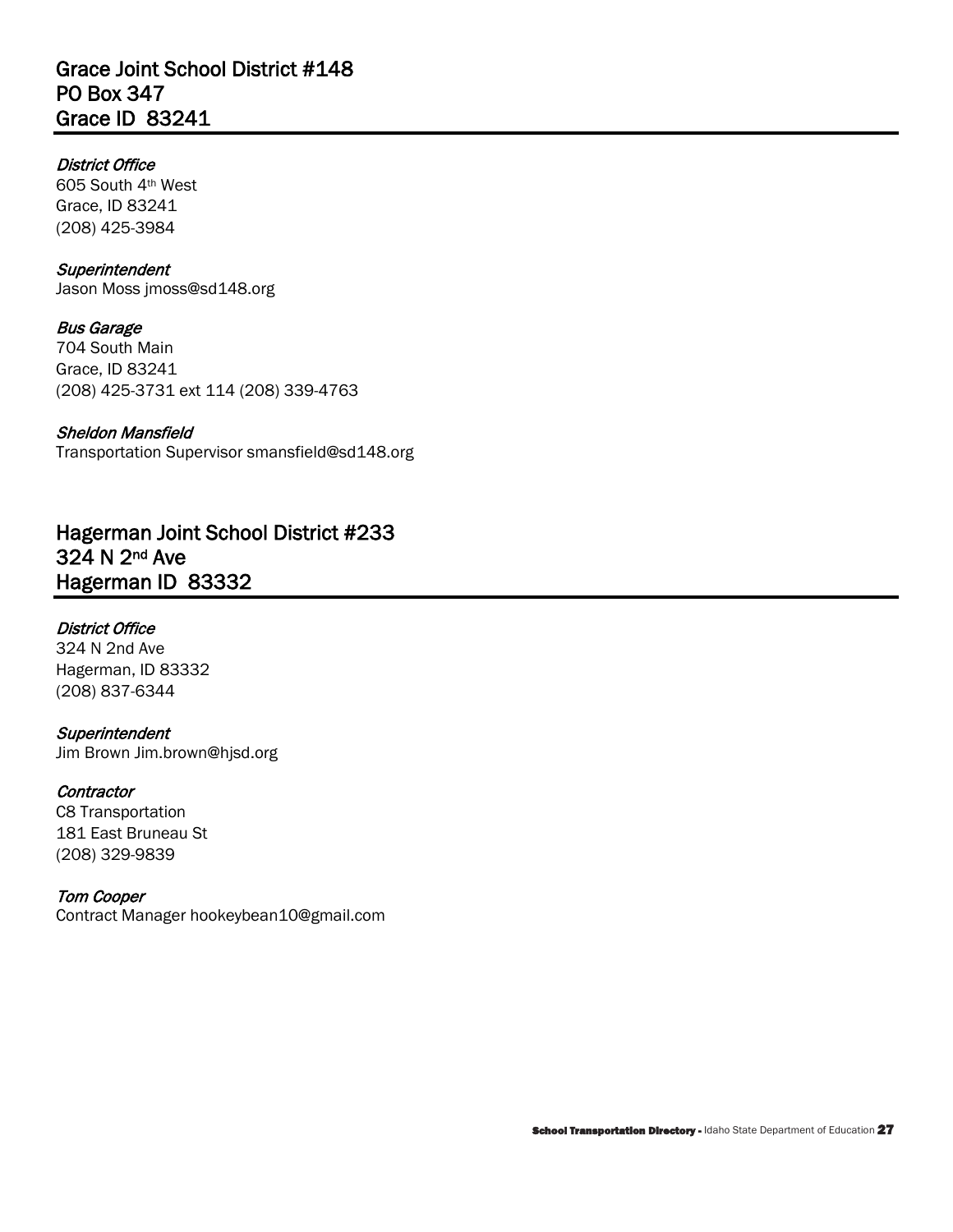## Hansen School District #415 550 Main St Hansen ID 83334

#### District Office

550 Main St Hansen, ID 83334 (208) 423-6387

#### **Superintendent**

Angie Lakey-Campbell [alakey-campbell@hansenschools.org](mailto:alakey-campbell@hansenschools.org)

Bus Garage 550 Main St Hansen, ID 83334 (208) 731-2778

Cassandra Novak Transportation Superviso[r cnovak@hansenschools.org](mailto:cnovak@hansenschools.org) 

## Highland Joint School District #305 PO Box 130 Craigmont ID 83523

#### District Office

112 Boulevard Craigmont, ID 83523 (208) 924-5211

**Superintendent** Jacob Gion [jgion@sd305.org](mailto:jgion@sd305.org) 

#### **Contractor**

Harlows School Bus Service, Inc. 206 S 1st Ave Craigmont, ID 83523 (208) 924-6411 (208) 791-6686 (c)

#### Gail Lowe

Contract Manager [gail.lowe@harlowsschoolbus.com](mailto:gail.lowe@harlowsschoolbus.com)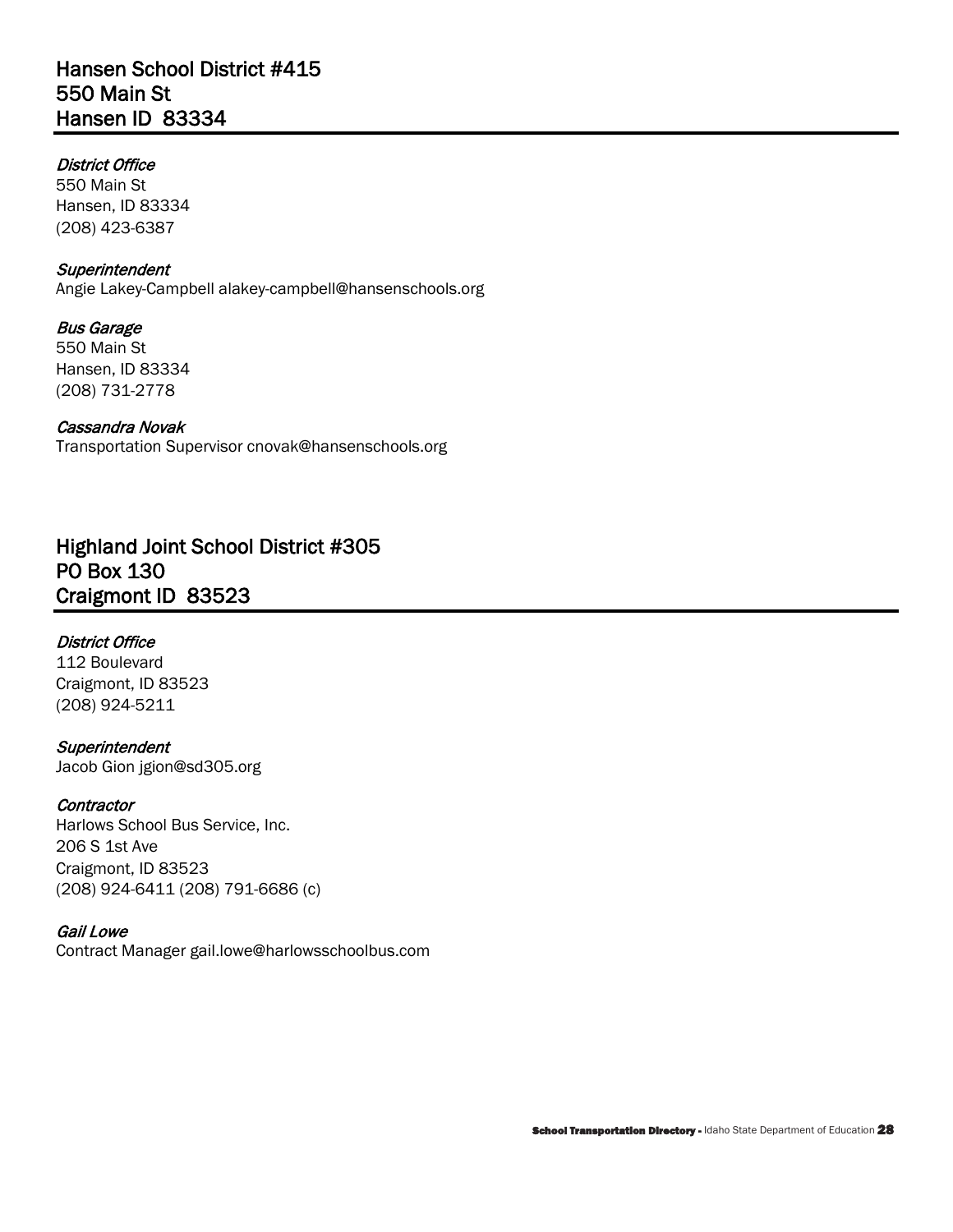## Homedale Joint School District #370 116 E Owyhee Homedale ID 83628

#### District Office

116 E Owyhee Ave Homedale, ID 83628 (208) 337-4611

#### **Superintendent** Rob Sauer [rsauer@homedaleschools.org](mailto:rsauer@homedaleschools.org)

Bus Garage 300 N 2nd St E

Homedale, ID 83628 (208) 337-5681

 Transportation Superviso[r daberasturi@homedaleschools.org](mailto:daberasturi@homedaleschools.org)  Dan Aberasturi

## Horseshoe Bend School District #73 398 School Dr Horseshoe Bend ID 83629

### District Office

398 School Dr Horseshoe Bend, ID 83629 (208) 793-2225

## **Superintendent**

Rob Sauer [rsauer@homedaleschools.org](mailto:rsauer@homedaleschools.org)

Bus Garage 398 School Dr Horseshoe Bend, ID 83629 (208) 793-2225

 Transportation Superviso[r carpentert@hsbschools.org](mailto:carpentert@hsbschools.org)  Transportation Superviso[r kosloskyt@hsbschools.org](mailto:kosloskyt@hsbschools.org)  Trudy Carpenter Tracy Koslosky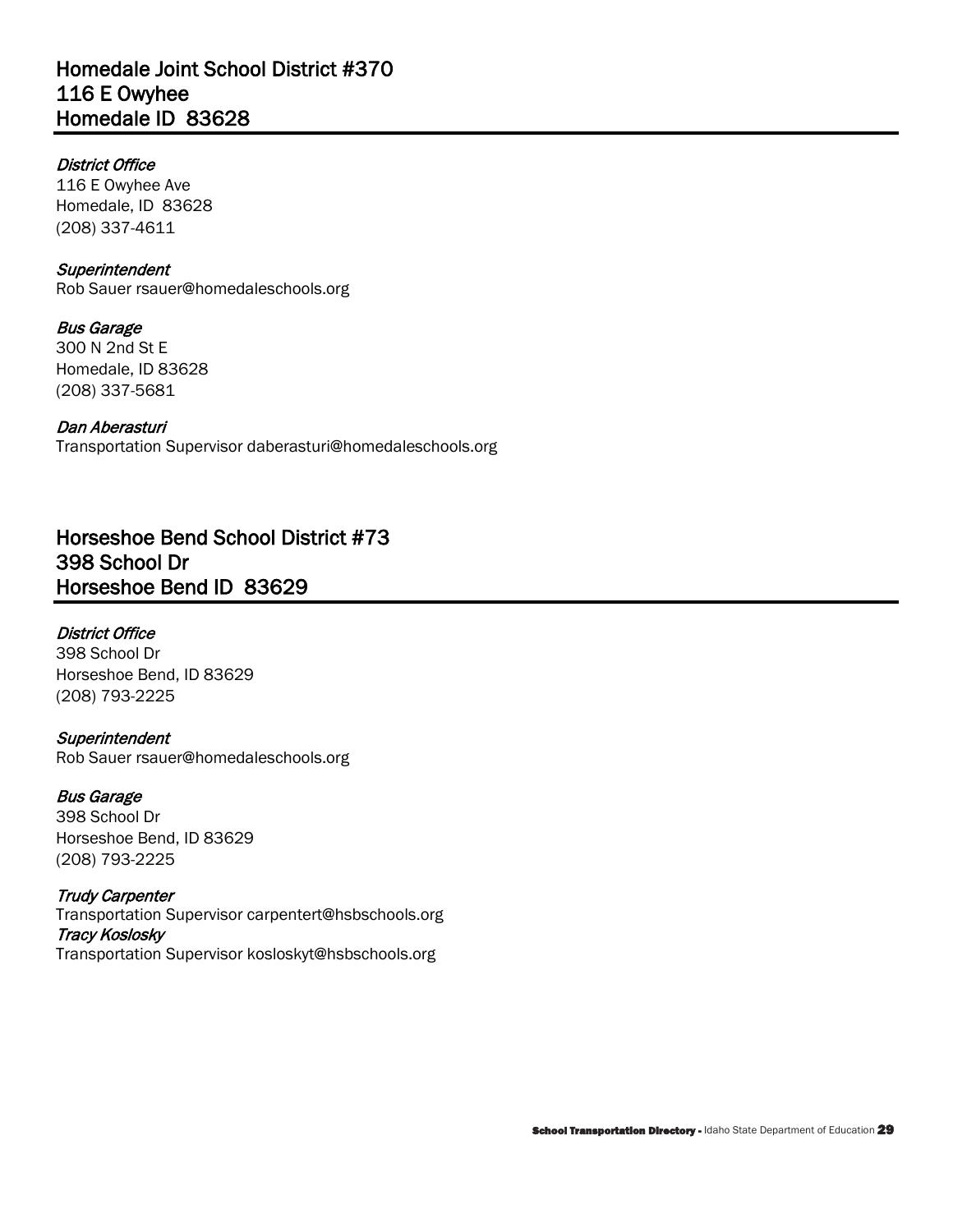#### District Office

690 John Adams Pkwy Idaho Falls, ID 83401 (208) 525-7500

#### **Superintendent**

Dr. James Shank [shanjame@sd91.org](mailto:shanjame@sd91.org) 

#### Bus Garage

 Idaho Falls, ID 83402 1930 Pancheri Dr (208) 525-7580

#### Ralph Frost

Transportation Superviso[r frosralp@d91.k12.id.us](mailto:frosralp@d91.k12.id.us) 

## Jefferson County Joint School District #251 PO Box 150 Rigby ID 83442

#### District Office

3850 E 300 N Rigby, ID 83442 (208) 745-6693

#### **Superintendent**

Chad Martin [cmartin@sd251.org](mailto:cmartin@sd251.org)

#### Bus Garage

504 N 3500 E Lewisville, ID 83431 (208) 754-8211

#### Clyde Southwick

Transportation Superviso[r csouthwick@sd251.org](mailto:csouthwick@sd251.org)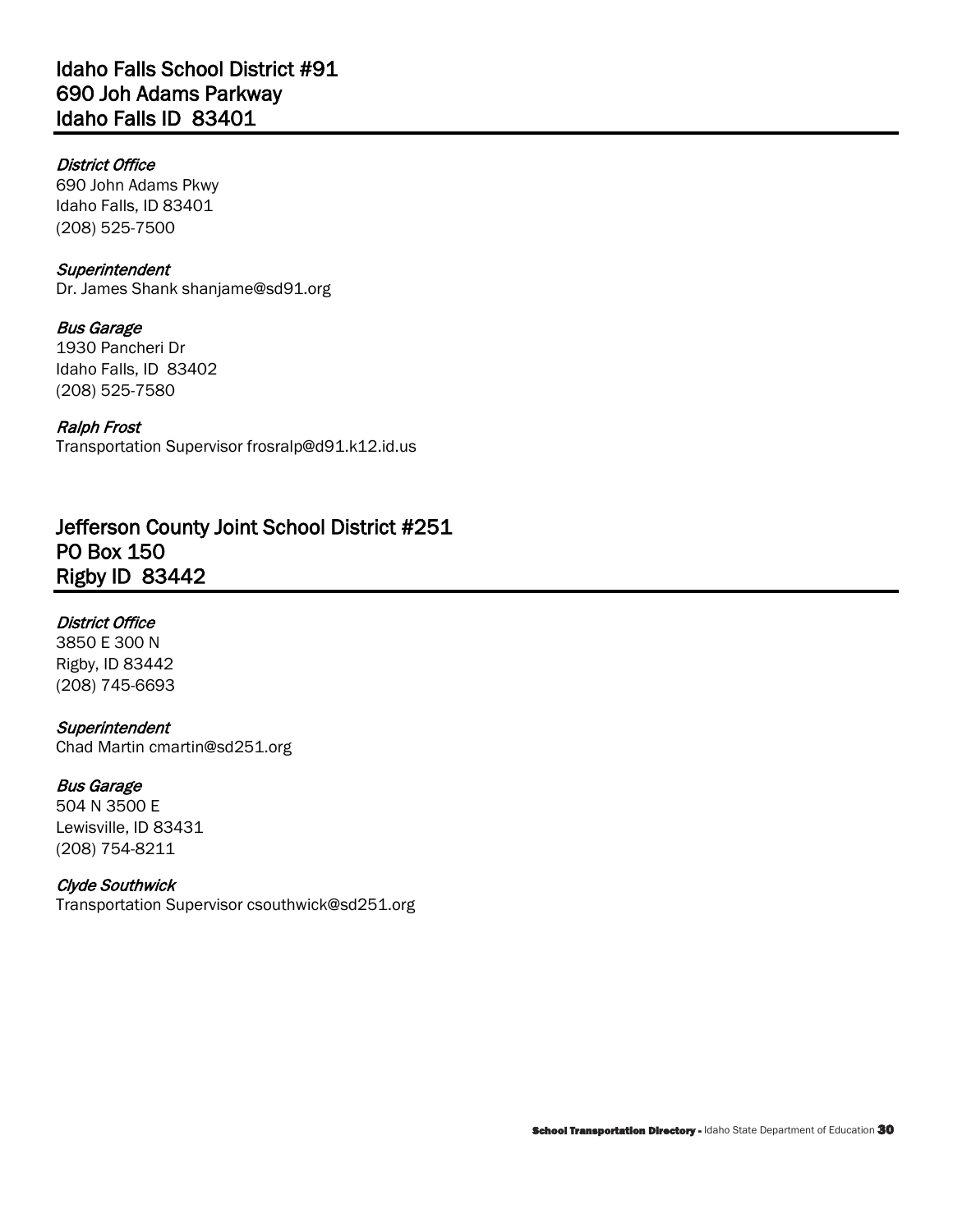## Jerome Joint School District #261 125 4th Ave W Jerome ID 83338

#### District Office

125 4th Ave W Jerome, ID 83338 (208) 324-2392

#### **Superintendent** Dr. Patrick Charlton [pat.charlton@jeromeschools.org](mailto:pat.charlton@jeromeschools.org)

Josh Crandall

Transportation Liaison [josh.crandall@jeromeschools.org](mailto:josh.crandall@jeromeschools.org) 

#### North Side Bus Co. Inc. 47 South 100 West **Contractor** Jerome, ID 83338 (208) 324-4426

Jerome Fiscus Contract Manager [nsbc@qwestoffice.net](mailto:nsbc@qwestoffice.net) 

## Kamiah Joint School District #304 1102 Hill St Kamiah ID 83536

### District Office

1102 Hill St Kamiah, ID 83536 (208) 935-2991

### **Superintendent**

Dr. Benjamin Merrill [bmerrill@kamiah.org](mailto:bmerrill@kamiah.org)

### Bus Garage

Idaho St & 11th Kamiah, ID 83536 (208) 935-4008

#### Patrick Foy

Transportation Superviso[r pfoy@kamiah.org](mailto:pfoy@kamiah.org)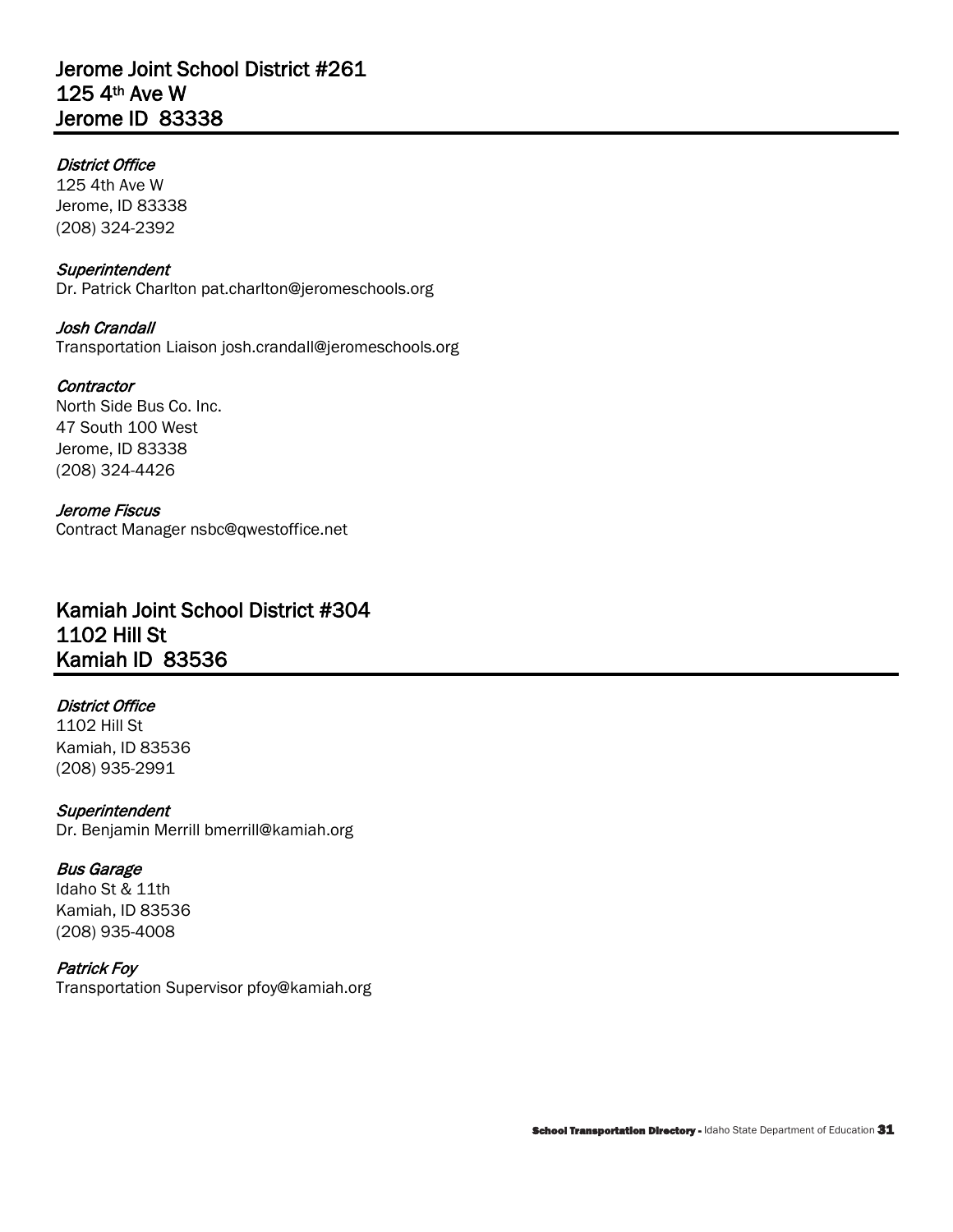## Kellogg Joint School District #391 800 Bunker Ave Kellogg ID 83837

#### District Office

800 Bunker Ave Kellogg, ID 83837 (208) 784-1348

#### **Superintendent**

Lance Pearson [lance.pearson@kelloggschools.org](mailto:lance.pearson@kelloggschools.org)

### Bus Garage

797 Government Gulch Smelterville, ID 83868 (208) 784-0061 (DO NOT SEND MAIL HERE)

#### Cory North

Transportation Superviso[r cory.north@kelloggschools.org](mailto:cory.north@kelloggschools.org) 

## Kendrick Joint School District #283 PO Box 283 Kendrick ID 83537

#### District Office

202 Bear Creek Rd Kendrick, ID 83537 (208) 289-4211

#### **Superintendent**

Steve Kirkland [steve.kirkland@dist283.org](mailto:steve.kirkland@dist283.org) 

#### Bus Garage

Corner of 8th & Railroad Streets Kendrick, ID 83537 (208) 289-5257

#### Joe Chapman

Transportation Superviso[r joe.chapman@dist283.org](mailto:joe.chapman@dist283.org)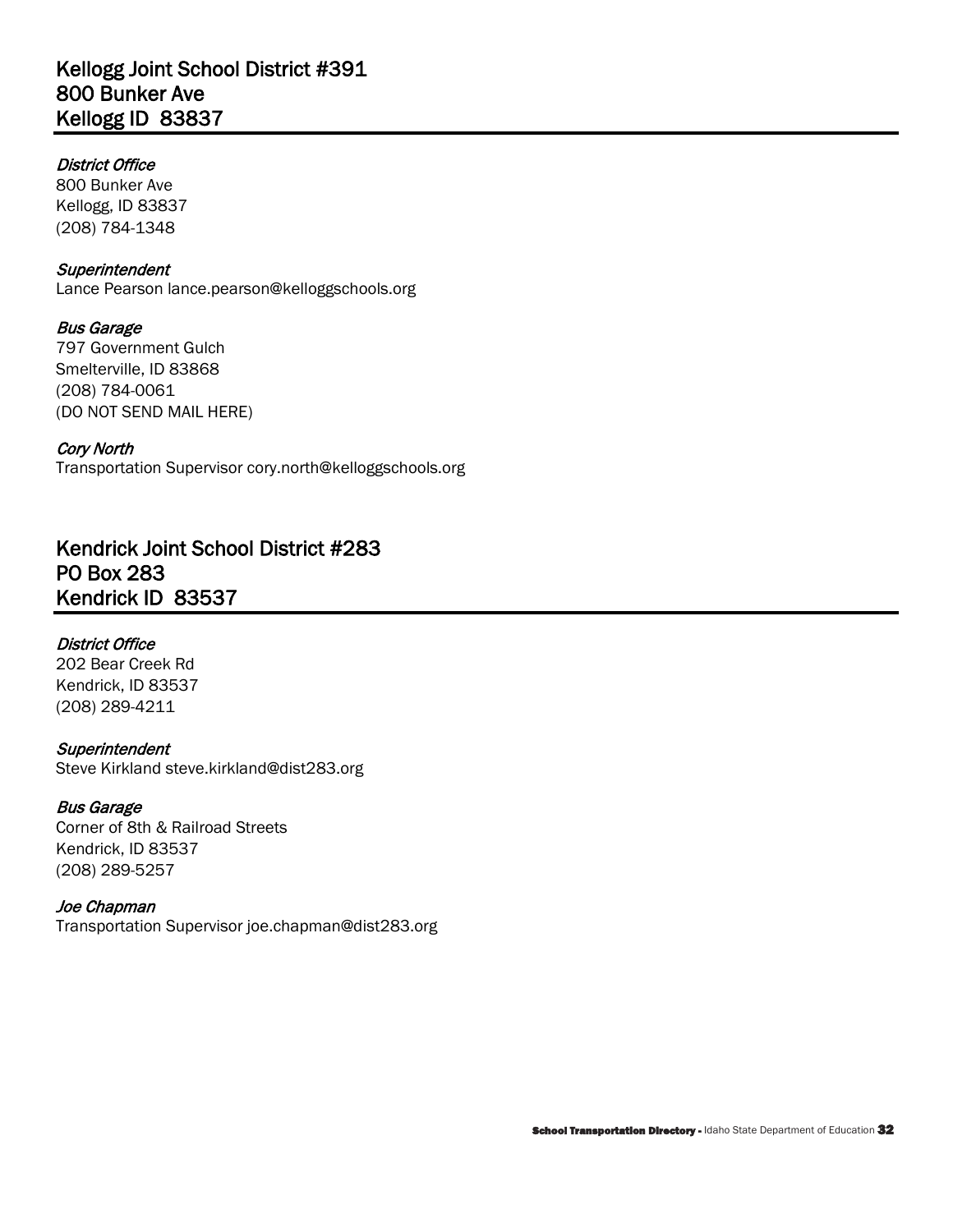## Kimberly School District #414 141 Center St W Kimberly ID 83341

#### District Office

141 Center St W Kimberly, ID 83341 (208) 423-4179

#### **Superintendent**

Luke Schroeder [lschroeder@kinberly.edu](mailto:lschroeder@kinberly.edu) 

#### Bus Garage 105 Madison W Kimberly, ID 83341

(208) 423-4170 ext. 3329 (DO NOT SEND MAIL HERE)

#### Shonia Gaston

Transportation Superviso[r sgaston@kimberly.edu](mailto:sgaston@kimberly.edu) 

## Kootenai Joint School District #274 13030 E O'Gara Rd Harrison ID 83833

#### District Office

13030 E. O'Gara Rd Harrison, ID 83833 (208) 689-3631

#### **Superintendent**

Wade Pilloud [wpilloud@sd271.com](mailto:wpilloud@sd271.com) 

#### Bus Garage

O'Gara Rd Harrison, ID 83833 (208) 689-9170

#### Cindy Shannon

Transportation Superviso[r cshannon@sd274.com](mailto:cshannon@sd274.com)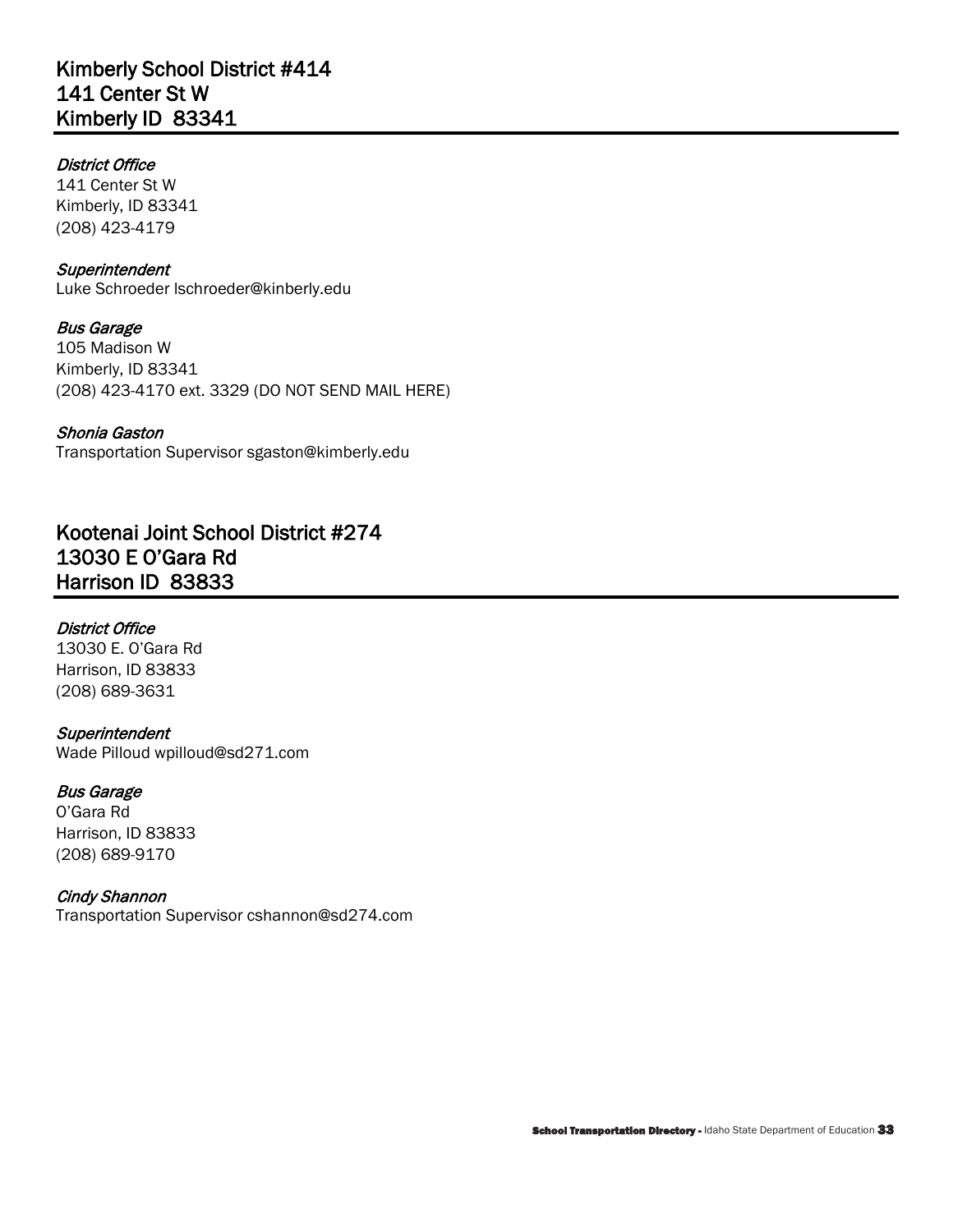## Kuna Joint School District #3 711 East Porter St Kuna ID 83634

#### District Office

711 E Porter St Kuna, ID 83634 (208) 922-1000

#### **Superintendent**

Wendy Johnson [wjohnson@kunaschools.org](mailto:wjohnson@kunaschools.org) 

#### Bus Garage

711 E Porter St Kuna, ID 83634 (208) 922-1013

#### Brenda Saxton

Transportation Superviso[r bsaxton@kunaschools.org](mailto:bsaxton@kunaschools.org) 

## Lakeland School District #272 15506 N Washington St Rathdrum ID 83858

#### District Office

15506 N Washington St Rathdrum, ID 83858 (208) 687-0431

#### **Superintendent**

Dr. Becky Meyer becky.meyer@lakeland272.org Lisa Arnold (Sexton) [lsexton@lakeland272.org](mailto:lsexton@lakeland272.org) 

### Bus Garage

7386 Main St Rathdrum, ID 83858 (208) 687-0221

#### Jessica Dehnert

Transportation Superviso[r jessica.dehnert@lakeland272.org](mailto:jessica.dehnert@lakeland272.org)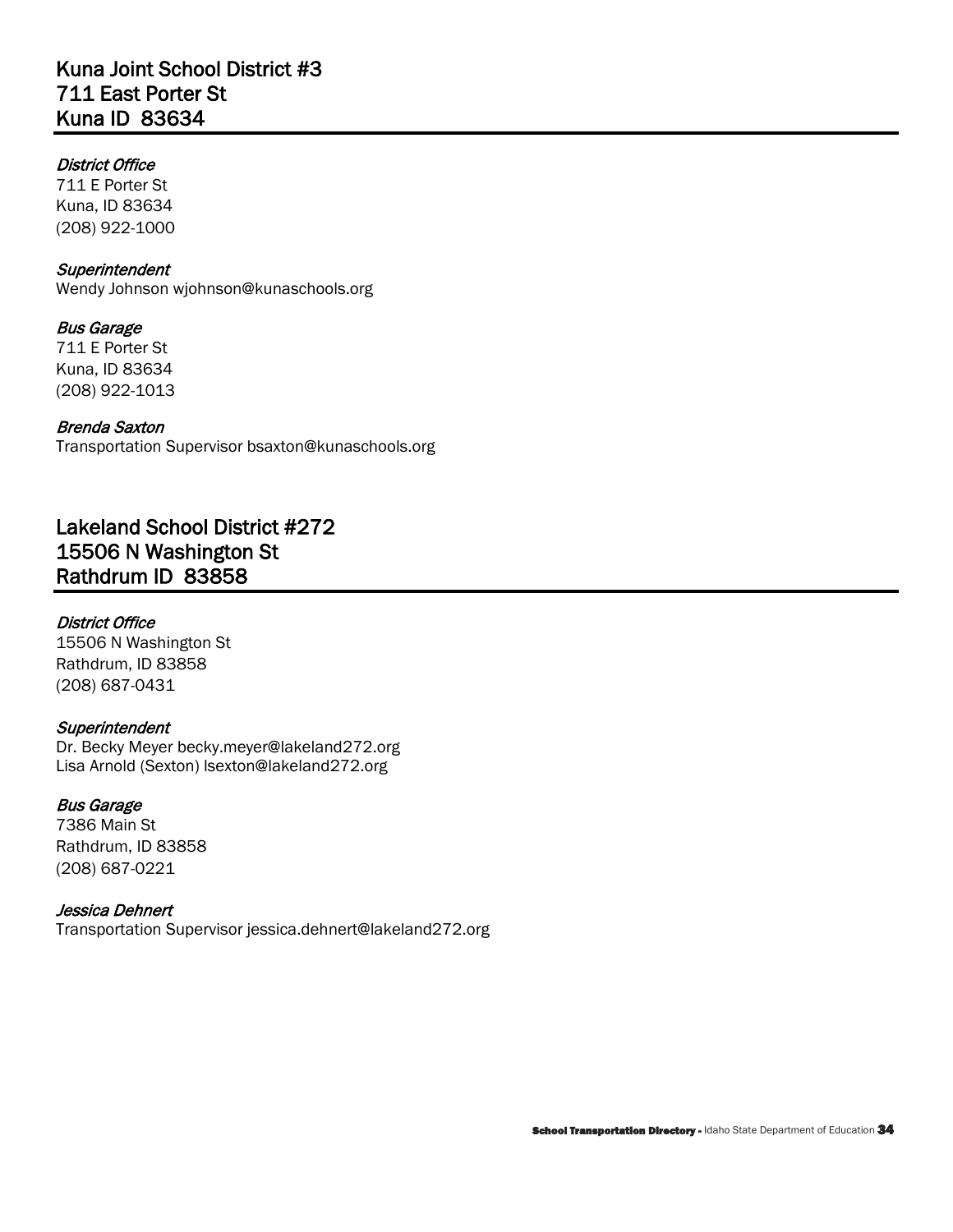## Lake Pend Oreille School District #84 901 Triangle Drive Sandpoint ID 83852

#### District Office

901 Triangle Drive Sandpoint, ID 83852 (208) 263-2184

#### **Superintendent** Tom Albertson [tom.albertson@lposd.org](mailto:tom.albertson@lposd.org)

Bus Garage 1520 Baldy Mountain Rd Sandpoint, ID 83864 (208) 263-3522

#### James Koehler Transportation Superviso[r james.koehler@lposd.org](mailto:james.koehler@lposd.org)

Lapwai School District #341 404 S Main St Lapwai ID 83540

### District Office

404 S Main St. Lapwai, ID 83540 (208) 843-2622

#### **Superintendent**

Dave Aiken [dailen@lapwai.org](mailto:dailen@lapwai.org) 

#### Bus Garage

204 District Rd Lapwai, ID 83540 (208) 843-2681

#### Alan White

Transportation Superviso[r bus@lapwai.org](mailto:bus@lapwai.org)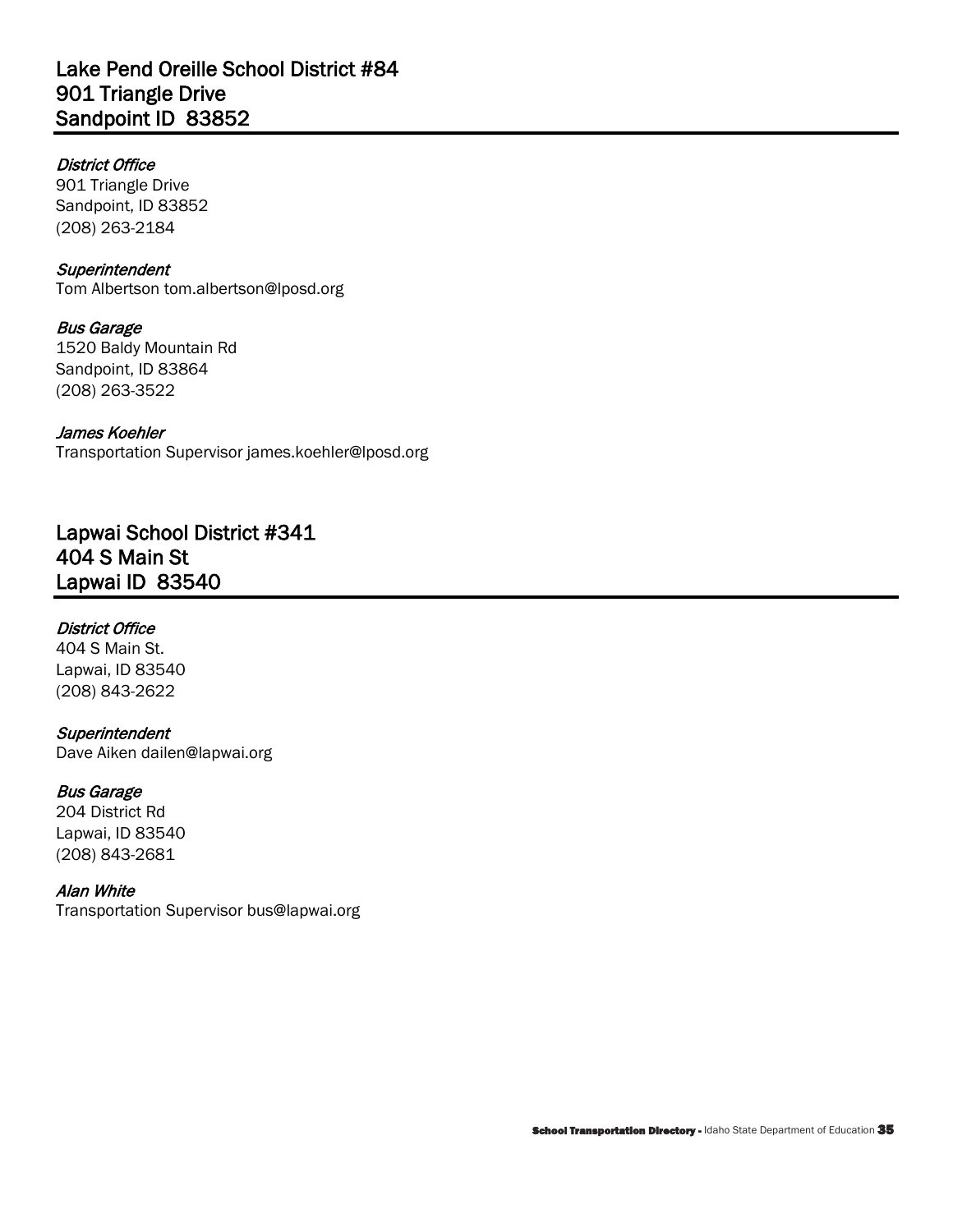## Lewiston Independent School District #340 3317 12th St Lewiston ID 83501

#### District Office

3317 12th St Lewiston, ID 83501 (208) 748-3000

#### **Superintendent**

Lance Hansen [lhansen@lewistonschools.net](mailto:lhansen@lewistonschools.net) 

#### Bus Garage

1210 Warner Lewiston, ID 83501 (208) 748-3094 (DO NOT SEND MAIL HERE)

#### Randy Brown

Transportation Superviso[r rbrown@lewistonschools.net](mailto:rbrown@lewistonschools.net) 

## Mackay Joint School District #182 PO Box 390 Mackay ID 83251

#### District Office

 400 East Spruce St Mackay, ID 83251 (208) 588-2896

#### **Superintendent**

Susan Buescher [susabues@mackayschools.org](mailto:susabues@mackayschools.org)

#### Bus Garage

M&C Enterprises PO Box 268 Mackay, ID 83251 (208) 244-4737

#### Susan Buescher

Transportation Liaison [susabues@mackayschools.org](mailto:susabues@mackayschools.org)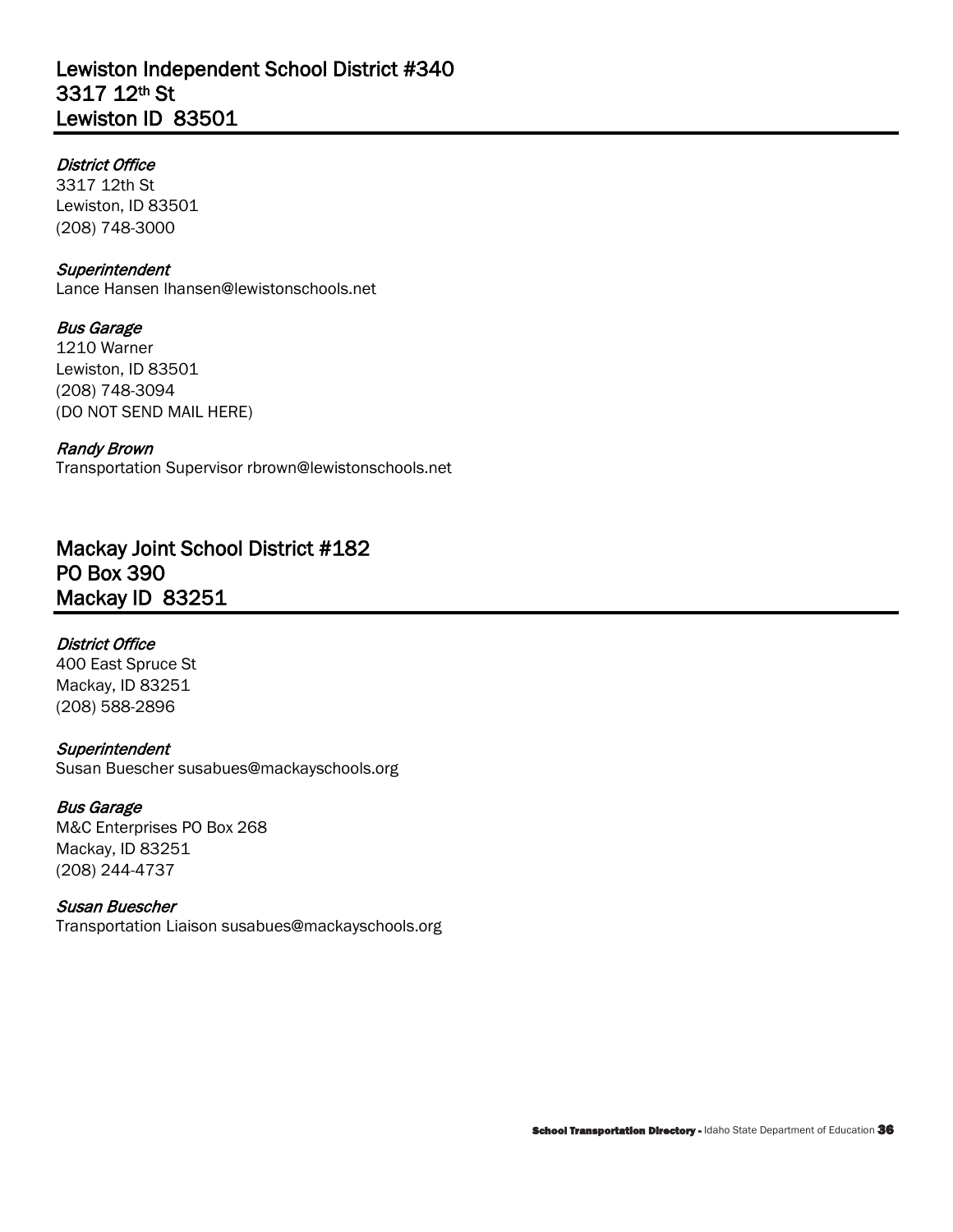# Madison School District #321 PO Box 830 Rexburg ID 83440

# District Office

290 N 1st E Rexburg, ID 83440 (208) 359-3300

## **Superintendent**

Randy Lords [lordsr@msd321.com](mailto:lordsr@msd321.com) 

Bus Garage 290 N 1st E Rexburg, ID 83440 (208) 359-3265

## Mary Ann Nielsen

Transportation Supervisor [nielsenm@msd321.com](mailto:nielsenm@msd321.com)  Brandon Caldwell Assistant Supervisor [caldwellb@msd321.com](mailto:caldwellb@msd321.com) 

# Marsh Valley Joint School District #21 PO Box 180 Arimo ID 83214

# District Office

40 School St Arimo, ID 83214 (208) 254-3306

### **Superintendent**

Gary Tucker [gtucker@mvsd21.org](mailto:gtucker@mvsd21.org)

# Bus Garage

 12651 South Old Hwy 91 Arimo, ID 83214 (208) 254-3714, (208) 254-6031

# Chris Sorensen

Transportation Supervisor [mvbus@mvsd21.org](mailto:mvbus@mvsd21.org)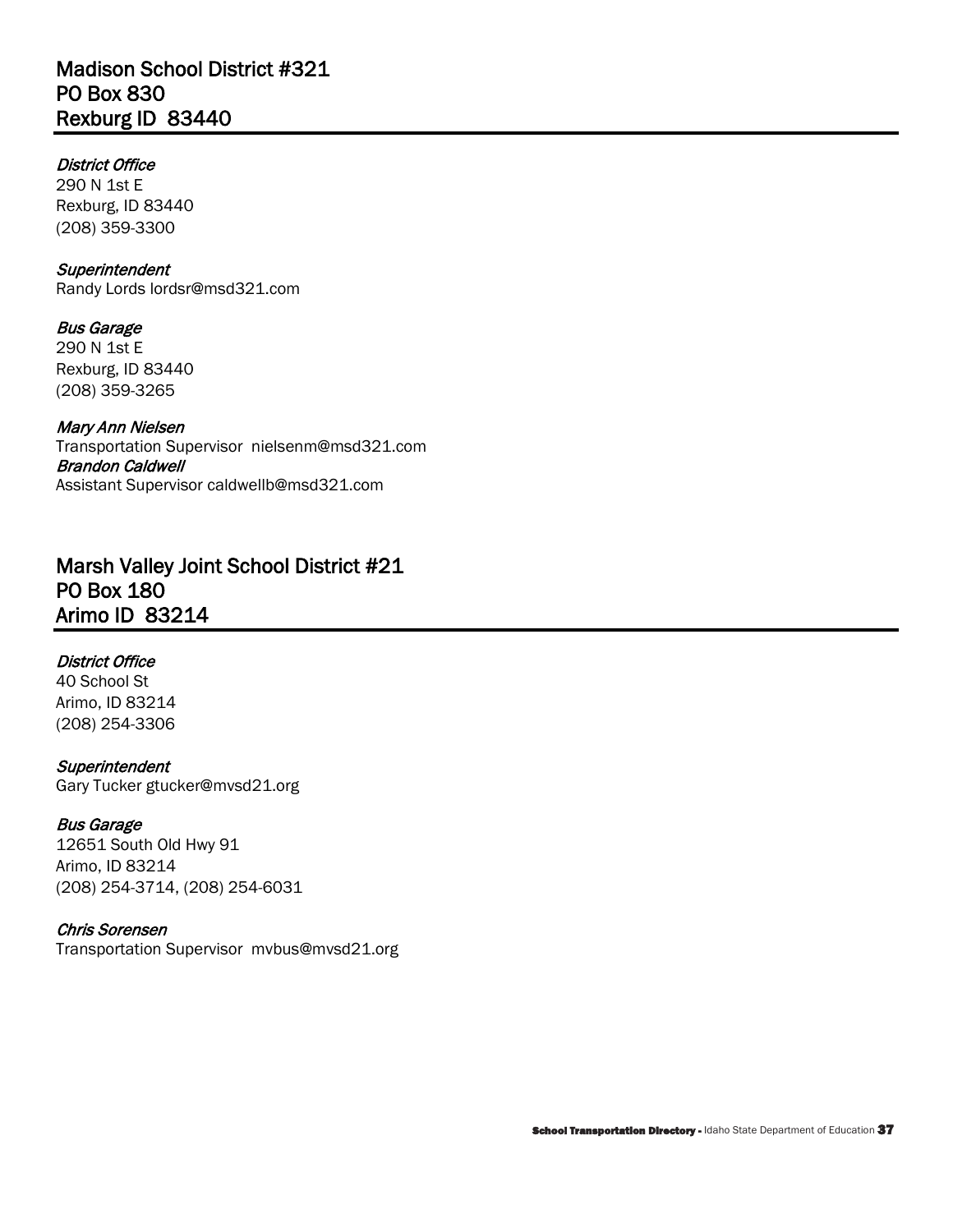# Marsing Joint School District #363 PO Box 340 Marsing ID 83639

# District Office

205 8th Ave W Hwy 78 Marsing, ID 83639 (208) 649-5411

### **Superintendent**

Norm Stewart [nstewart@marsingschools.org](mailto:nstewart@marsingschools.org)

 (208) 649-5411 ext. 176 Bus Garage Main & Front Streets Marsing, ID 83639

### Brit Stebbeds

Transportation Supervisor [bstebbeds@marsingschools.org](mailto:bstebbeds@marsingschools.org) 

# McCall-Donnelly Joint School District #421 120 Idaho St McCall ID 83638

# District Office

120 Idaho St McCall, ID 83638 (208) 634-2161

#### **Superintendent** Eric Pingrey [epingrey@mdsd.org](mailto:epingrey@mdsd.org)

### **Contractor**

Harlow's School Bus Service 14030 Hwy 55 McCall, ID 83638 (208) 634-1089

# Lewis Miller

Contract Manager [lewis.miller@harlowsschoolbus.com](mailto:lewis.miller@harlowsschoolbus.com)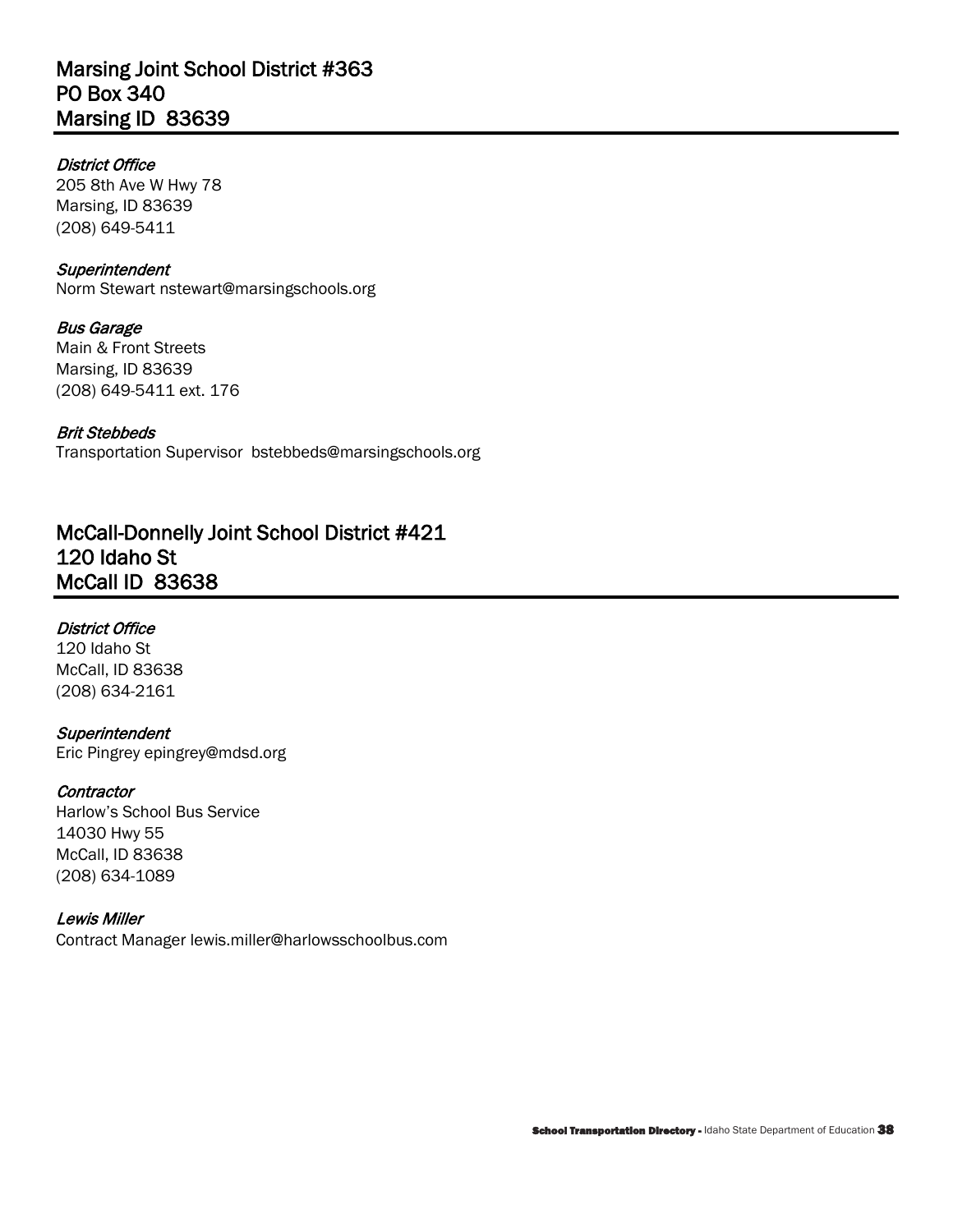# Meadows Valley School District #11 PO Drawer F New Meadows ID 83654

# District Office

500 N Miller Ave New Meadows, ID 83654 (208) 347-2411

## **Superintendent**

Mike Howard [mhoward@mvsd11.org](mailto:mhoward@mvsd11.org) 

# **Contractor**

Harlow's School Bus Service 14030 Hwy 55 McCall, ID 83638 (208) 634-1089

# Lewis Miller

Contract Manager [lewis.miller@harlowsschoolbus.com](mailto:lewis.miller@harlowsschoolbus.com) 

# Melba Joint School District #136 PO Box 185 Melba ID 83641

# District Office

511 Broadway Ave Melba, ID 83641 (208) 495-1141

# **Superintendent**

Dr. Sherry Ann Adams [sadams@melbaschools.org](mailto:sadams@melbaschools.org)

# Bus Garage

 116 Potato Rd Melba, ID 83641 (208) 495-1141 Ext 1020

# Bill Dyas

Transportation Supervisor [bdyas@melbaschools.org](mailto:bdyas@melbaschools.org)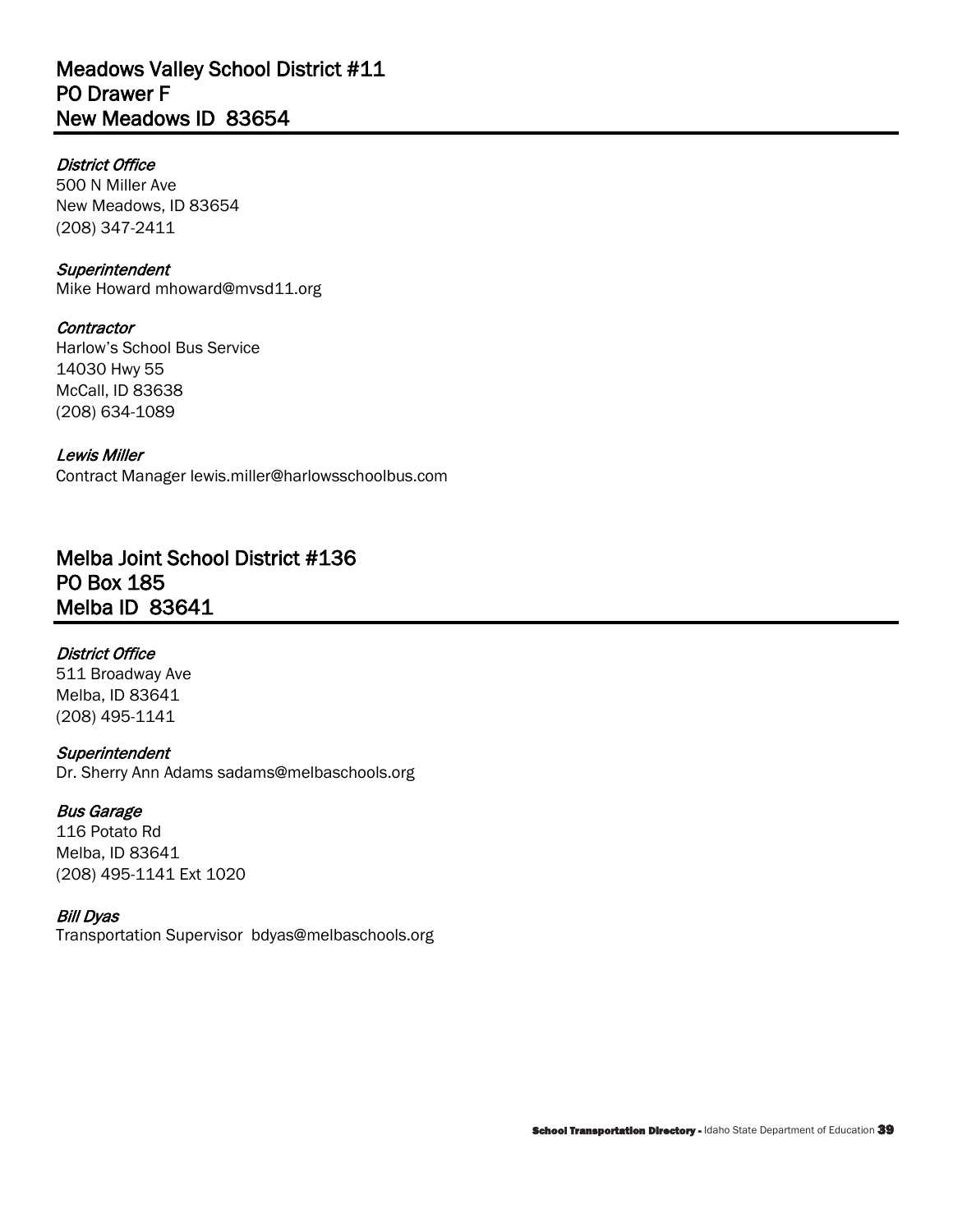# Middleton School District #134 5 S 3rd Ave W Middleton ID 83644

# District Office

5 South Viking Ave Middleton, ID 83644 (208) 585-3027

## **Superintendent**

Marc Gee [mgee@mds134.org](mailto:mgee@mds134.org)

Anita Norris Transportation Liaison [anita@ctcbus.com](mailto:anita@ctcbus.com) 

# **Contractor**

 21st Ave W Caldwell Transportation 22973 (Highway 44) Middleton, ID 83644 (208) 459-0195

# Mike Stephenson

Contract Manager mike@ctcbus.com

# Midvale School District #433 PO Box 130 Midvale ID 83645

# District Office

56 N School Rd Midvale, ID 83645 (208) 355-2234

**Superintendent** Kylee Morris Doggett [morrisk@msd433.org](mailto:morrisk@msd433.org) 

# Bus Garage

PO Box 130 Midvale, ID 83645

# Doug Hansen

Transportation Supervisor [dmhans@ctcweb.net](mailto:dmhans@ctcweb.net)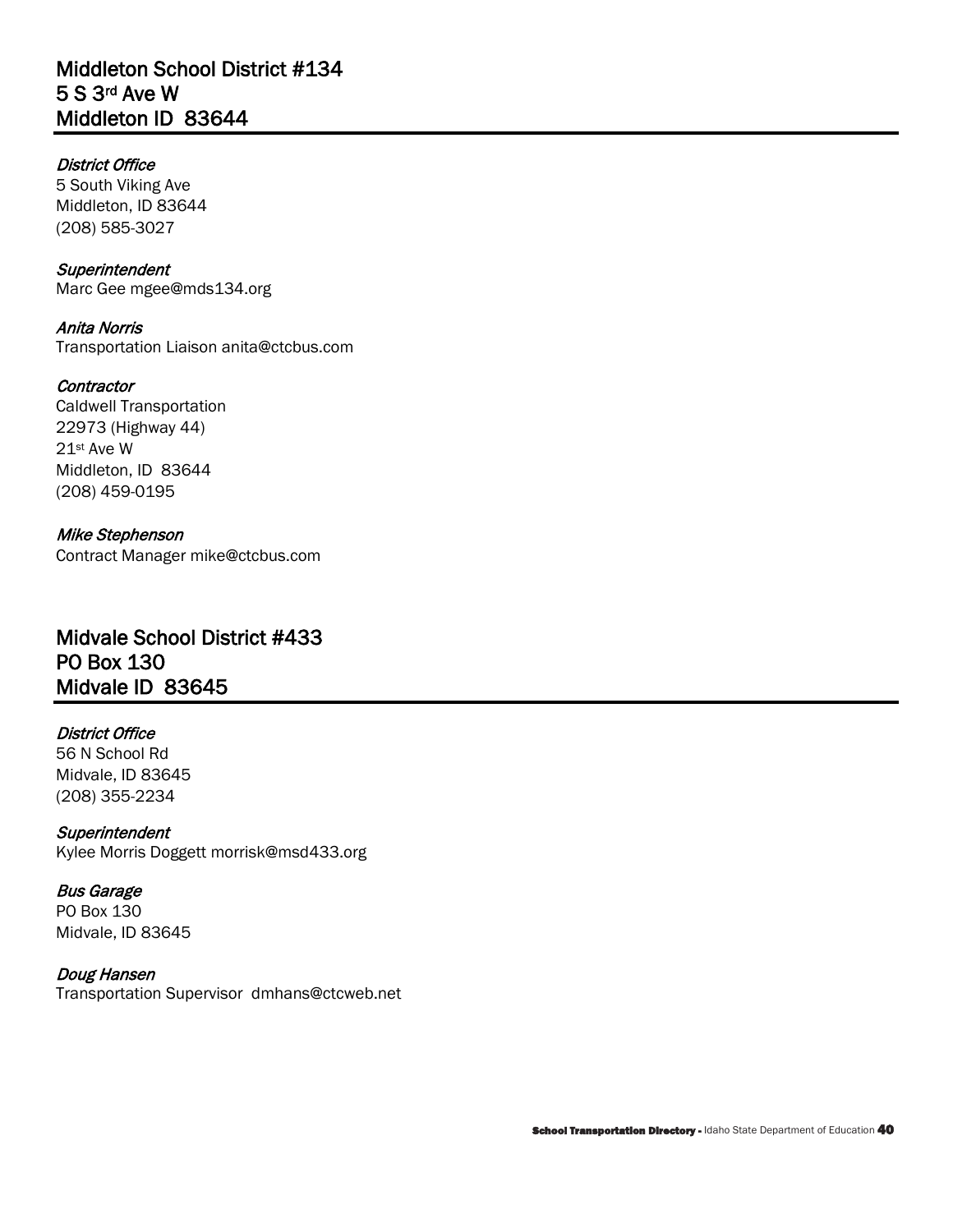# Minidoka County Joint School District #331 310 10th St Rupert ID 83350

# District Office

310 10th St Rupert, ID 83350 (208) 436-4727

## **Superintendent**

James Ramsey [jramsey@minidokaschools.org](mailto:jramsey@minidokaschools.org) 

# Bus Garage

311 7th St Rupert, ID 83350 (208) 436-3311

# Coleen Jones

Transportation Supervisor [coljones@minidokaschools.org](mailto:coljones@minidokaschools.org) 

# Moscow School District #281 650 N Cleveland Moscow ID 83843

## District Office

650 N Cleveland Moscow, ID 83843 (208) 882-1120

### **Superintendent**

Greg Bailey [gbailey@msd281.org](mailto:gbailey@msd281.org) 

# Bus Garage

2245 White Ave Moscow, ID 83843 (208) 882-3933

# Greg Harris

Transportation Supervisor [harrisg@msd281.org](mailto:harrisg@msd281.org)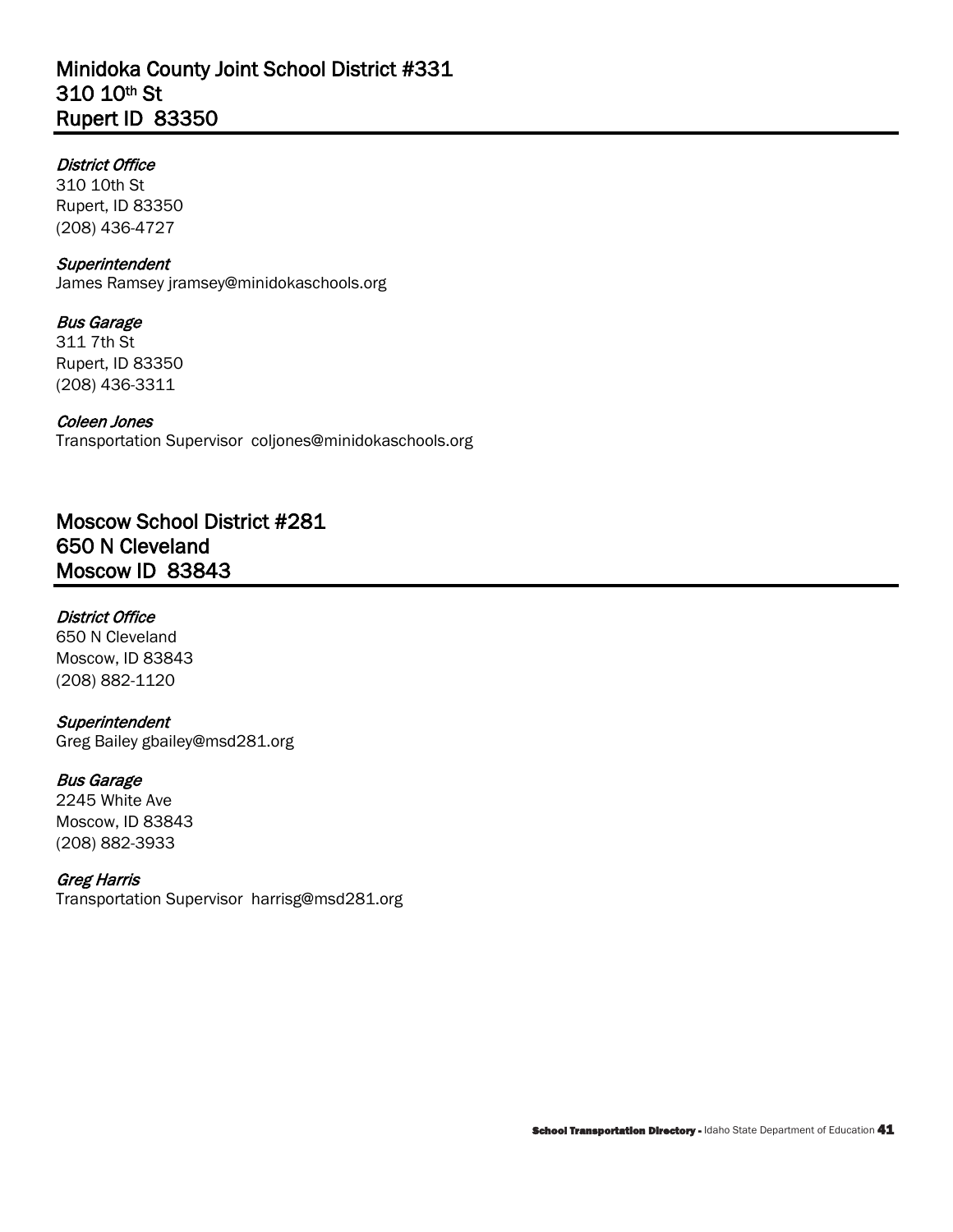# Mountain Home School District #193 PO Box 1390 Mountain Home ID 83647

# District Office

470 N 3rd E Mountain Home, ID 83647 (208) 587-2580

**Superintendent** James Gilbert [gilbert\\_jg@mtnhomesd.org](mailto:gilbert_jg@mtnhomesd.org) 

**Contractor** Caldwell Transportation Company 1050 Sunset Ave Mountain Home, ID 83647 (208) 587-8045

 Contract Manager [karen@ctcbus.com](mailto:karen@ctcbus.com)  Karen Azman

# Mountain View School District #244 714 Jefferson St Grangeville ID 83530

# District Office

714 Jefferson St Grangeville, ID 83530 (208) 983-0990

**Superintendent** Todd Fiske [fiskt@sd244.org](mailto:fiskt@sd244.org) 

# Bus Garage

910 D St Grangeville, ID 83530 (208) 983-0434

# Bus Garage (Kooskia)

 Kooskia, ID 83539 4643 Highway 13 PO Box 130 (208) 926-4862

# Craig Johnson

Transportation Supervisor [johnsonc@sd244.org](mailto:johnsonc@sd244.org)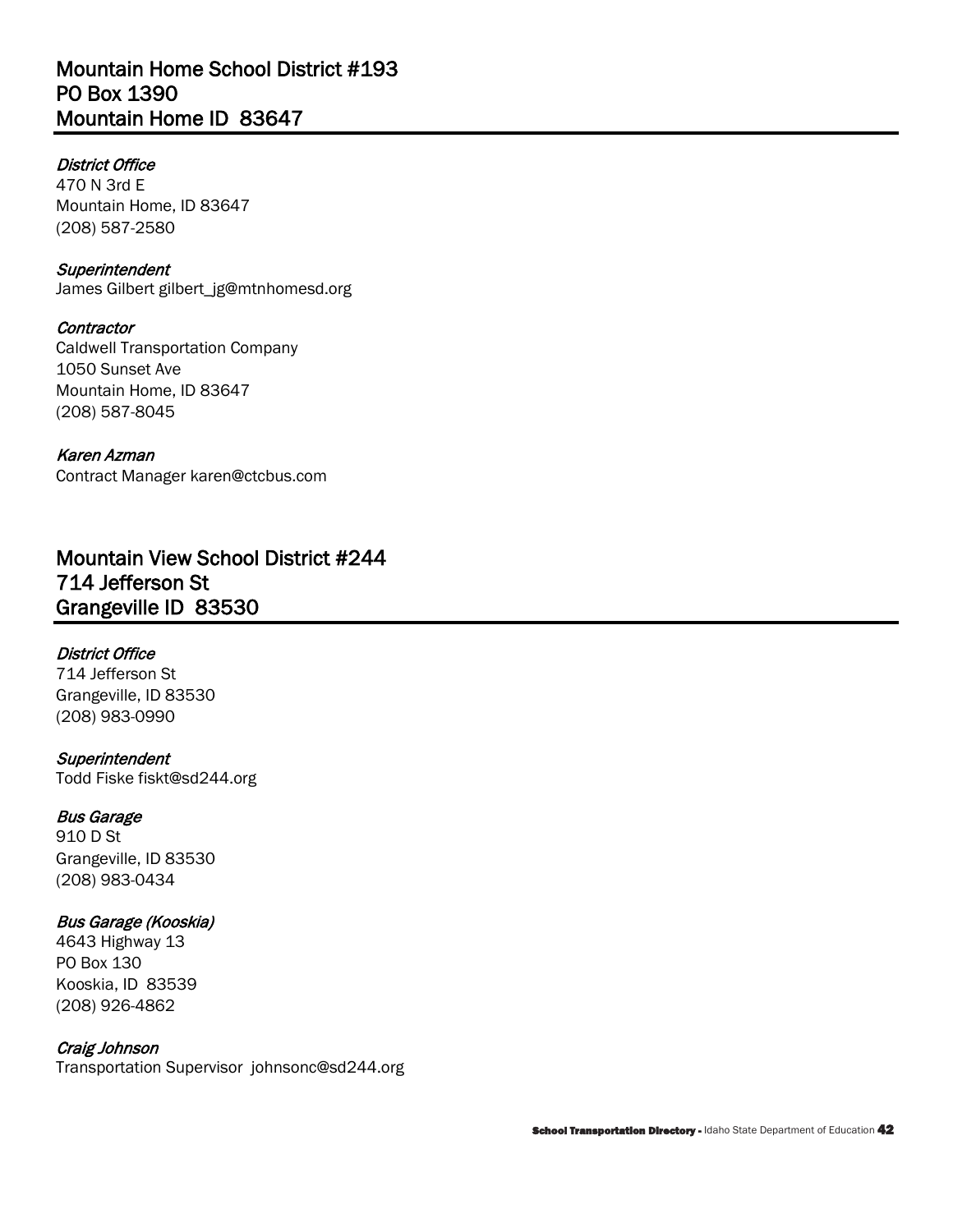# Mullan School District #392 345 Park St Mullan ID 83846

# District Office

345 Park St Mullan, ID 83846 (208) 744-1118

## **Superintendent**

Les Wells [lwells@mullanschools.com](mailto:lwells@mullanschools.com)

# Bus Garage

300 Earle St. (Mullan Athletic Pavilion) Mullan, ID 83846 (208) 682-6144 (208) 744-7118

## Cathy Anderson

Transportation Supervisor [canderson@mullanschools.com](mailto:canderson@mullanschools.com) 

# Murtaugh Joint School District #418 PO Box 117 Murtaugh ID 83344

# District Office

 500 W Boyd St Murtaugh, ID 83344 (208) 432-5451

**Superintendent** Michele Capps [supt@murtaugh.k12.id.us](mailto:supt@murtaugh.k12.id.us) 

# Bus Garage

418 Archer St Murtaugh, ID 83344 (208) 432-5451

### Rod Jones

Transportation Superviso[r trans@murtaugh.k12.id.us](mailto:trans@murtaugh.k12.id.us)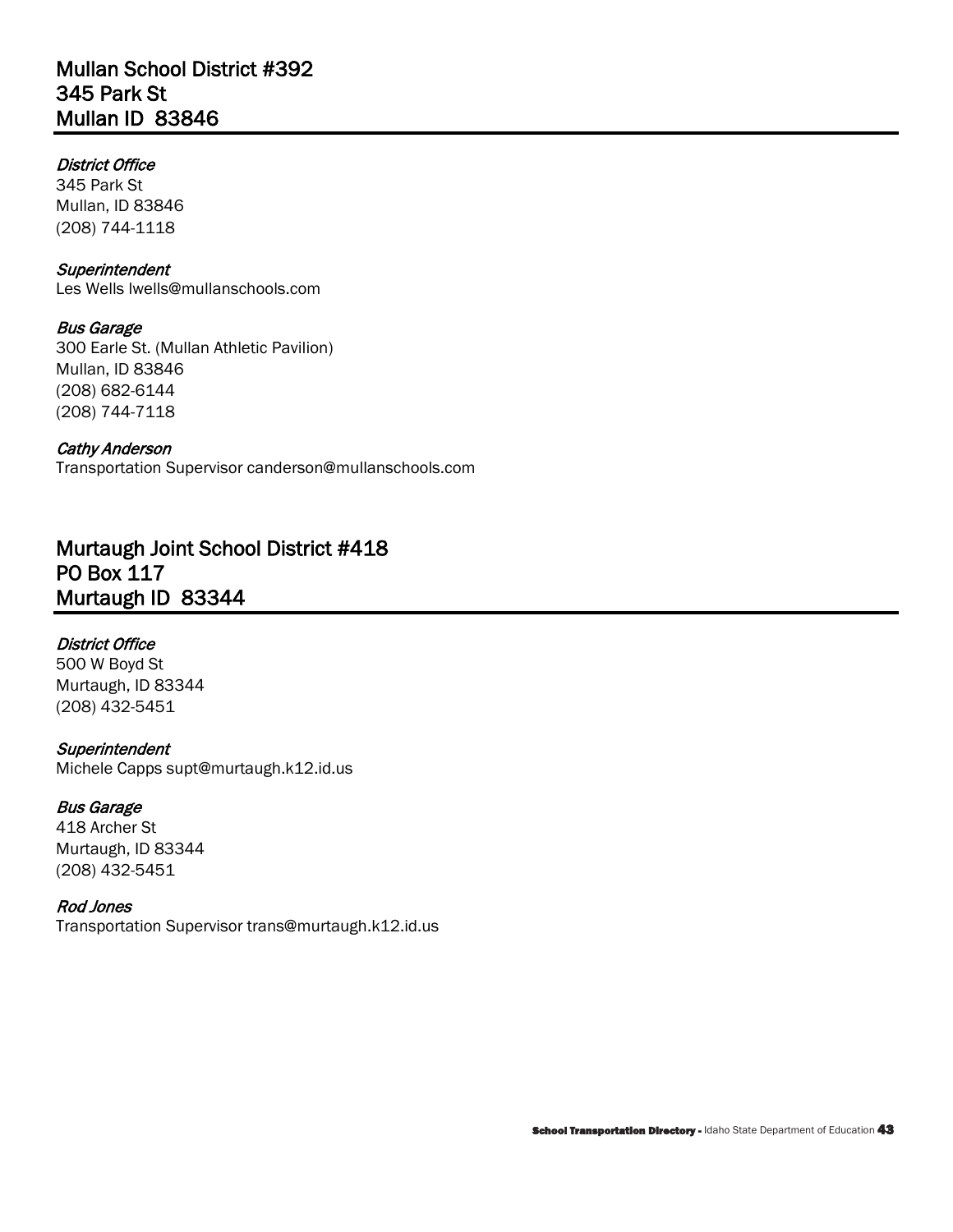# Nampa School District #131 619 S Canyon Nampa ID 83686

# District Office

619 S Canyon Nampa, ID 83686 (208) 468-4600

## **Superintendent**

Greg Russell [grussell@nsd131.org](mailto:grussell@nsd131.org)

Peter Jurhs Transportation Liaison [pjurhs@nsd131.org](mailto:pjurhs@nsd131.org) 

## **Contractor**

 Brown Bus Company 2111 E Sherman Ave Nampa, ID 83686 (208) 466-4181

# Brent Carpenter

Contract Manager [brent.carpenter@brownbuscompany.com](mailto:brent.carpenter@brownbuscompany.com) 

# New Plymouth School District #372 103 SE Ave New Plymouth ID 83655

# District Office

103 SE Ave New Plymouth, ID 83655 (208) 278-5740

# **Superintendent**

David Sotutu [sotutud@npschools.us](mailto:sotutud@npschools.us) 

# Bus Garage

700 S Plymouth New Plymouth, ID 83655 (208) 278-3168

# Mike Hally

Transportation Superviso[r hallym@npschools.us](mailto:hallym@npschools.us)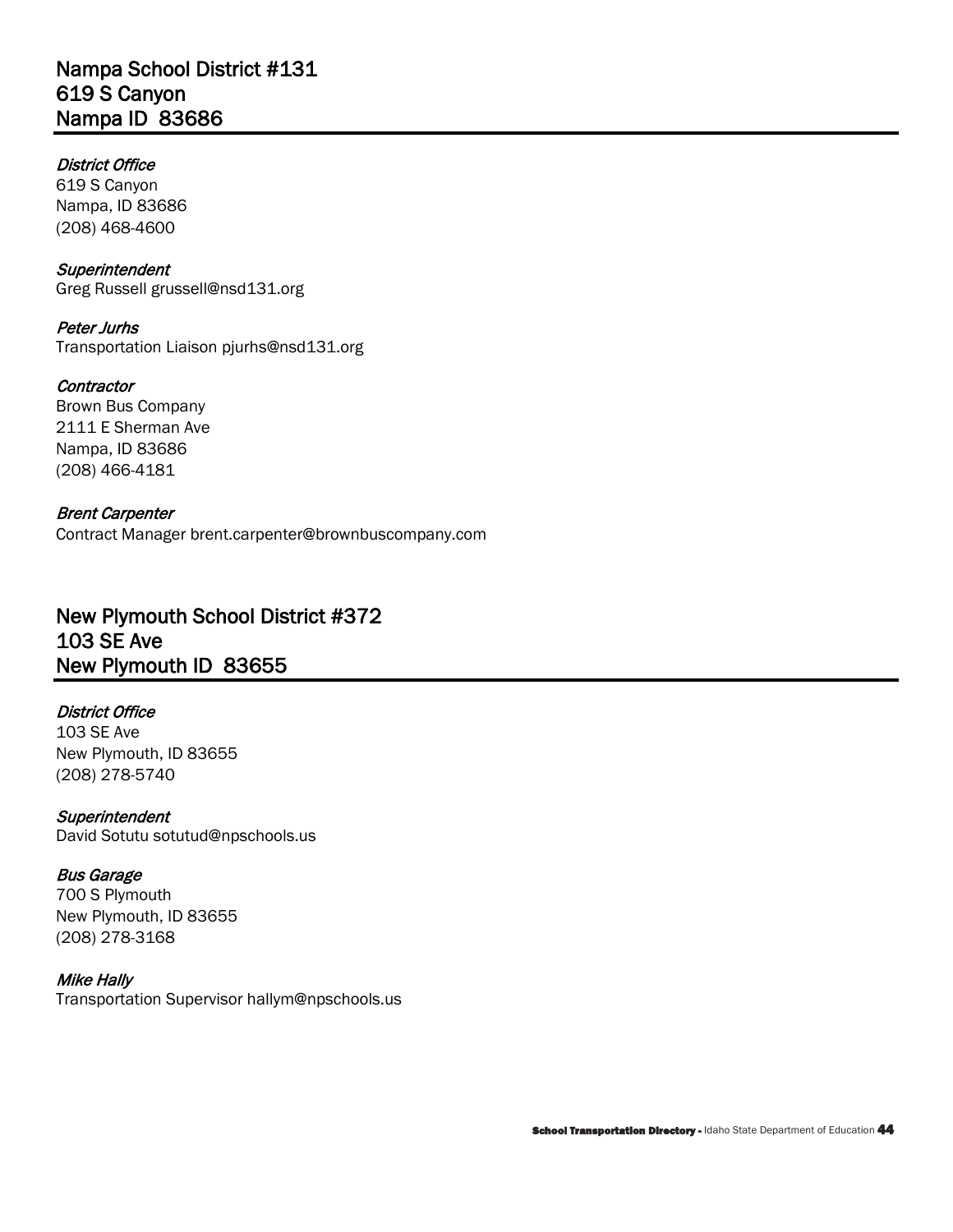# Nezperce Joint School District #302 PO Box 279 Nezperce ID 83543

# District Office

 614 2nd Ave Nezperce, ID 83543 (208) 937-2551

#### **Superintendent**

Shawn Tiegs [stiegs@nexpercesd.us](mailto:stiegs@nexpercesd.us) 

## Bus Garage

 614 2nd Ave Nezperce, ID 83543 (208) 937-2551

Tim Schumacher Transportation Superviso[r tschumacher@nezpercesd.us](mailto:tschumacher@nezpercesd.us) 

North Gem School District #149 PO Box 70 Bancroft ID 83217

### District Office

360 S Main St Bancroft, ID 83217 (208) 648-7848

### **Superintendent**

Michael Todd Hale [thale@sd149.com](mailto:thale@sd149.com) 

### Bus Garage

360 S Main St Bancroft, ID 83217 (208) 648-7848

### Corey Hatch

Transportation Superviso[r chatch@sd149.com](mailto:chatch@sd149.com)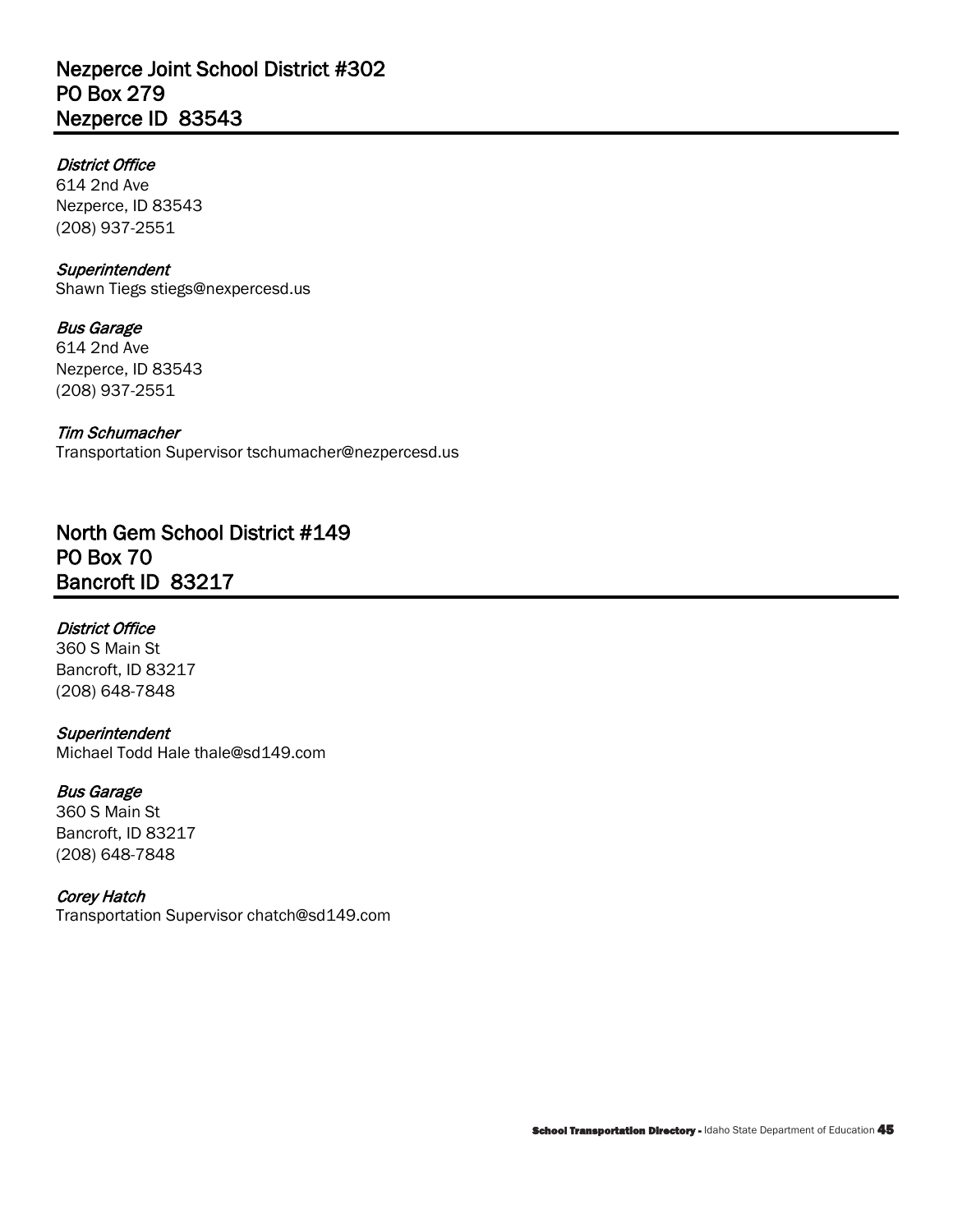# Notus School District PO Box 256 Notus ID 83656

# District Office

 Caldwell, ID 83607 25257 Notus Rd (208) 459-7442

## **Superintendent**

Tana Kellogg [kelloggt@notusschools.org](mailto:kelloggt@notusschools.org) 

 Caldwell, ID 83607 Bus Garage 25257 Notus Rd (208) 459-7442

#### James Tybo Transportation Superviso[r tyboj@notusschools.org](mailto:tyboj@notusschools.org)

Oneida County School District #351 25 East 50 South, Suite A Malad City ID 83252

# District Office

25 East 50 South, Suite A Malad City, ID 83252 (208) 534-6080

# **Superintendent**

Jon Abrams [jonabrams@malad.us](mailto:jonabrams@malad.us)

# Bus Garage

25 S Depot Rd Malad City, ID 83252 (208) 497-2216

# Kelly Hill/Kris Bingham

Transportation Superviso[r bus.shop@malad.us](mailto:bus.shop@malad.us)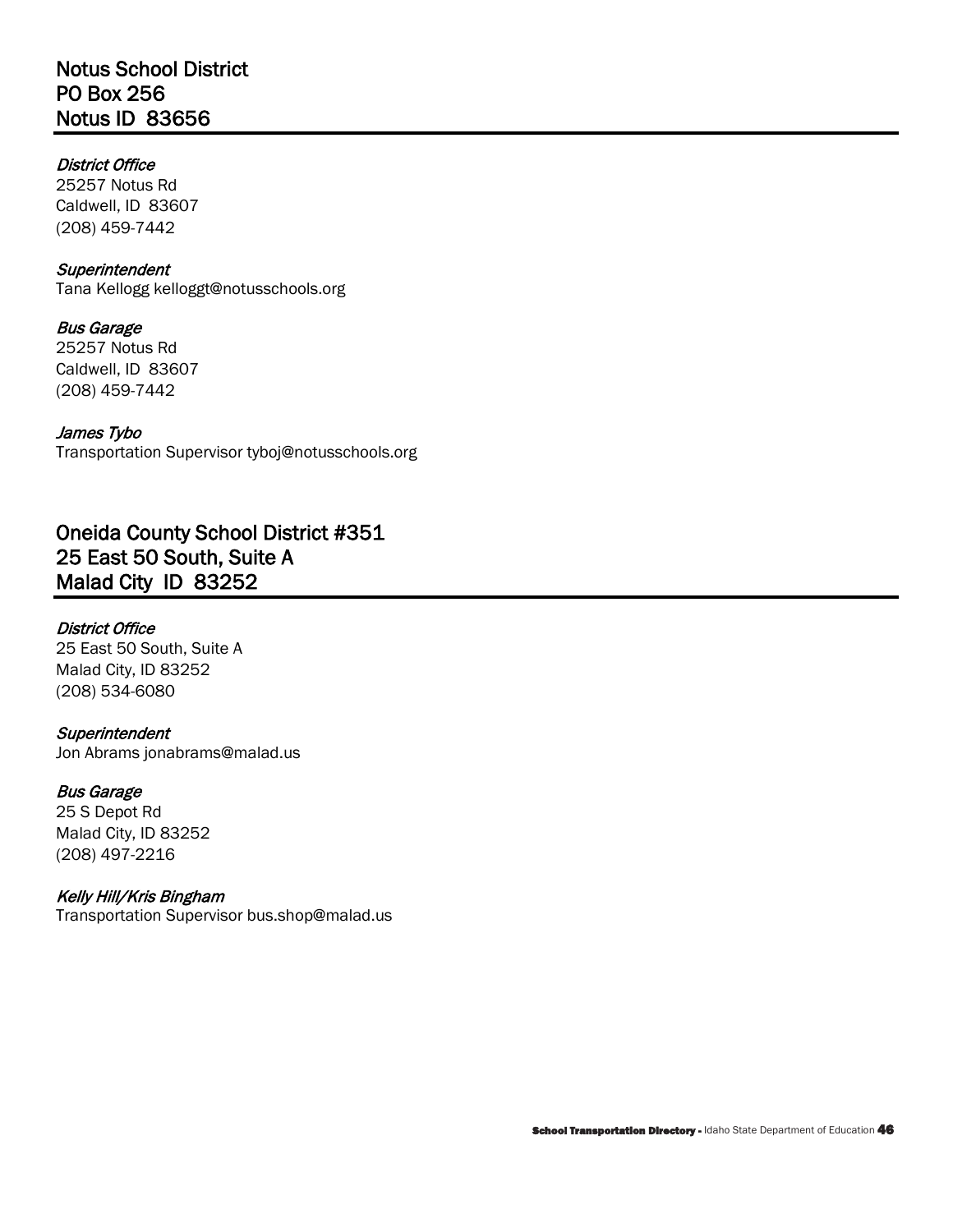# Orofino Joint School District #171 PO Box 2259 Orofino ID 83544

# District Office

1051 Michigan Ave Orofino, ID 83544 (208) 476-5593

## **Superintendent**

Michael Garrett [garrettm@jsd171.org](mailto:garrettm@jsd171.org)

# Bus Garage

25 S Depot Rd Malad City, ID 83252 (208) 497-2216

## Derrik Larson

Transportation Supervisor larsond@jsd171.org<br>**Parma School District #137** 805 E McConnell Parma ID 83660

# District Office

805 E McConnell Parma, ID 83660 (208) 779-4069

# **Superintendent**

Stoney Winston [swinston@parmaschools.org](mailto:swinston@parmaschools.org) 

# Bus Garage

 (208) 779-4069 ext. 1811 1105 E. McConnell Parma, ID 83660

# Shannon Widmer

Transportation Superviso[r swidmer@parmaschools.org](mailto:swidmer@parmaschools.org)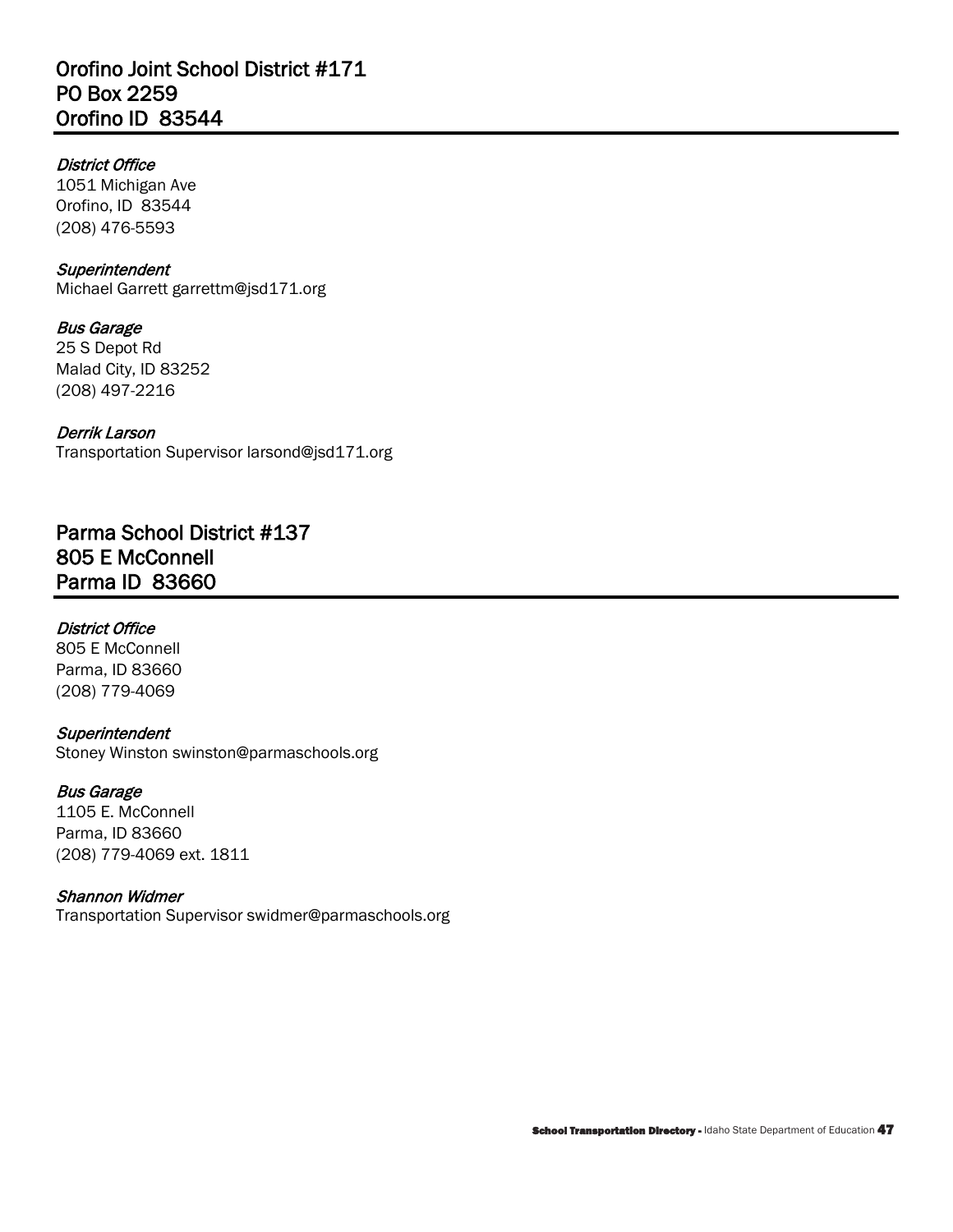# Payette Joint School District #371 20 N 12th St Payette ID 83661

# District Office

20 N 12th St Payette, ID 83661 (208) 642-9366

## **Superintendent**

 Brad Baumberger [brbaumberger@payetteschools.org](mailto:brbaumberger@payetteschools.org) Robin Gilbert [rogilbert@payetteschools.org](mailto:rogilbert@payetteschools.org) 

Bus Garage 980 S 16th St Payette, ID 83661 (208) 642-4990 (DO NOT SEND MAIL HERE)

## Alvin Hall

Transportation Superviso[r alhall@payetteschools.org](mailto:alhall@payetteschools.org) 

# Pleasant Valley School District #364 PO Box 119 Jordan Valley OR 97910

PO Box 119 Jordan Valley, OR 97910 (208) 583-2420

### In-lieu transportation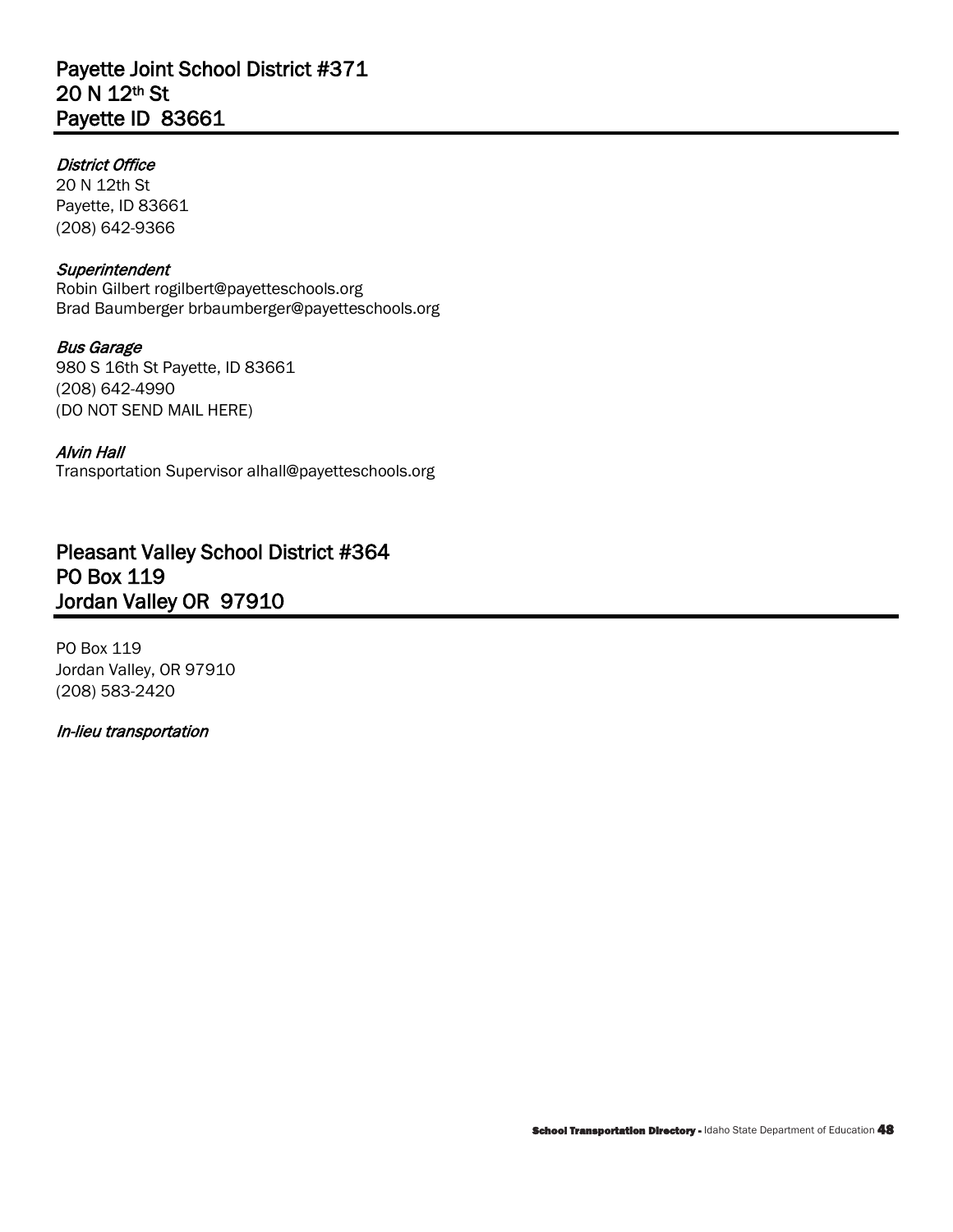# Plummer/Worley Jt. School District #44 PO Box 130 Plummer ID 83851

## District Office

1157 E. St Plummer, ID 83851 (208) 686-1621

### **Superintendent**

Russ Mitchell [mitchell.russ@lakesidesch.org](mailto:mitchell.russ@lakesidesch.org)

## Bus Garage

29900 1st St (DO NOT SEND MAIL HERE) Worley, ID 83876 (208) 686-1714, (208) 582-0057

### Robert Curley

Transportation Superviso[r curley.robert@lakesidescho.org](mailto:curley.robert@lakesidescho.org) 

Pocatello School District #25 3115 Pole Line Rd Pocatello ID 83201

# District Office

3115 Pole Line Rd Pocatello, ID 83201 (208) 232-3563

### **Superintendent**

Douglas Howell [howelldo@sd25.us](mailto:howelldo@sd25.us) 

# Bus Garage

3115 Pole Line Rd Pocatello, ID 83201 (208) 232-3563

### Craig Leiby

*Kelly Dial* dialke@sd25.us Transportation Superviso[r leibycr@sd25.us](mailto:leibycr@sd25.us)  Warren Ferguson ferguswa@sd25.us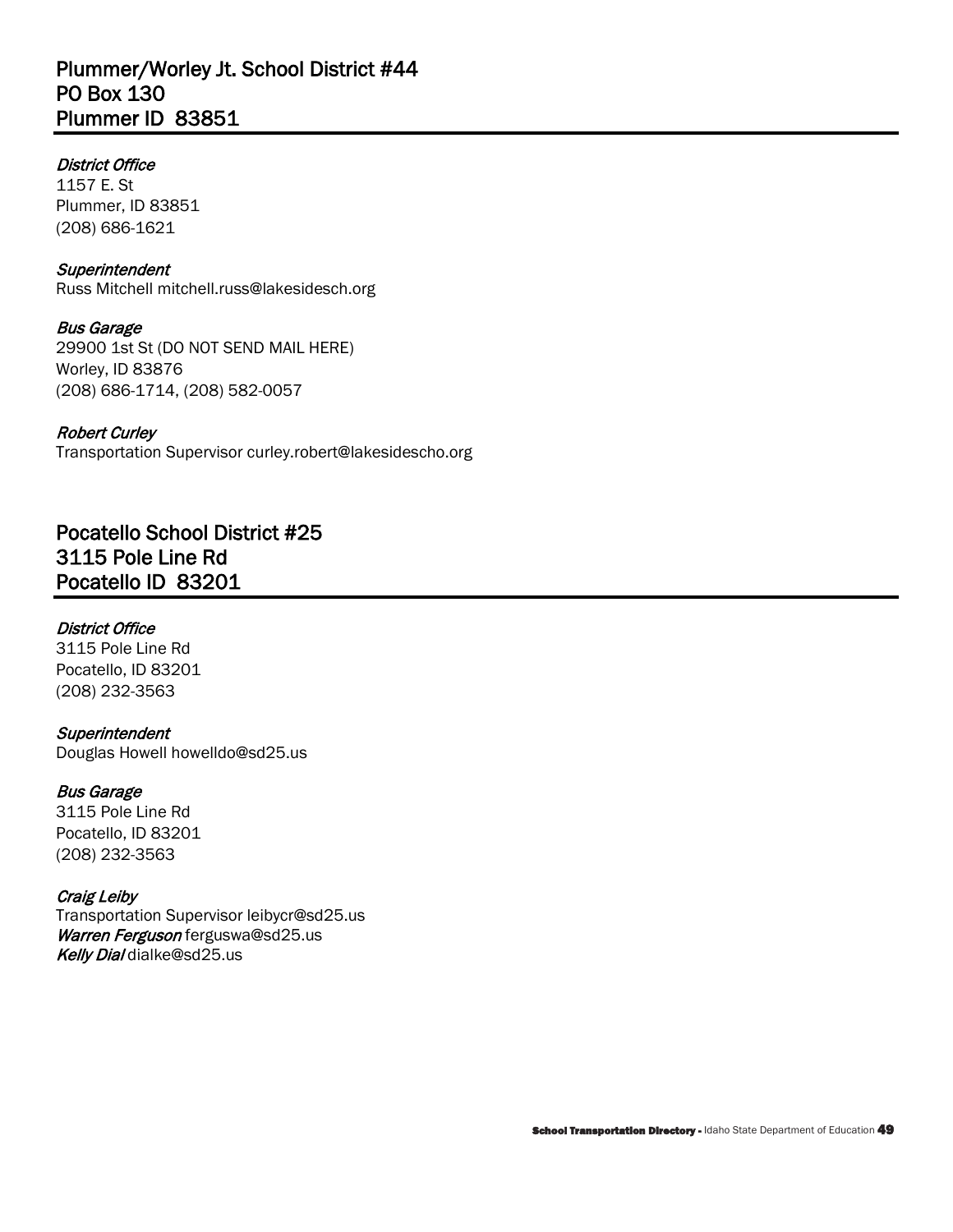# Post Falls School District #273 PO Box 40 Post Falls ID 83877

# District Office

 206 W Mullan Post Falls, ID 83877 (208) 773-1658

### **Superintendent**

Dena Naccarato [dnaccarato@sd273.com](mailto:dnaccarato@sd273.com)

Bus Garage 505 West 12th Post Falls, ID 83877 (208) 773-4217

### Susan Webberding

Transportation Superviso[r swebberding@sd273.com](mailto:swebberding@sd273.com) 

Potlatch School District #285 635 Pine Street Potlatch ID 83855

### District Office

635 Pine Street Potlatch, ID 83855 (208) 875-0327

### **Superintendent**

Janet Avery [janet.avery@psd285.org](mailto:janet.avery@psd285.org)

# Bus Garage

745 Elm St Potlatch, ID 83855 (208) 875-0420

### Jerry Schwartzman

Transportation Superviso[r potlatchbus@psd285.org](mailto:potlatchbus@psd285.org)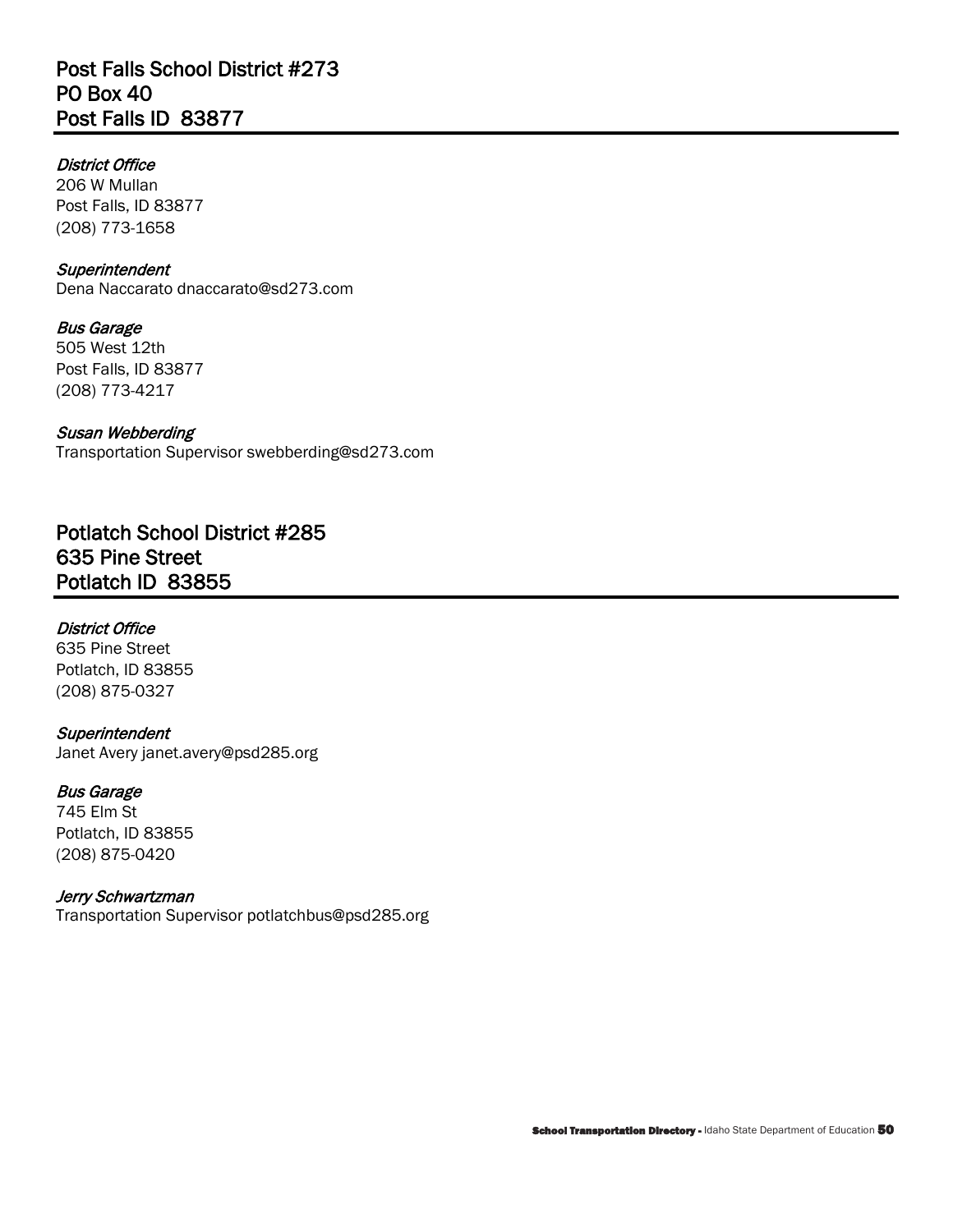# Preston Joint School District #201 120 E 200 S Preston ID 83263

# District Office

120 E. 200 S Preston, ID 83263 (208) 852-0283

### **Superintendent**

Lance Harrison [lance.harrison@psd201.org](mailto:lance.harrison@psd201.org)

# Bus Garage

555 S 400 E Preston, ID 83263 (208) 852-1392

## Tom Lewis

Transportation Superviso[r tom.lewis@psd201.org](mailto:tom.lewis@psd201.org) 

Richfield School District #316 555 N Tiger Dr Richfield ID 83349

# District Office

 555 N Tiger Dr Richfield, ID 83349 (208) 487-2241

# **Superintendent**

Mike Smith [mikesmith@richfieldsd.org](mailto:mikesmith@richfieldsd.org) 

# Bus Garage

W. Lincoln & 3rd Richfield, ID 83349 (208) 487-2790

### Laurie Buckner

Transportation Superviso[r laurbuck@richfieldsd.org](mailto:laurbuck@richfieldsd.org)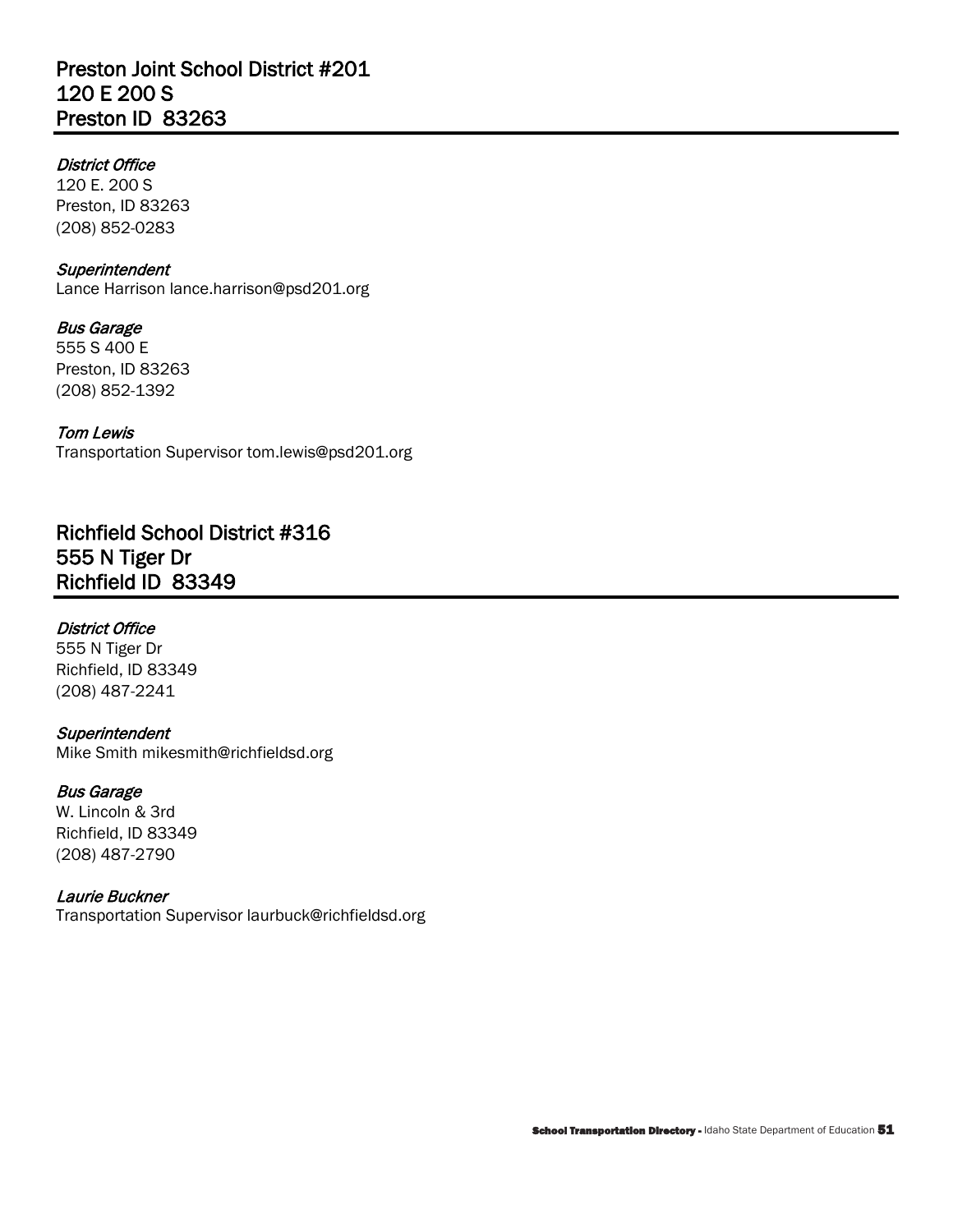# Ririe Joint School District #252 PO Box 508 Ririe ID 83443

# District Office

 13809 N 130th E Ririe, ID 83443 (208) 538-7482

## **Superintendent**

Jeff Gee [jgee@ririe252.org](mailto:jgee@ririe252.org)

# Bus Garage

292 Main St. Ririe, ID 83443 (208) 538-7311 ext. 5

# Kita Byington

Transportation Superviso[r kbyington@ririe252.org](mailto:kbyington@ririe252.org) 

Rockland School District #382 PO Box 119 Rockland ID 83271

# District Office

321 E Center St Rockland, ID 83271 (208) 548-2221

# **Superintendent**

Greg Larsen [larsgreg@rbulldogs.org](mailto:larsgreg@rbulldogs.org) 

# Bus Garage

 (208) 548-2221 Ext 2577 East Fork Rd Rockland, ID 83271

# Ladd Perman

Transportation Superviso[r permladd@rbulldogs.org](mailto:permladd@rbulldogs.org)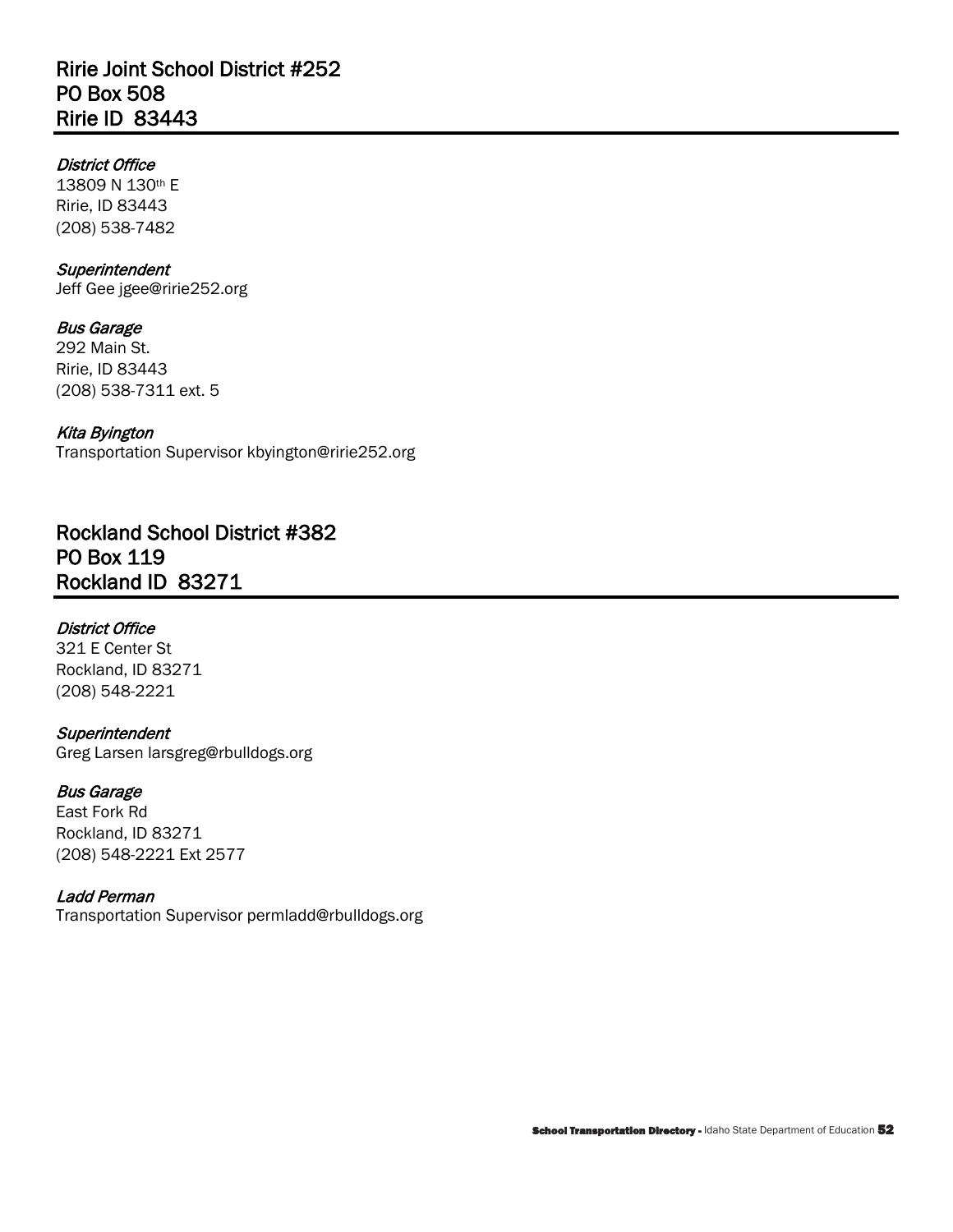# Salmon School District #291 1501 Bean Ln Salmon ID 83467

# District Office

1501 Bean Ln Salmon, ID 83467 (208) 756-4271

### **Superintendent**

Chris Born [chris.born@salmon291.org](mailto:chris.born@salmon291.org) 

### Bus Garage

105 S Challis St Salmon, ID 83467 (208) 756-2405

### Mark Austin

Transportation Superviso[r mark.austin@salmon291.org](mailto:mark.austin@salmon291.org) 

# Salmon River Joint School District #243 PO Box 872 Riggins ID 83549

# District Office

711 Ace's Place Riggins, ID 83549 (208) 630-6027

### **Superintendent**

Jim C. Doramus [doramusj@jsd243.org](mailto:doramusj@jsd243.org) 

# Bus Garage

PO Box 872 Riggins, ID 83549 (208) 630-6027

### Lori (Taylie) Hopkins

Transportation Superviso[r hopkinst@jsd234.org](mailto:hopkinst@jsd234.org)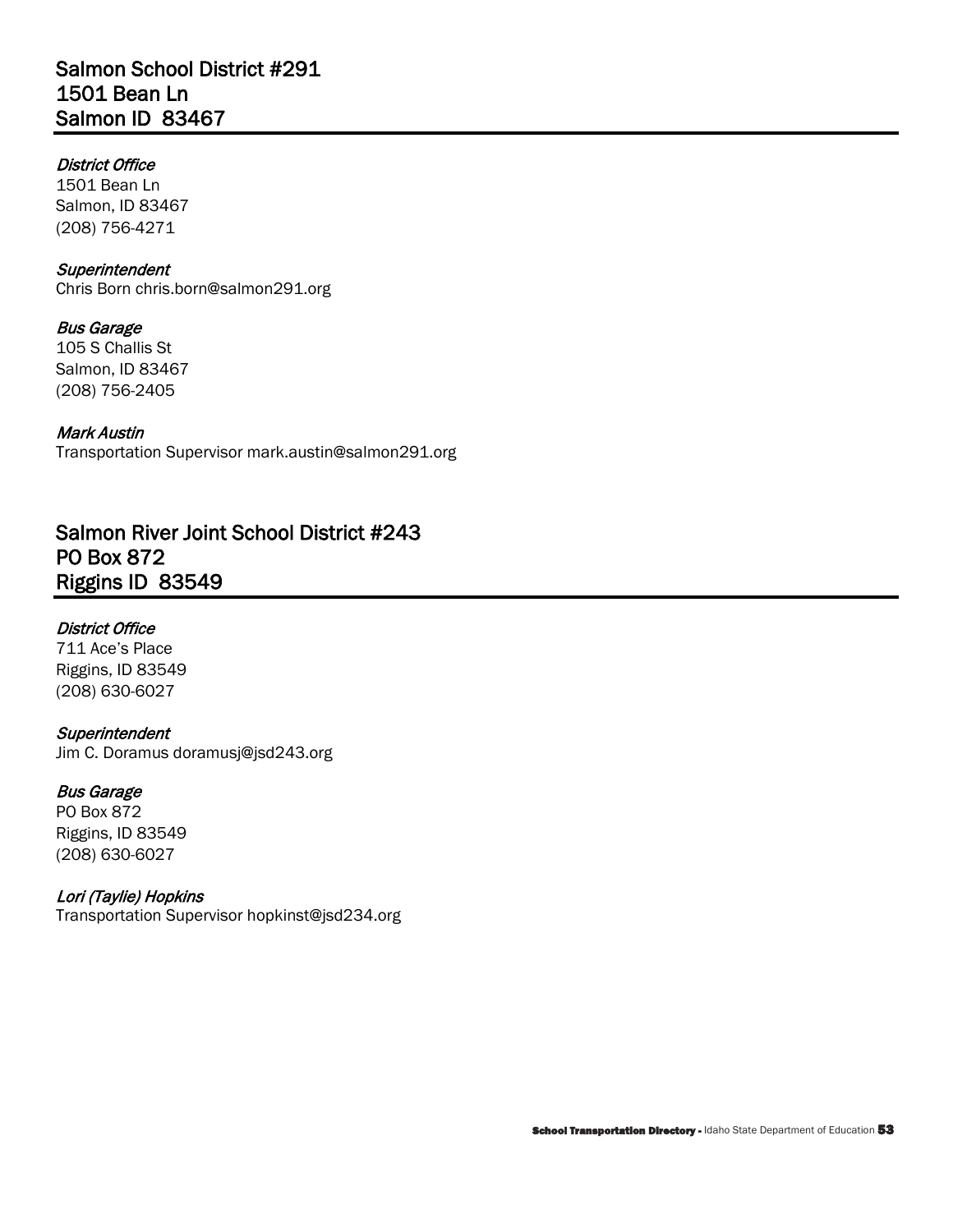# Shelley Joint School District #60 545 Seminary Ave Shelley ID 83274

# District Office

545 Seminary Ave Shelley, ID 83274 (208) 357-3411

### **Superintendent**

Chad Williams [cwilliams@shelleyschools.org](mailto:cwilliams@shelleyschools.org)

# Bus Garage

238 E Fir St Shelley, ID 83274 (208) 357-7582

# Monty Fowler

Transportation Superviso[r mfowler@shelleyschools.org](mailto:mfowler@shelleyschools.org) 

# Shoshone Joint School District #312 61 E Highway 24 Shoshone ID 83352

# District Office

61 E Highway 24 Shoshone, ID 83352 (208) 886-2381

# **Superintendent**

Rob Waite [rob.waite@shoshonesd.org](mailto:rob.waite@shoshonesd.org)

# John Larson

Transportation Superviso[r john.larson@shoshonesd.org](mailto:john.larson@shoshonesd.org)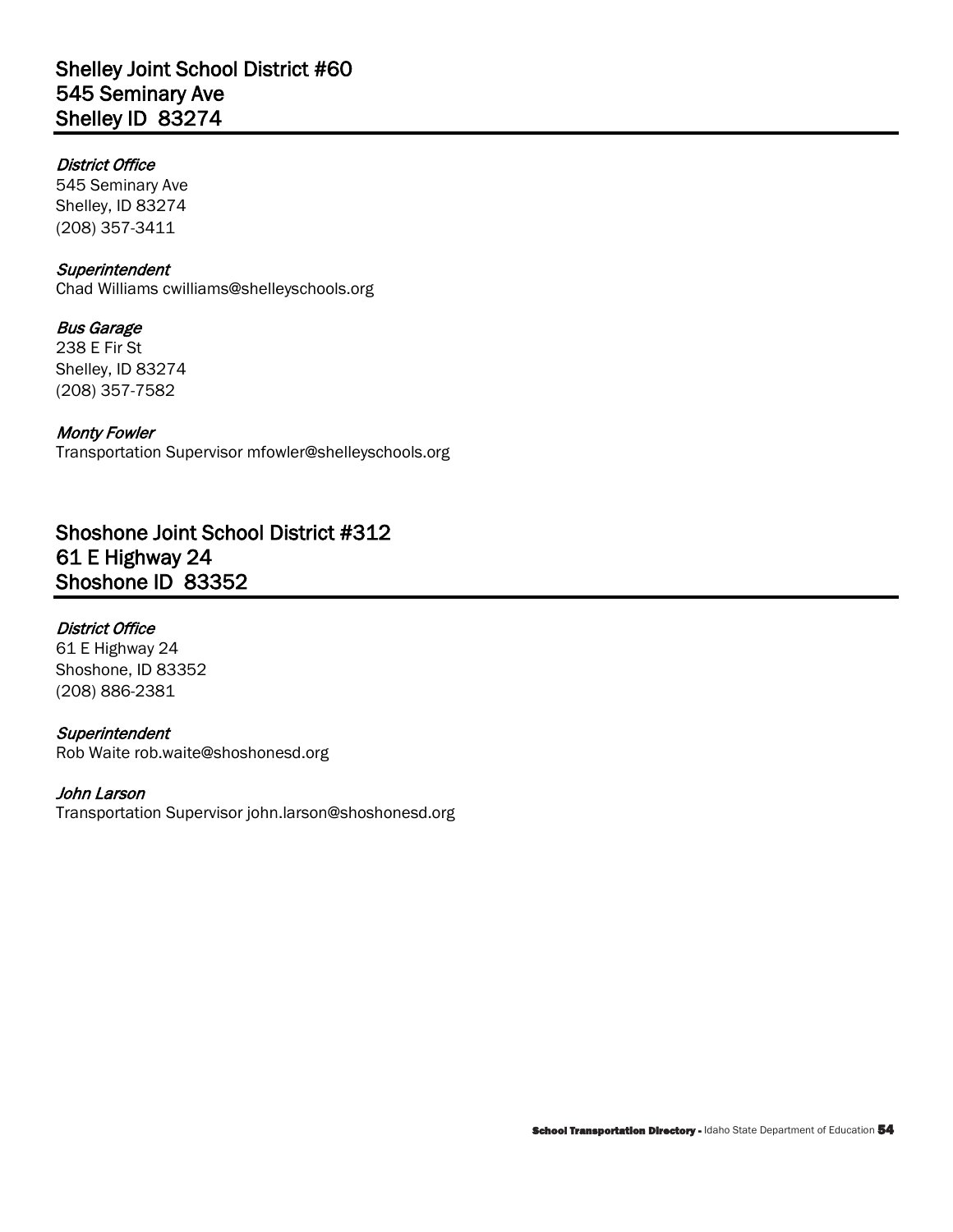# Snake River School District #52 103 S 900 W Blackfoot ID 83221

# District Office

103 S 900 W Blackfoot, ID 83221 (208) 684-3001

## **Superintendent**

Mark Kress [markkress@snakeriver.org](mailto:markkress@snakeriver.org)

#### Bus Garage 103 S 900 W

Blackfoot, ID 83221 (208) 684-3001

# Gina Dawson

Transportation Superviso[r dawsgina@snakeriver.org](mailto:dawsgina@snakeriver.org) 

# Soda Springs Joint School District #150 250 East 2nd South Soda Springs ID 83276

# District Office

250 E 2nd St Soda Springs, ID 83276 (208) 547-3371

# **Superintendent**

Scott Muir [Muirscot@sodaschools.org](mailto:Muirscot@sodaschools.org)

# Bus Garage

280 N 3rd E Soda Springs, ID 83276 (208) 547-3959

# Jim Hamilton

Transportation Superviso[r hamijim@sodaschools.org](mailto:hamijim@sodaschools.org)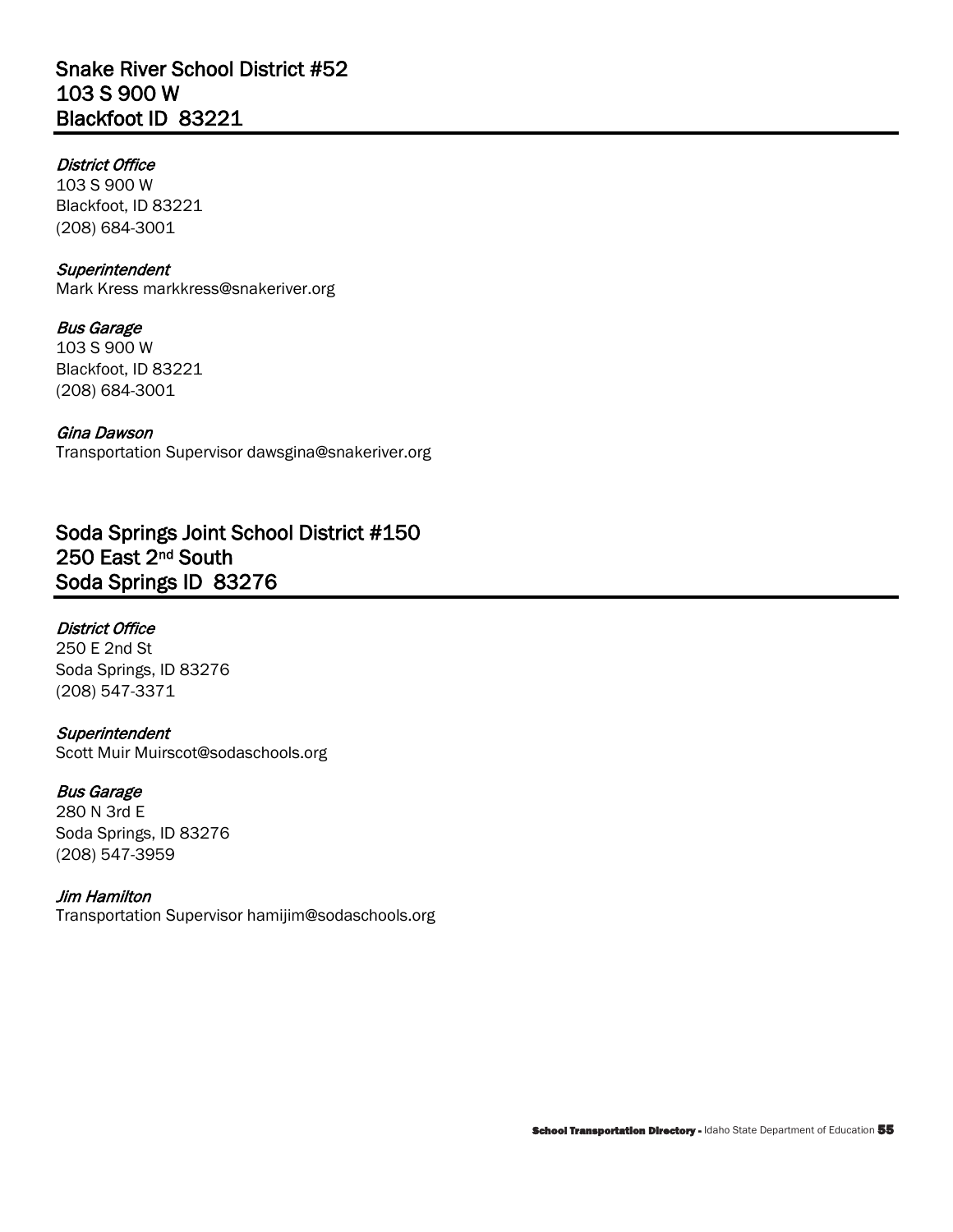# South Lemhi School District #292 PO Box 119 Leadore ID 83464

# District Office

119 S Third St Leadore, ID 83464 (208) 768-2441

# **Superintendent**

Kevin Ramsey kpramsey

# Shanna Foster

Transportation Superviso[r sfoster@leadoreschool.org](mailto:sfoster@leadoreschool.org) 

# St. Maries Joint School District #41 PO Box 384 St. Maries ID 83861

# District Office

240 S 11th Street St. Maries, ID 83861 (208) 245-2579

#### **Superintendent** Alica Holthaus [aholthaus@sd41.org](mailto:aholthaus@sd41.org)

# Bus Garage

215 N 15th Street St. Maries, ID 83861 (208) 245-3366

# Janie Allen

Transportation Superviso[r jallen@sd41.org](mailto:jallen@sd41.org)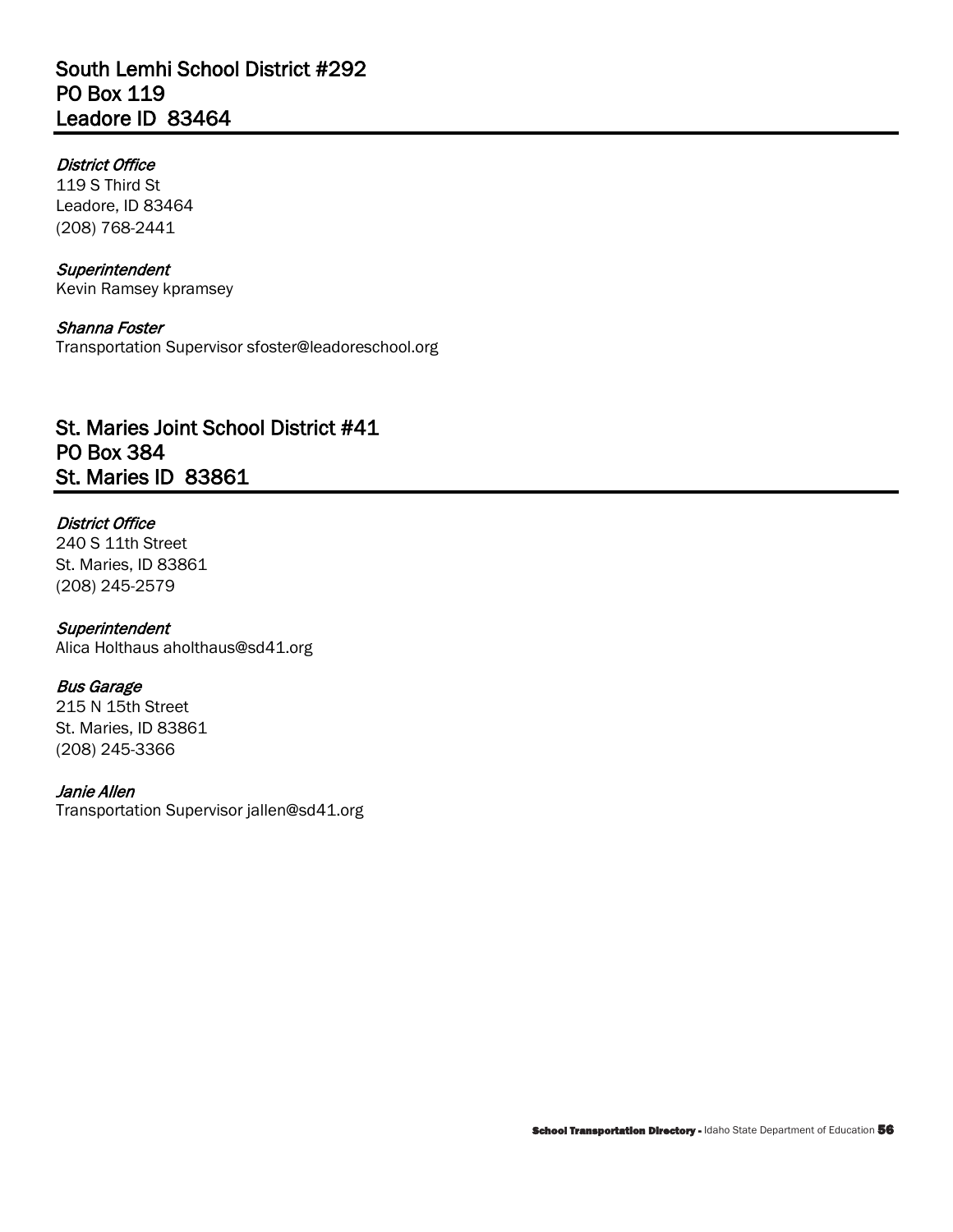# Sugar-Salem Joint School District #322 PO Box 150 Sugar City ID 83448

# District Office

105 W Center Sugar City, ID 83448 (208) 356-8802

## **Superintendent**

Chester Bradshaw [cbradshaw@sugarsalem.com](mailto:cbradshaw@sugarsalem.com)

# Bus Garage

 (208) 356-8802 Ext 8107 25 N Cutler Sugar City, ID 83448

# Jeff Luthy

Transportation Superviso[r jluthy@sugarsalem.com](mailto:jluthy@sugarsalem.com) 

# Swan Valley Elementary School District #92 PO Box 220 Irwin ID 83428

# District Office

3389 Hwy 26 Irwin, ID 83428 (208) 483-2405

# **Superintendent**

Michael Jacobson [mjacobson@sveidaho.com](mailto:mjacobson@sveidaho.com) 

# Michael Jacobson

Transportation Liaison [mjacobson@sveidaho.com](mailto:mjacobson@sveidaho.com)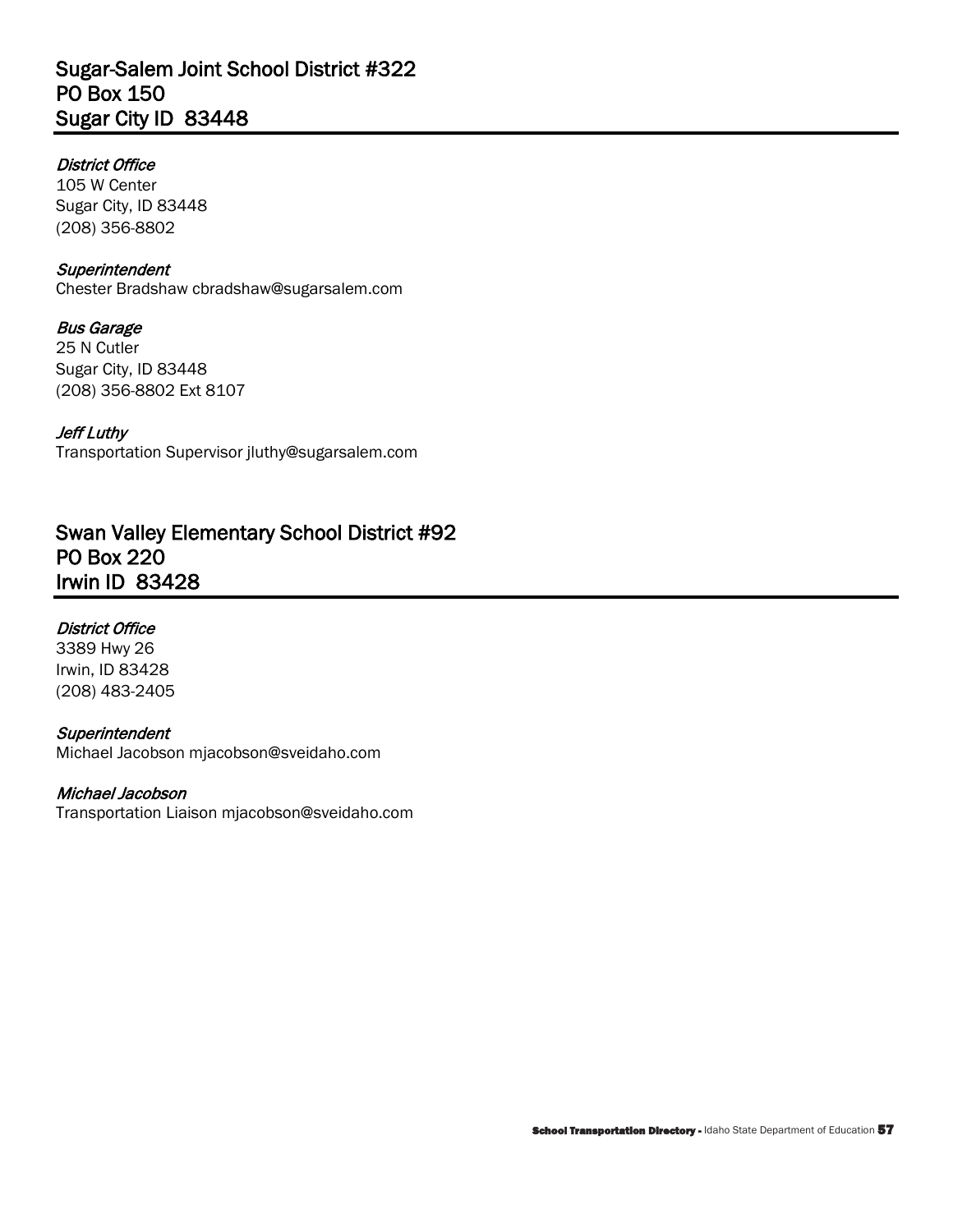# Teton County School District #401 PO Box 775 Driggs ID 83422

# District Office

 481 N Main Driggs, ID 83422 (208) 228-5923

### **Superintendent**

Monte Woolstenhulme [mrw@d401.k12.id.us](mailto:mrw@d401.k12.id.us)

Bus Garage 40 Flying Saddle Rd Driggs, ID 83422 (208) 225-5811 (DO NOT SEND MAIL HERE)

### Kendall Jolley

Transportation Superviso[r kjolley@d401.k12.id.us](mailto:kjolley@d401.k12.id.us) 

Three Creek Elementary-Jr. High-High School #416 49909 3 Creek Rd Rogerson ID 83302

### District Office

 49909 3 Creek Rd. Rogerson, ID 83302<br>(208) 857-2281 (208) 857-2281

### **Superintendent**

Dena Pollock [threecrk@rtci.net](mailto:threecrk@rtci.net) 

### In-Lieu Transportation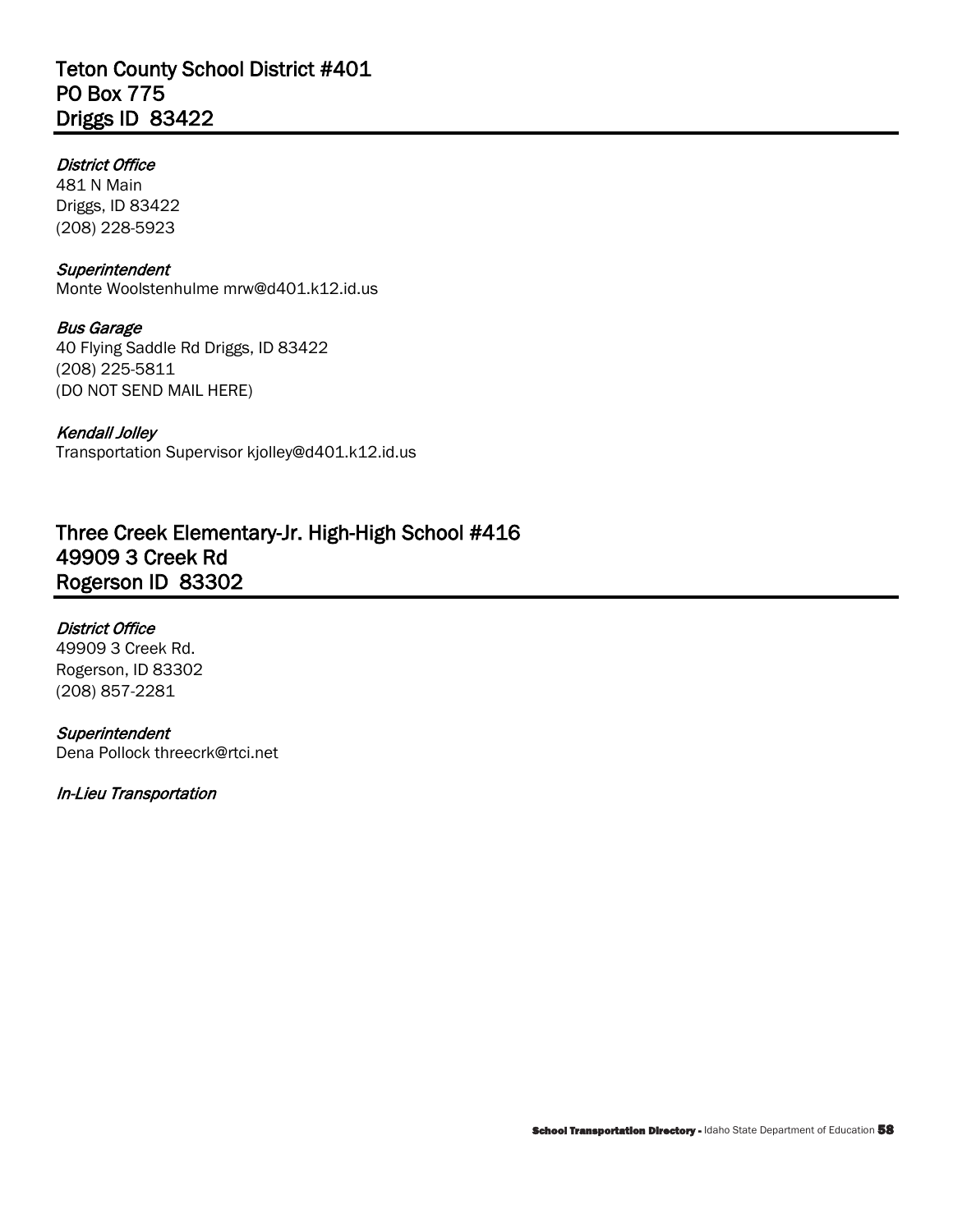# Troy School District #287 PO Box 280 Troy ID 83871

# District Office

102 W 5th St Troy, ID 83871 (208) 835-3791

### **Superintendent**

Brad Malm [bmalm@troysd287.org](mailto:bmalm@troysd287.org)

# Bus Garage

102 W 5th St Troy, ID 83871 (208) 835-3791

# Jake Blazzard

Transportation Supervisor jblazzard@troysd287.org<br>**Twin Falls School District #411** 201 Main Ave W Twin Falls ID 83301

# District Office

201 Main Ave W Twin Falls, ID 83301 (208) 733-6900

#### **Superintendent** Dr. Brady Dickinson [dickinsonbr@tfsd.org](mailto:dickinsonbr@tfsd.org)

Ryan Bowman Transportation Liaison [bowanry@tfsd.org](mailto:bowanry@tfsd.org) 

### **Contractor**

Mid-Columbia Bus Co. 21326A Hwy 30 Filer, Idaho 83328 (208) 733-8003

### James Stevenson

Contract Manager [james.stevenson@midcobus.com](mailto:james.stevenson@midcobus.com)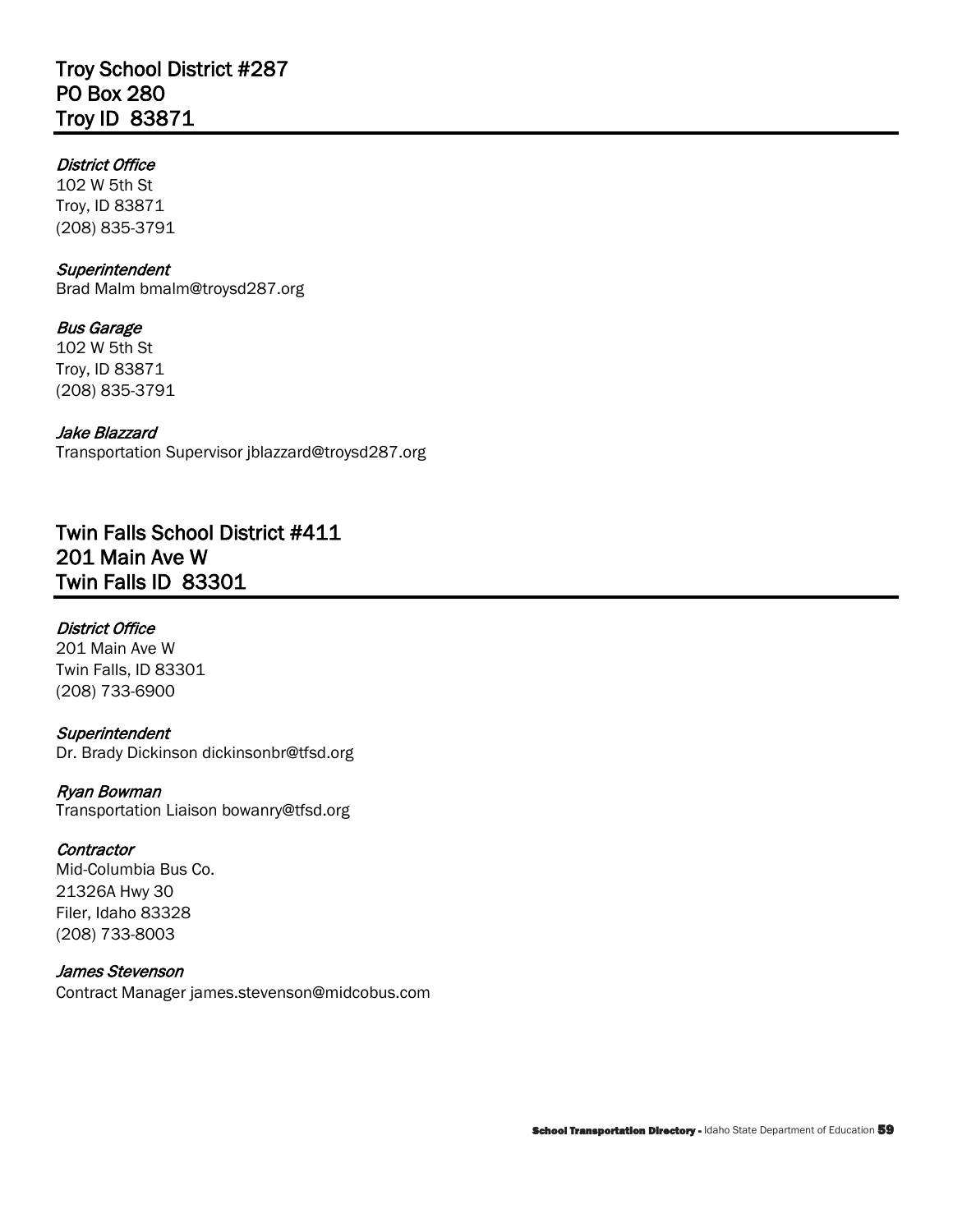# Valley School District #262 882 Valley Rd South Hazelton ID 83335

# District Office

882 Valley Rd South Hazelton, ID 83335 (208) 829-5333

## **Superintendent**

Eric Anderson [eanderson@valley262.org](mailto:eanderson@valley262.org) 

# **Contractor**

Mid-Columbia Bus Co. 148 Main Ave Hazelton, ID 83335 (208) 733-8003

# James Stevenson

Contract Manager [james.stevenson@midcobus.com](mailto:james.stevenson@midcobus.com) 

# Vallivue School District #139 5207 S Montana Ave Caldwell ID 83607

# District Office

5207 S. Montana Ave Caldwell, ID 83607 (208) 454-0445

**Superintendent** Lisa Boyd [lisa.boyd@vallivue.org](mailto:lisa.boyd@vallivue.org) 

### Marie Herman

Transportation Liaison [mherman@brownbuscompany.com](mailto:mherman@brownbuscompany.com) 

# **Contractor**

 Brown Bus Company 12020 Karcher Rd Nampa, ID 83651 (208) 455-2532

# Brent Carpenter

Contract Manager [brent.carpenter@brownbuscompany.com](mailto:brent.carpenter@brownbuscompany.com)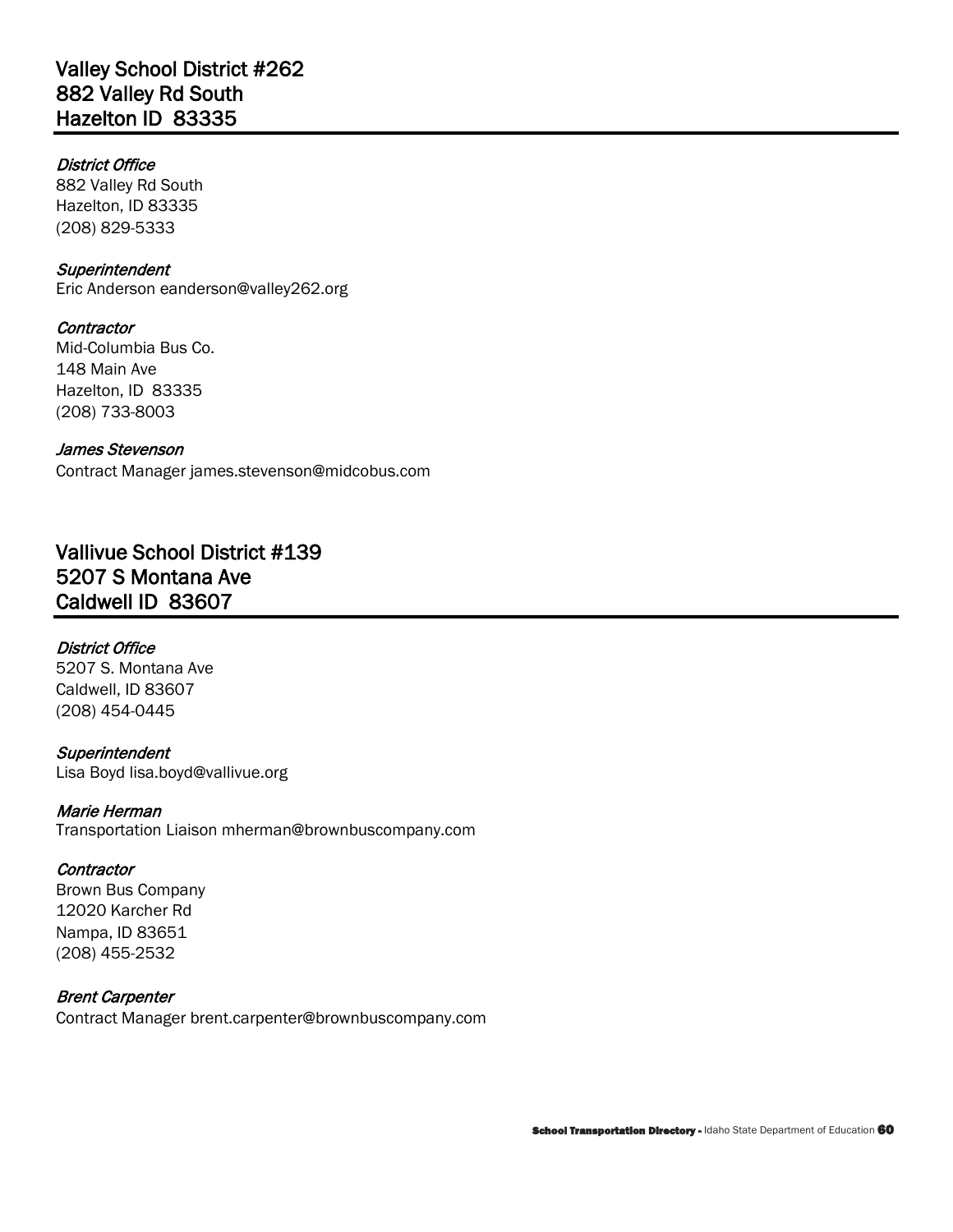# District Office

501 Western Ave Silverton, ID 83867 (208) 753-4515

### **Superintendent**

Todd Howard [thoward@wsd393.org](mailto:thoward@wsd393.org)

Bus Garage Hotel St (208) 752-1832

### Laith Mendy

Transportation Superviso[r lmendy@wsd393.org](mailto:lmendy@wsd393.org) 

 Weiser ID 83672 Weiser School District #431 925 Pioneer Rd

### District Office

925 Pioneer Rd Weiser, ID 83672 (208) 414-0616

## **Superintendent**

Wade Wilson [wilsonw@weiserschools.org](mailto:wilsonw@weiserschools.org)

### Bus Garage

925 Pioneer Rd Weiser, ID 83672 (208) 414-0148

#### May West

Transportation Superviso[r westm@weiserschools.org](mailto:westm@weiserschools.org)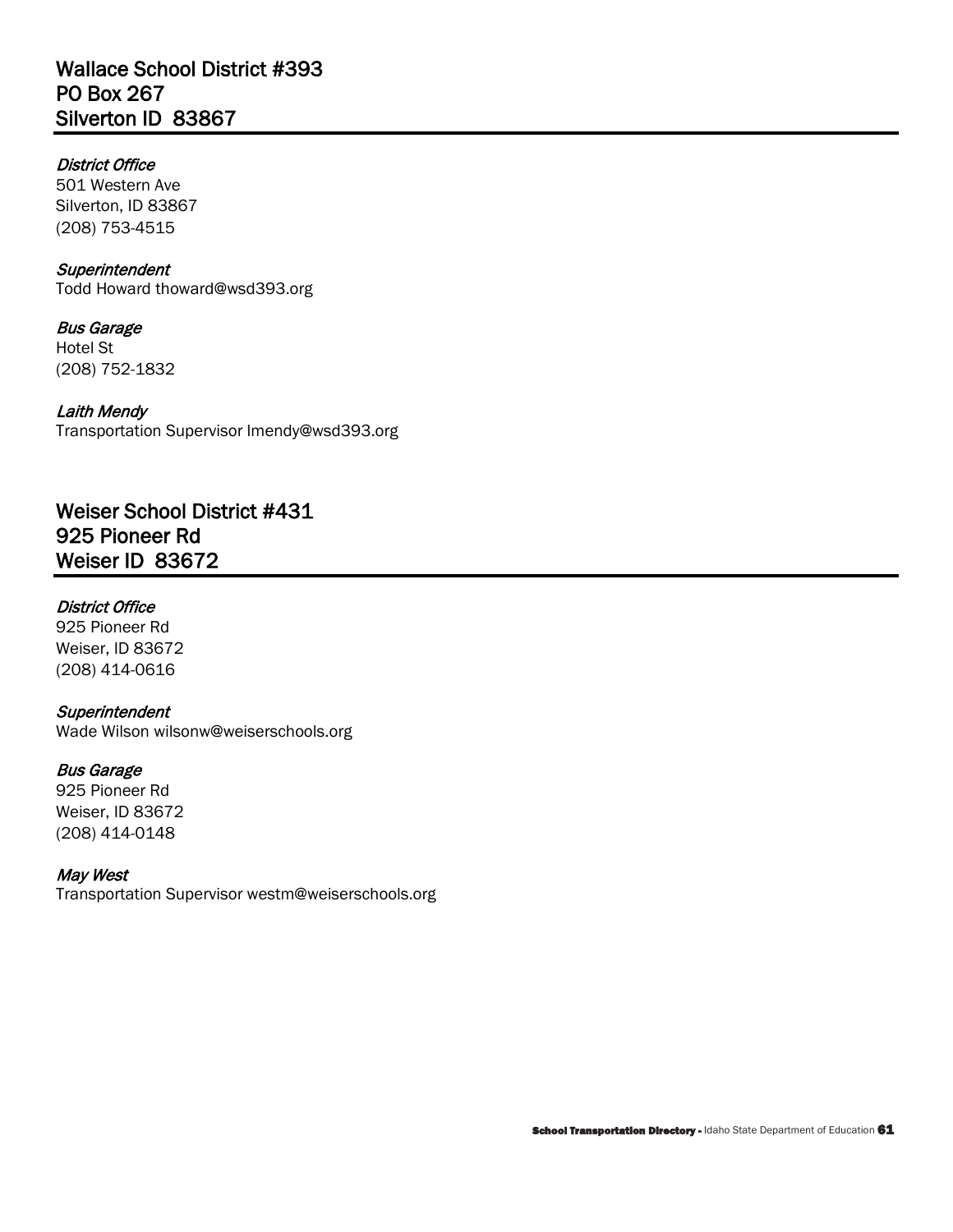# Wendell School District #232 PO Box 300 Wendell ID 83355

# District Office

150 E Main St Wendell, ID 83355 (208) 536-2418

## **Superintendent**

Dr. Tim Perrigot [tperrigot@wendellschools.org](mailto:tperrigot@wendellschools.org) 

#### Bus Garage 750 E Main Street

Wendell, ID 83355 (208) 329-3788

# Jay Thurber

Transportation Superviso[r jthurber@wendellschools.org](mailto:jthurber@wendellschools.org) 

# West Ada School District #2 1303 E Central Dr Meridian ID 83642

# District Office

1303 E Central Dr Meridian, ID 83642 (208) 855-4500

### **Superintendent** Derek Bub [bub.derek@westada.org](mailto:bub.derek@westada.org)

#### RD Huntley Transportation Liaison [Huntley.rd@westada.org](mailto:Huntley.rd@westada.org)

# **Contractor**

Cascade Student Transportation 50 N Ward Ave Meridian, ID 83642 (208) 229-8500

# Rebecca Lenack Contract Manager [rlenack@ridesta.com](mailto:rlenack@ridesta.com)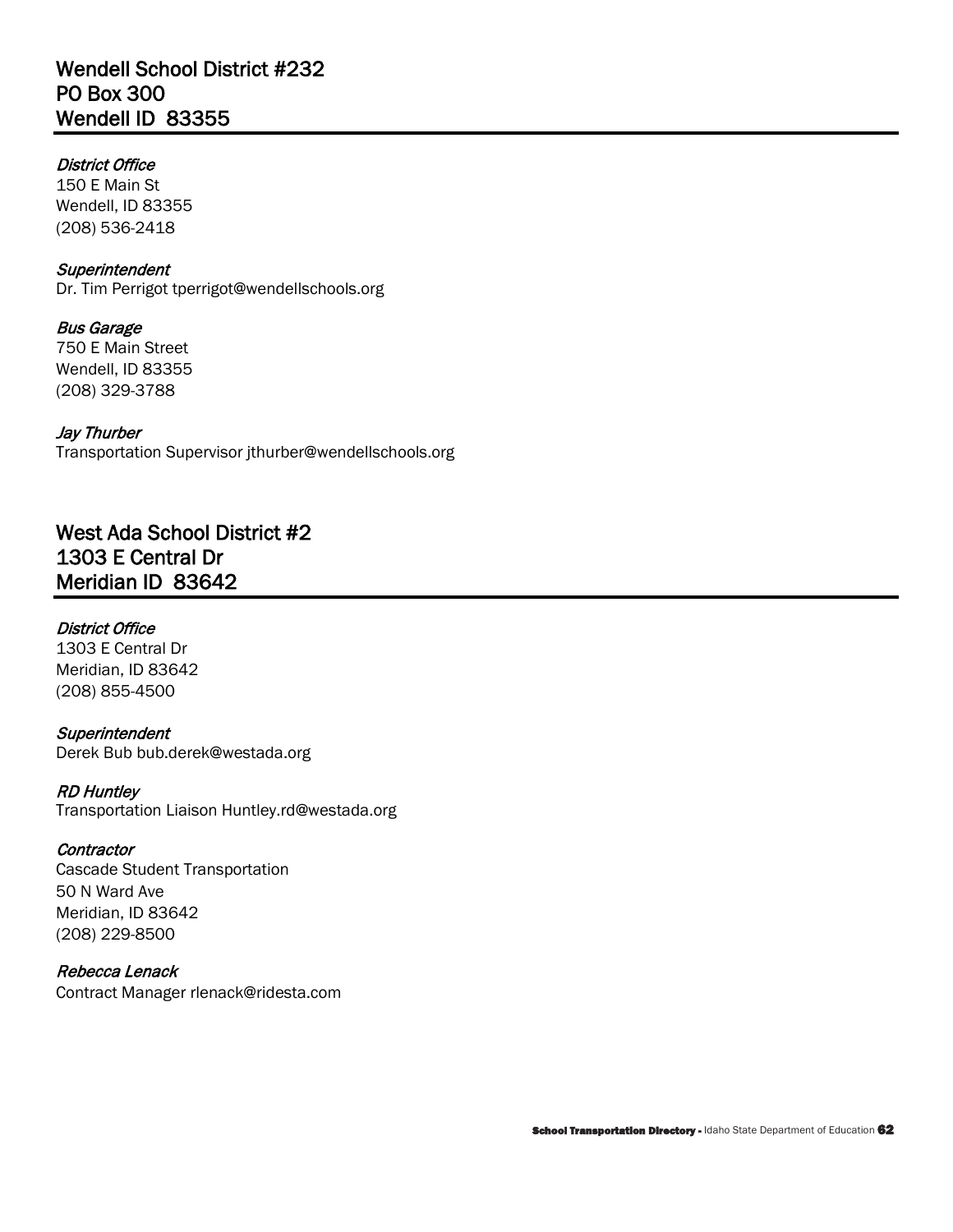# West Bonner County School District #83 134 S Main St Priest River ID 83856

# District Office

134 S Main St Priest River, ID 83856 (208) 448-4439

## **Superintendent**

Paul Anselmo [paulanselmo@sd83.org](mailto:paulanselmo@sd83.org) 

# Bus Garage

444 Hwy 57 Priest River, ID 83856 (208) 448-2451

## Joe Kaveshan

Transportation Superviso[r joekaveshan@sd83.org](mailto:joekaveshan@sd83.org) 

# West Jefferson School District #253 1256 E 1500 N Terreton ID 83450

# District Office

1256 E 1500 N Terreton, ID 83450 (208) 663-4542

# **Superintendent**

Shane Williams [shane.williams@wjsd.org](mailto:shane.williams@wjsd.org)

# Bus Garage

1256 E 1500 N Terreton, ID 83450 (208) 663-4542

# Mike Pincock

Transportation Superviso[r pincockm@wjsd.org](mailto:pincockm@wjsd.org)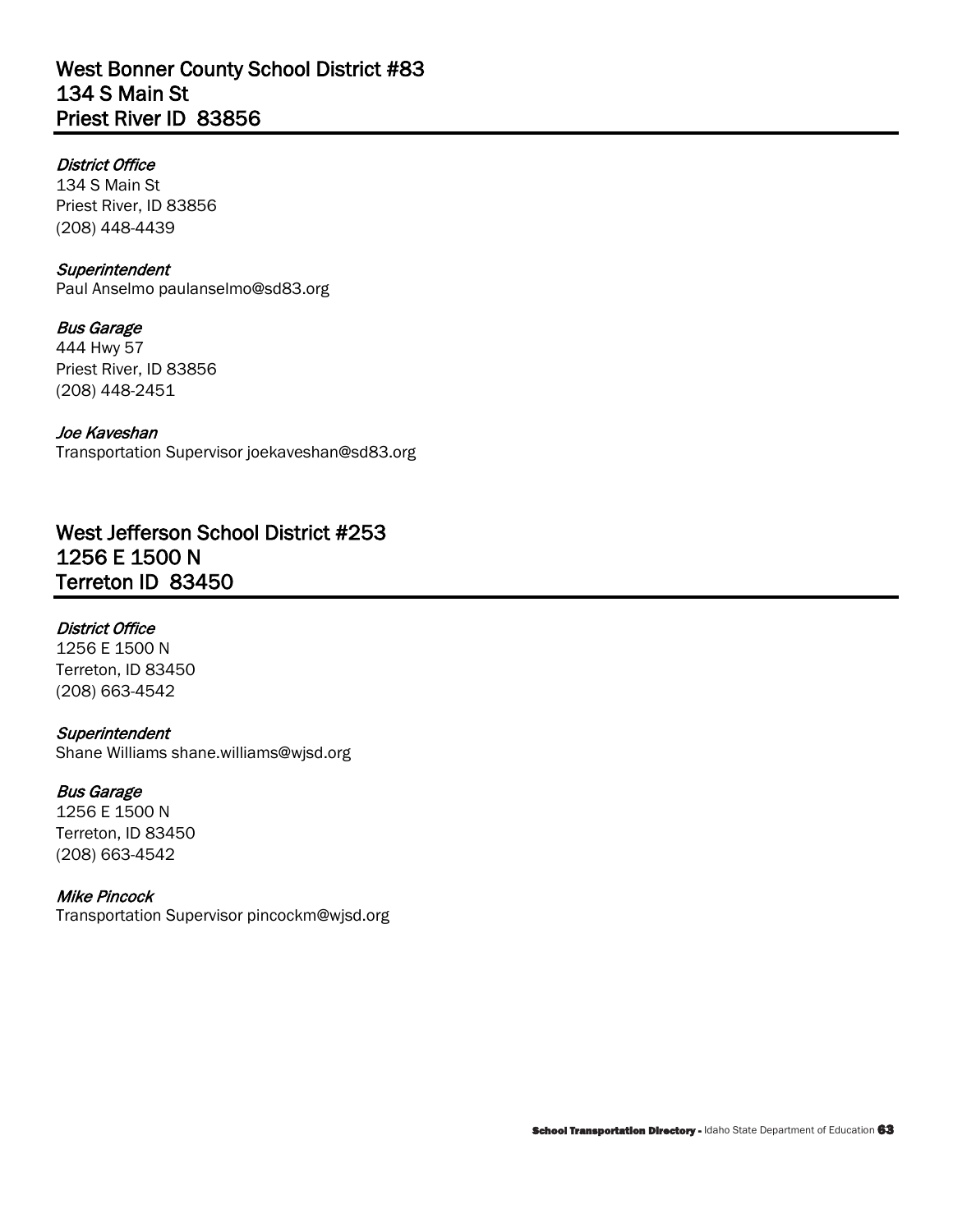# West Side Joint School District #202 PO Box 39 Dayton ID 83232

# District Office

626 N West Side Hwy Dayton, ID 83232 (208) 747-3502

### **Superintendent**

Shane Williams [shane.williams@wjsd.org](mailto:shane.williams@wjsd.org)

# Bus Garage

 Located behind the high school on West Side Hwy (208) 747-3411 ext. 8

## Kyle England

Transportation Superviso[r kengland@westside202.com](mailto:kengland@westside202.com) 

# Whitepine Joint School District #288 PO Box 249 Deary ID 83823

# District Office

502 1st Ave Deary, ID 83823 (208) 877-1408

# **Superintendent**

Kendrick Jared [kjared@sd288.k12.id.us](mailto:kjared@sd288.k12.id.us) 

# Bus Garage

502 1st Ave Deary, Idaho 83823 (208) 877-1825

# Derrick Eggers

Transportation Superviso[r dereggers@sd288.k12.id.us](mailto:dereggers@sd288.k12.id.us)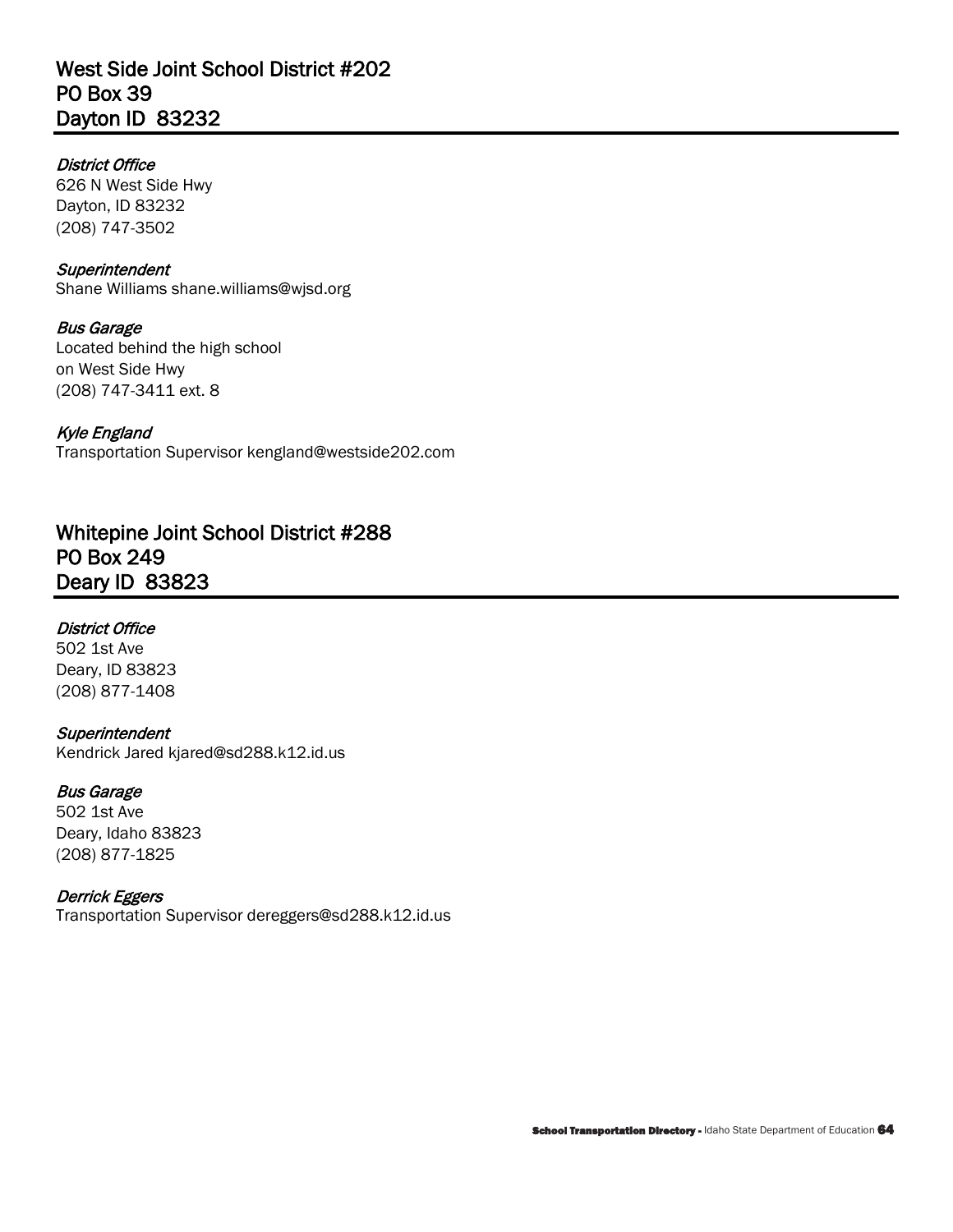# Wilder School District #133 210 A Ave East Wilder ID 83676

# District Office

210 A Ave East Wilder, ID 83676 (208) 482-6228

### **Superintendent**

Jeff Dillon [jdillon@wilderschools.org](mailto:jdillon@wilderschools.org) 

# Marie Herman

Transportation Liaison [mherman@brownbuscompany.com](mailto:mherman@brownbuscompany.com) 

## **Contractor**

12020 Karcher Rd Brown Bus Company Nampa, ID 83651 (208) 455-2532

# Brent Carpenter

Contract Manager [brent.carpenter@brownbuscompany.com](mailto:brent.carpenter@brownbuscompany.com)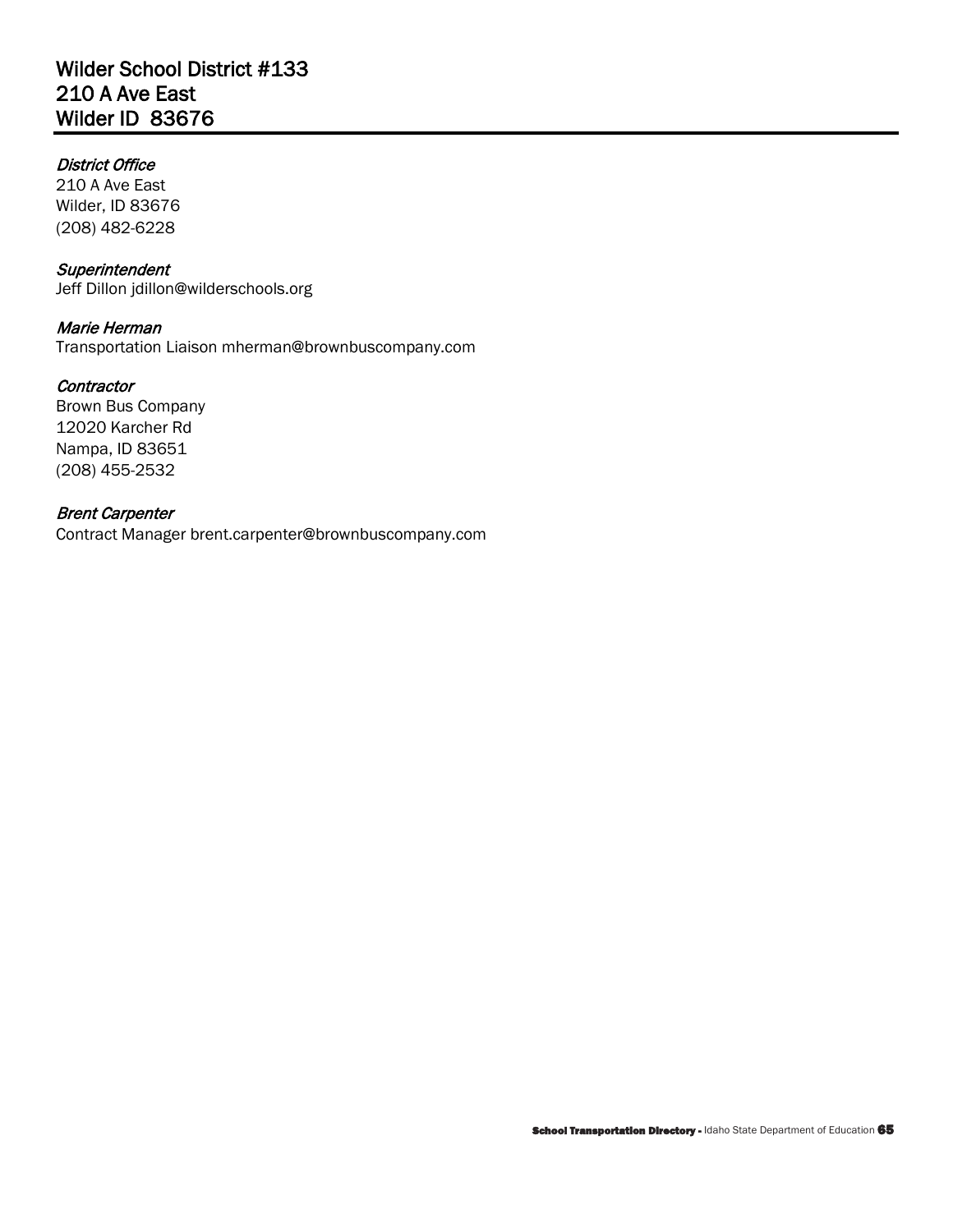# Idaho Public Charter Schools

# Anser of Idaho, Inc. #492 202 East 42nd St Garden City ID 83714

### **Office**

202 East 42nd St Garden City ID 83714 (208) 426-9840

#### Administrator

Michelle Dunstan [mdunstan@ansercharterschool.org](mailto:mdunstan@ansercharterschool.org)

#### Heather Dennis

Transportation Liaison [hdennis@ansercharterschool.org](mailto:hdennis@ansercharterschool.org) 

# Alturas International Academy #495 151 N Ridge Ave Idaho Falls ID 83402

# **Office**

 Idaho Falls, ID 83402 151 North Ridge Ave (208) 522-5145

#### Administrator

Michelle Ball [michelle.ball@alturasacademy.org](mailto:michelle.ball@alturasacademy.org) 

#### **Contractor**

Teton Stage Lines 1425 Lindsay Blvd Idaho Falls, ID 83405 (208) 529-8036

#### Nathan Harrington

Contract Manager [nathanh@tetonstagelines.com](mailto:nathanh@tetonstagelines.com)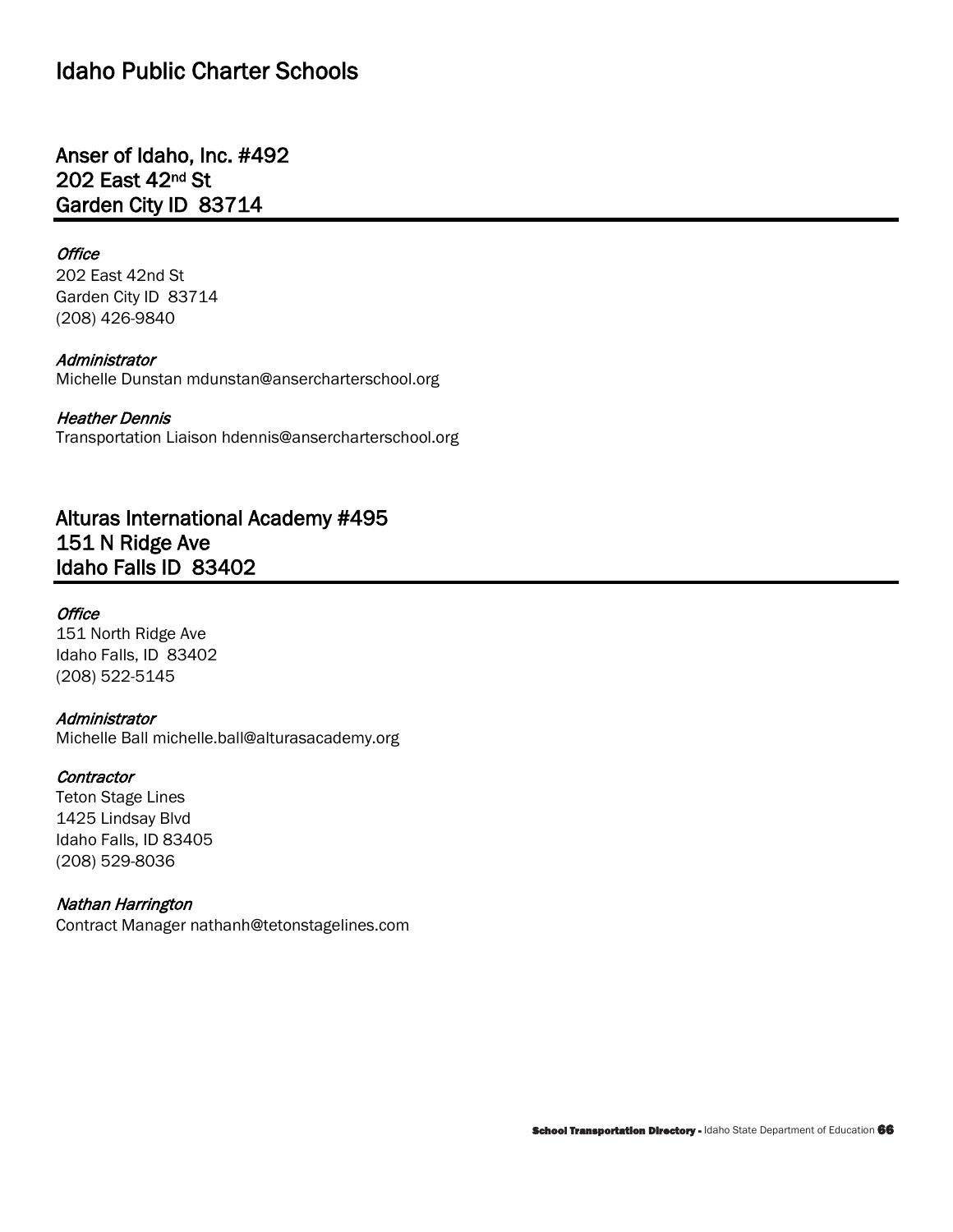# American Heritage Charter School #482 1736 S 35th W Idaho Falls ID 83402

# **Office**

 Idaho Falls ID 83402 1736 S 35th W (208) 529-6570

## **Administrator**

Tiffany Hurst [hurstt@ahcspatriots.us](mailto:hurstt@ahcspatriots.us)

## **Contractor**

Idaho Falls, ID 83401<br>(208) 525-7580 Idaho Falls School District 690 John Adams Pkwy

# Ralph Frost

Contract Manager [frosralp@sd91.k12.id.us](mailto:frosralp@sd91.k12.id.us) 

# Idaho Stem Academy #485 DBA Bingham Academy 1350 Parkway Drive Suite 18 Blackfoot ID 83221

# **Office**

1350 Parkway Drive Suite 18 Blackfoot, ID 83221 (208) 557-4003

### Administrator

Mark Fisk [mfisk@bingham.academy](mailto:mfisk@bingham.academy) 

# Brian Thelin

Transportation Superviso[r brian@bingham.academy](mailto:brian@bingham.academy)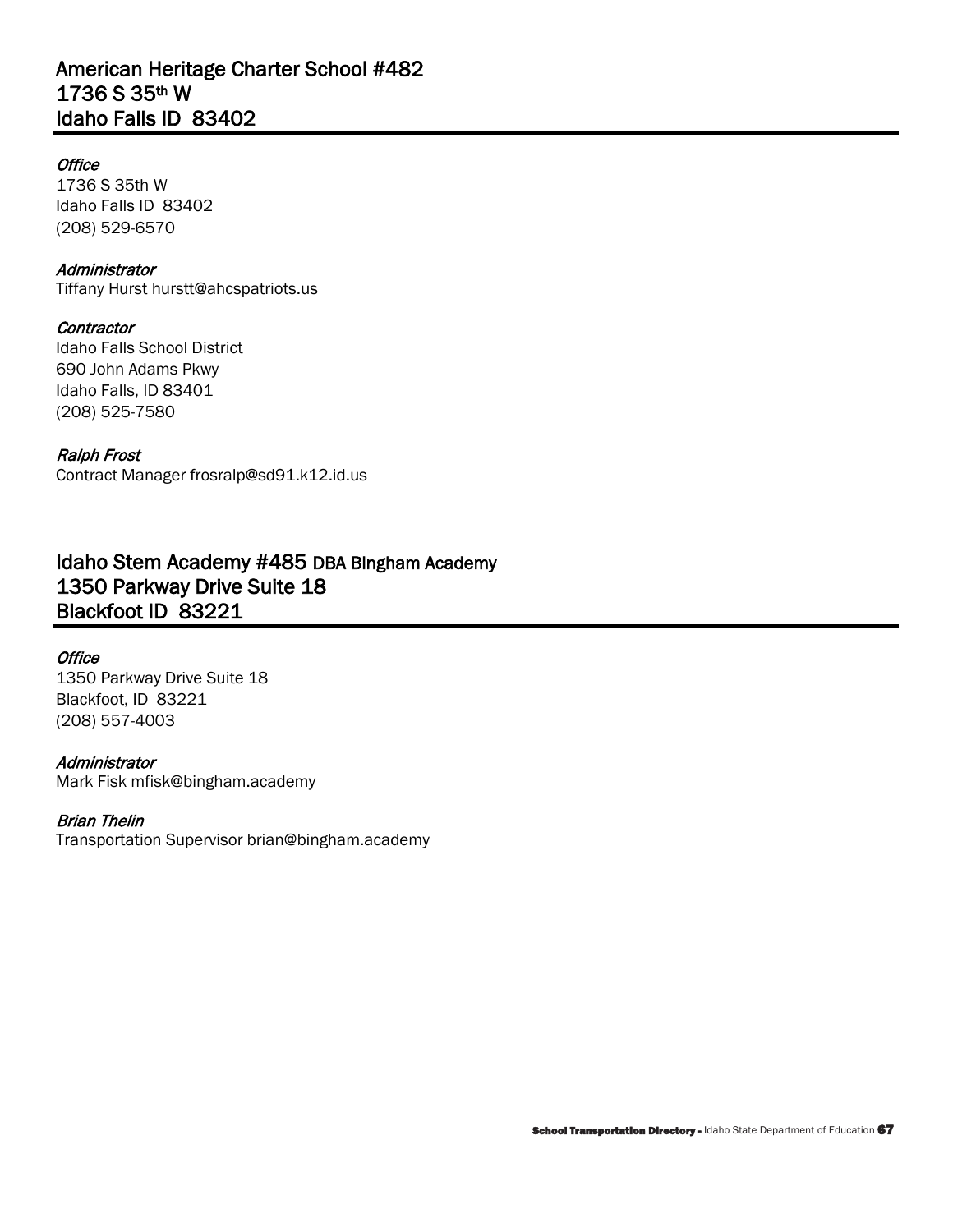# Blackfoot Charter Community Learning Center #477 2801 Hunter's Loop Blackfoot ID 83221

# **Office**

2801 Hunter's Loop Blackfoot, ID 83221 (208) 782-0744

## **Administrator**

Craig Gerard [cgerard@bcclc.com](mailto:cgerard@bcclc.com) 

Busing with Idaho Stem Academy

# Cardinal Academy #566 9492 West Emerald Street Boise ID 83704

# **Office**

9492 West Emerald Street Boise, ID 83704 (208) 918-1693

## **Administrator**

Emily Bergstrom [ebergstrom@cardinalacademycharter.org](mailto:ebergstrom@cardinalacademycharter.org) 

# Deborah Hedden-Nicely

Transportation Liaison [dhedden-nicely@cardinalacademycharter.org](mailto:dhedden-nicely@cardinalacademycharter.org)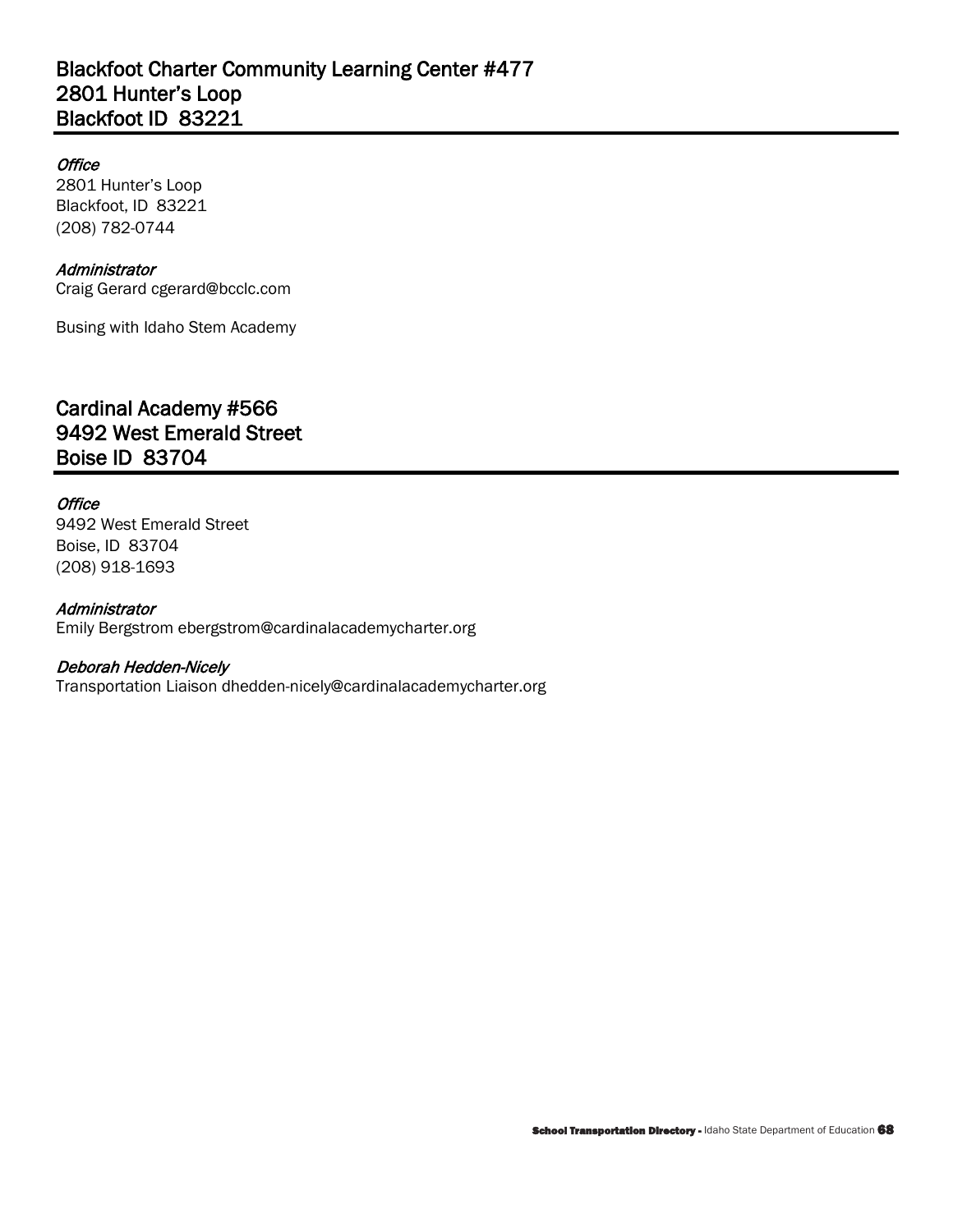# Chief Tahgee Elementary Academy #483 PO Box 217 Fort Hall ID 83203

## **Office**

38 Hiline Rd 38 Hiline Rd<br>Fort Hall, ID 83203 (208) 237-2710

### Administrator

Cyd Crue [cyd.crue@cteacademy.org](mailto:cyd.crue@cteacademy.org) 

### **Contractor**

**Teton Stage Lines** 5N 500 West Trego Rd (208) 455-2532

Nathan Harrington Contract Manager [nathanh@tetonstagelines.com](mailto:nathanh@tetonstagelines.com) 

# Compass Charter School #455 2511 W Cherry Ln Meridian ID 83642

### **Office**

 Meridian, ID 83642 2511 W Cherry Ln (208)855-2802

### Administrator

Ms. Kelly Trudeau [ktrudeau@compasscharter.org](mailto:ktrudeau@compasscharter.org)

### **Contractor**

 Brown Bus Company 2111 E Sherman Ave Nampa, ID 83686 (208) 466-4181

#### Brent Carpenter

Contract Manager [brent.carpenter@brownbuscompany.com](mailto:brent.carpenter@brownbuscompany.com)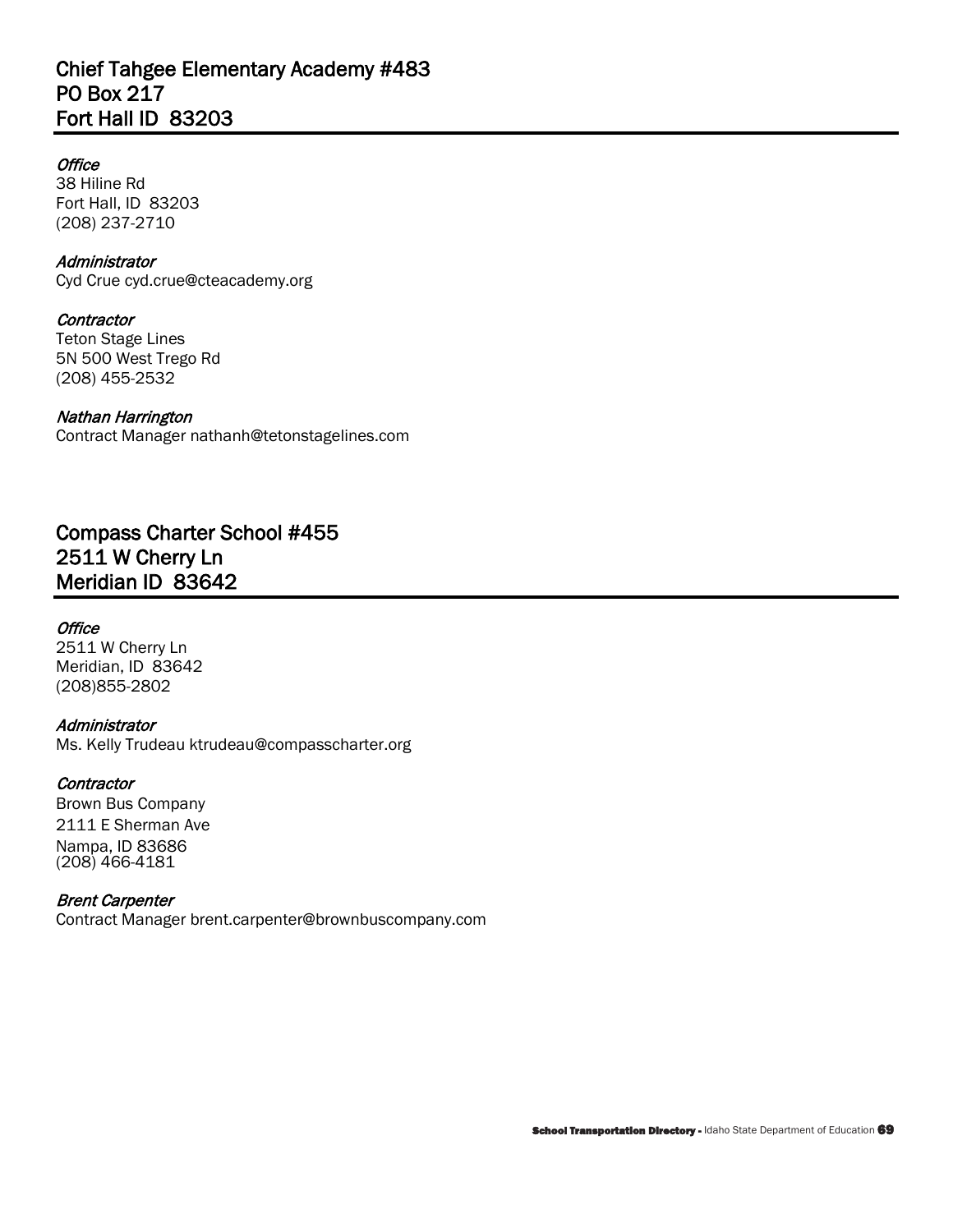# Elevate Academy #523 114 W Chicago St Caldwell ID 83605

## **Office**

 Caldwell, ID 83605 114 W Chicago St (208) 779-4086

#### Administrator

C.J. Watson [cwatson@elevate2c.org](mailto:cwatson@elevate2c.org)

### Kelly Culver

Transportation Superviso[r kculver@elevate2c.org](mailto:kculver@elevate2c.org) 

# Forge International School #528 208 S Hartley Lane Middleton ID 83644

## **Office**

208 S Hartley Lane Middleton, ID 83644 (208) 244-0577

### Administrator

Darci Stelzner [darci.stelzner@forgeintl.org](mailto:darci.stelzner@forgeintl.org)

### **Contractor**

 22973 S 21st Ave W Caldwell Transportation Middleton, ID 83644 (208) 459-0195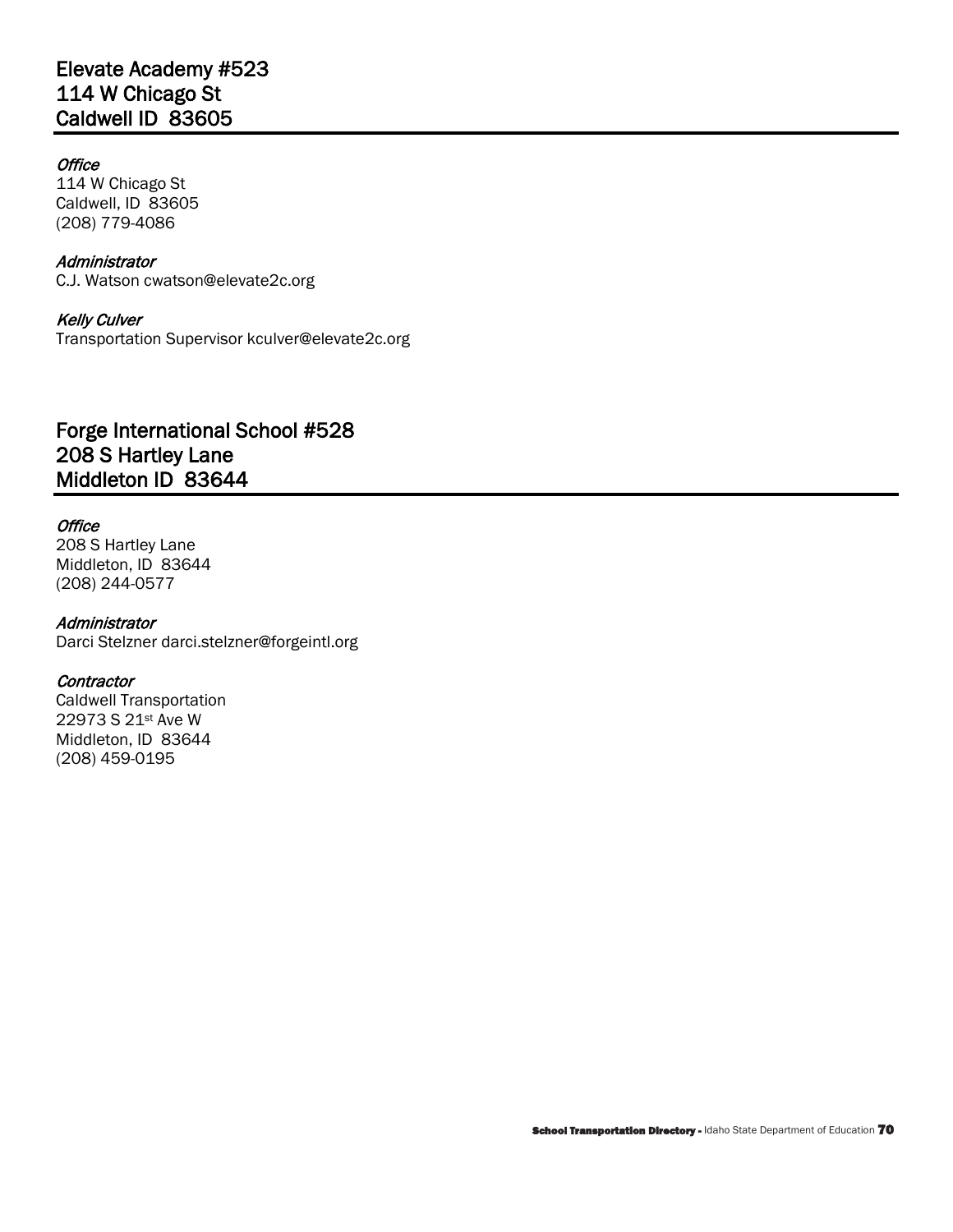# Falcon Ridge Charter School #456 278 S Ten Mile Kuna ID 83634

## **Office**

278 S Ten Mile Kuna, ID 83634 (208) 922-9228

### **Administrator**

Christie Jorgensen [cjorgensen@falconridgecharter.org](mailto:cjorgensen@falconridgecharter.org)

### **Contractor**

Brown Bus Company 2111 E Sherman Ave Nampa, ID 83686 (208) 466-4181

#### Brent Carpenter

Contract Manager [brent.carpenter@brownbuscompany.com](mailto:brent.carpenter@brownbuscompany.com) 

# Forrest Bird Charter #487 (Sandpoint Charter) 614 S Madison Ave Sandpoint ID 83864

### **Office**

614 S Madison Ave Sandpoint, ID 83864 (208) 268-9737

### **Administrator**

Mary Jensen [maryjensen@forrestbirdcharterschool.org](mailto:maryjensen@forrestbirdcharterschool.org) 

#### Jennifer Greve

Transportation Liaison [jennifergreve@forrestbirdcharterschool.org](mailto:jennifergreve@forrestbirdcharterschool.org) 

### **Contractor**

Harlow's School Bus Service

30772 US Highway 2 W Libby, MT 59923 (406) 293-8845

#### Wes Tangen

Contract Manager [Wes.tangen@harlowsschoolbus.com](mailto:Wes.tangen@harlowsschoolbus.com)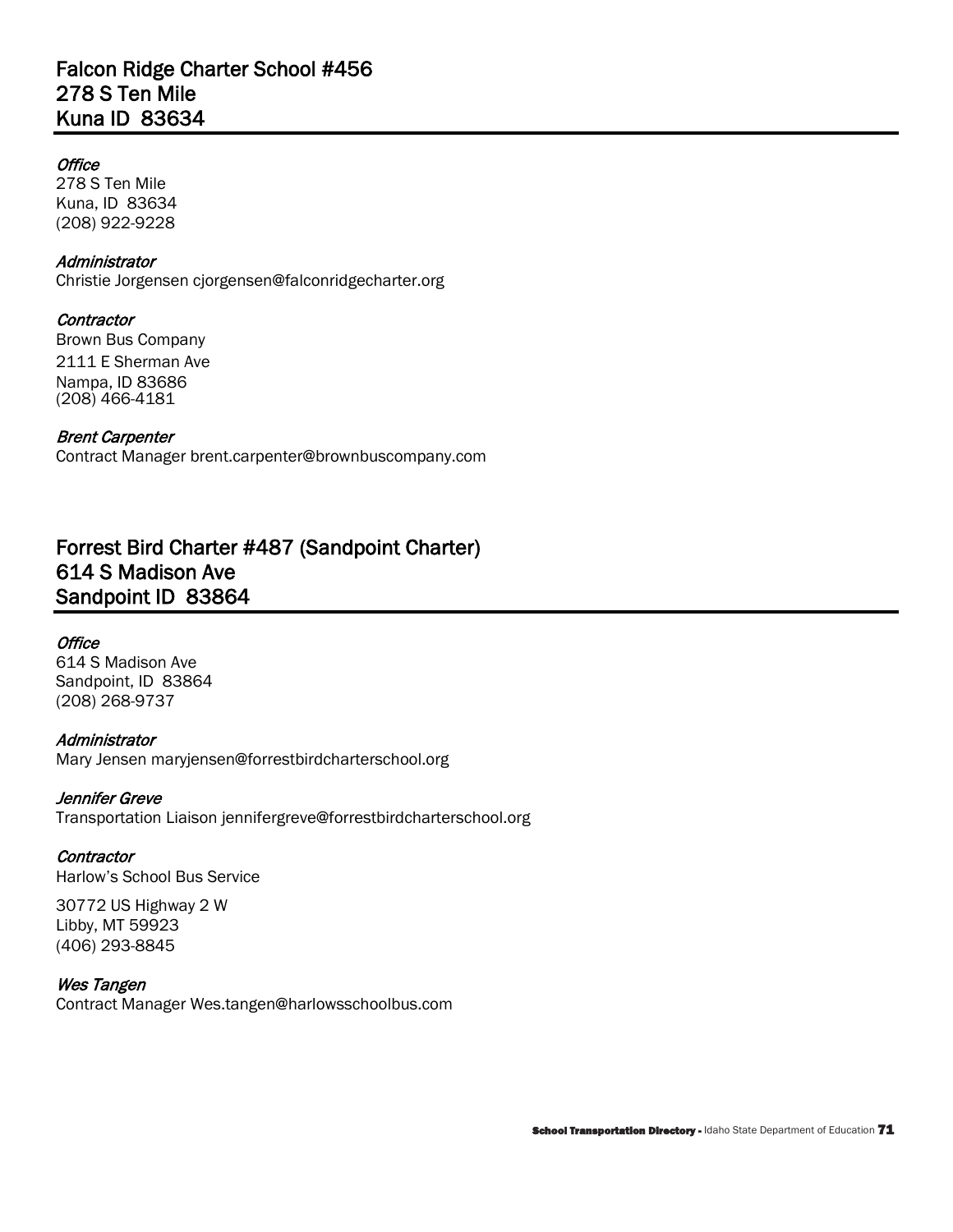# Future Public School, Inc. #499 511 E 43rd St Garden City ID 83714

## **Office**

 511 E 43rd St Garden City, ID 83714 (208) 854-3923

Administrator Amanda Cox [amanda@futurepublicschool.org](mailto:amanda@futurepublicschool.org) 

Lauren Tassos

Transportation Liaison [lauren@futurepublicschool.org](mailto:lauren@futurepublicschool.org) 

 Brown Bus Company **Contractor** 2111 E Sherman Ave Nampa, ID 83686 (208) 466-4181

Brent Carpenter Contract Manager [brent.carpenter@brownbuscompany.com](mailto:brent.carpenter@brownbuscompany.com) 

# Gem Innovation Schools

Gem Prep Meridian North #549 5390 McDermott Rd, Meridian, ID 83646 (208) 373-9950 Gem Prep Meridian South #571 1925 E Lake Hazel Rd, Meridian, ID 83642 (208) 617-8118 Gem Prep Meridian #498 [2750 E Gala St, Meridian, ID 83642](https://www.bing.com/local?lid=YN873x17950650837301327320&id=YN873x17950650837301327320&q=Gem+Prep&name=Gem+Prep&cp=43.5899658203125%7e-116.36000061035156&ppois=43.5899658203125_-116.36000061035156_Gem+Prep) (208) 917-9150 Gem Prep Nampa #796 310 W Iowa Ave, Nampa, ID 83686 (208) 205-9800

Chief Administrator Jason Bransford [jasonbransford@geminnovation.org](mailto:jasonbransford@geminnovation.org)  Chief Operations Brenda Pina [brendapina@gemprep.org](mailto:brendapina@gemprep.org) 

# **Contractor**

 Brown Bus Company 2111 E Sherman Ave Nampa, ID 83686 (208) 466-4181

# Brent Carpenter

Contract Manager [brent.carpenter@brownbuscompany.com](mailto:brent.carpenter@brownbuscompany.com)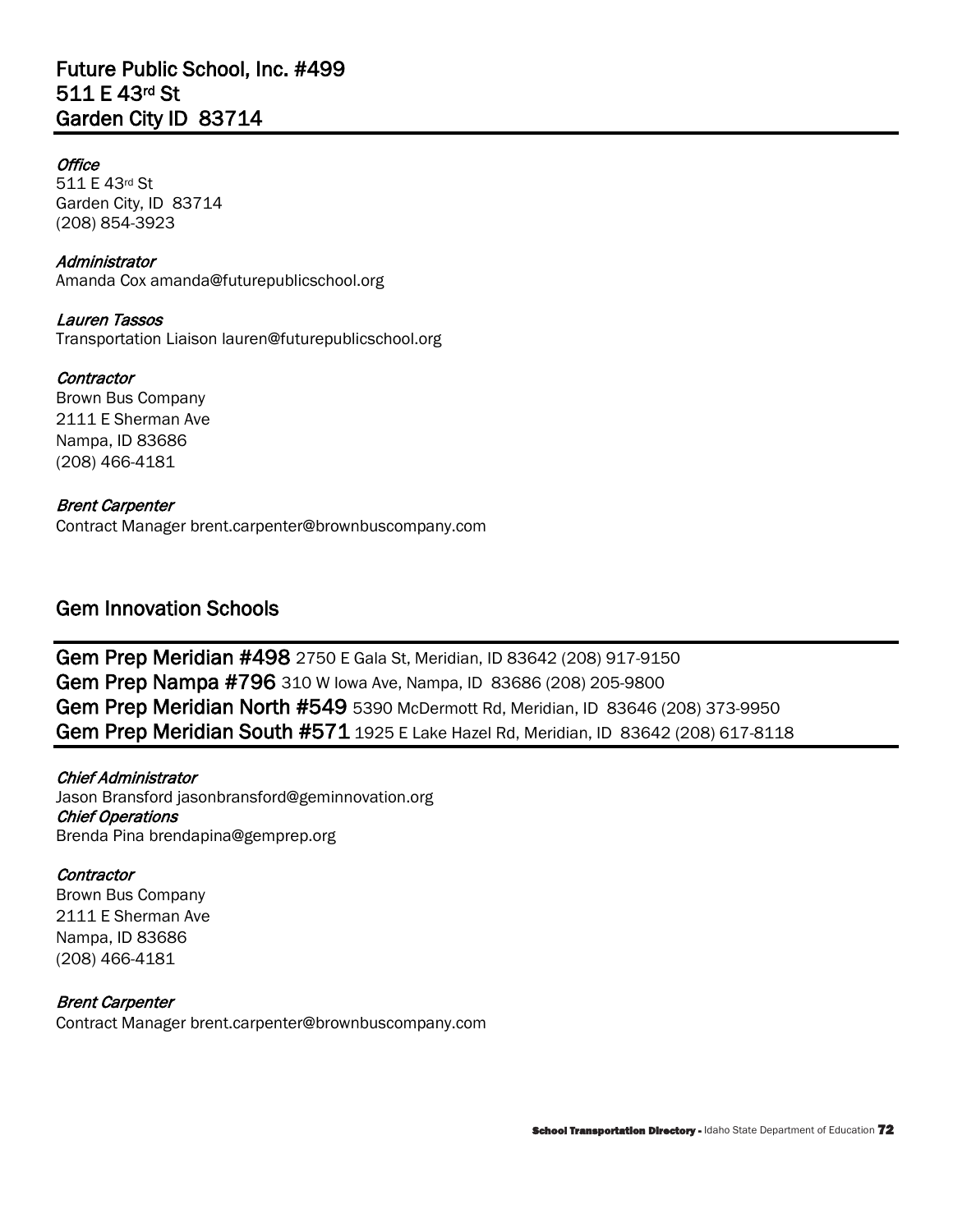# Hayden Canyon Charter #508 13782 N Government Way Hayden ID 83835

#### **Office**

13782 N Government Way Hayden, ID 83835 (208) 477-1812

#### **Administrator**

Cynthia Lamb [clamb@haydencanyoncharter.org](mailto:clamb@haydencanyoncharter.org) 

#### Kelley Esseltine

Transportation Superviso[r kesseltine@haydencanyoncharter.org](mailto:kesseltine@haydencanyoncharter.org) 

# Heritage Academy Public Charter #479 500 S Lincoln Jerome ID 83338

#### **Office**

500 S Lincoln Jerome, ID 83338 (208) 595-1617

#### Administrator

Dr. Christine Ivie [civie@heritageacademyid.org](mailto:civie@heritageacademyid.org) 

#### Ms Higgins

Transportation Liaison [rhiggins@heritageacademyid.org](mailto:rhiggins@heritageacademyid.org)

#### **Contractor**

North Side Bus Company 47 S 100 W Jerome, ID 83338 (208) 324-4426

#### Jerome Fiscus

Contract Manager [nsbc@qwestoffice.net](mailto:nsbc@qwestoffice.net)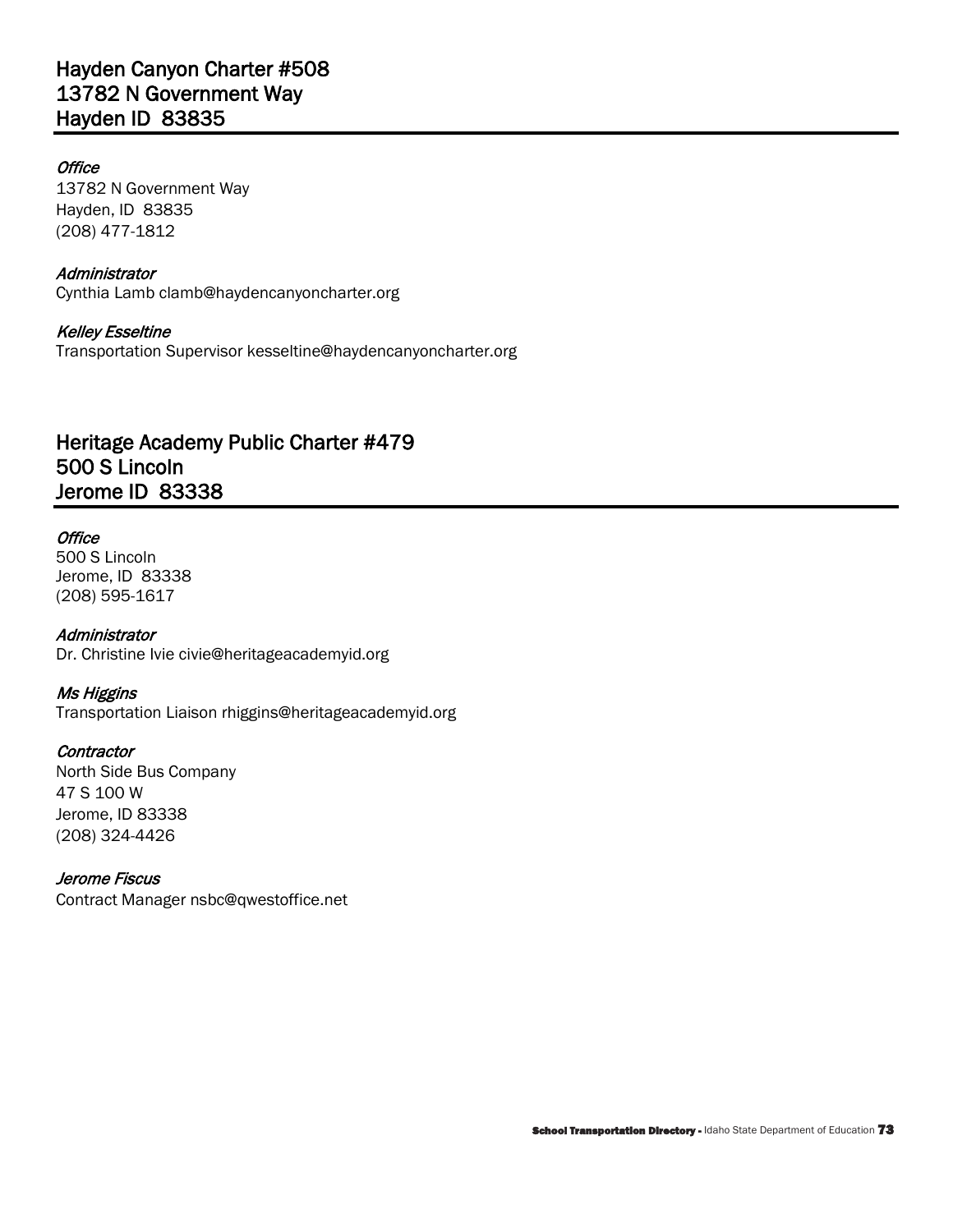# Caldwell ID 83605 Heritage Community Charter School #481 1803 E Ustick

#### **Office**

 Caldwell, ID 83605 1803 E Ustick (208) 453-8070

Administrator Shantell Mullanix [smullanix@hccs481.org](mailto:smullanix@hccs481.org) 

# **Contractor**

 Brown Bus Company 12020 Karcher Rd Nampa, ID 83651 (208) 455-2532

Marie Herman

Contract Manager [mherman@brownbuscompany.com](mailto:mherman@brownbuscompany.com)

# Idaho Arts Charter School #795 1220 5th Ave N Nampa ID 83687

#### **Office**

 1220 5th Ave N Nampa, ID 83687 (208) 463-4324

#### Administrator

Jackie Collins [Jackie.collins@idahoartscharter.org](mailto:Jackie.collins@idahoartscharter.org) 

#### **Contractor**

 Brown Bus Company 2111 E Sherman Ave Nampa, ID 83686 (208) 466-4181

#### Brent Carpenter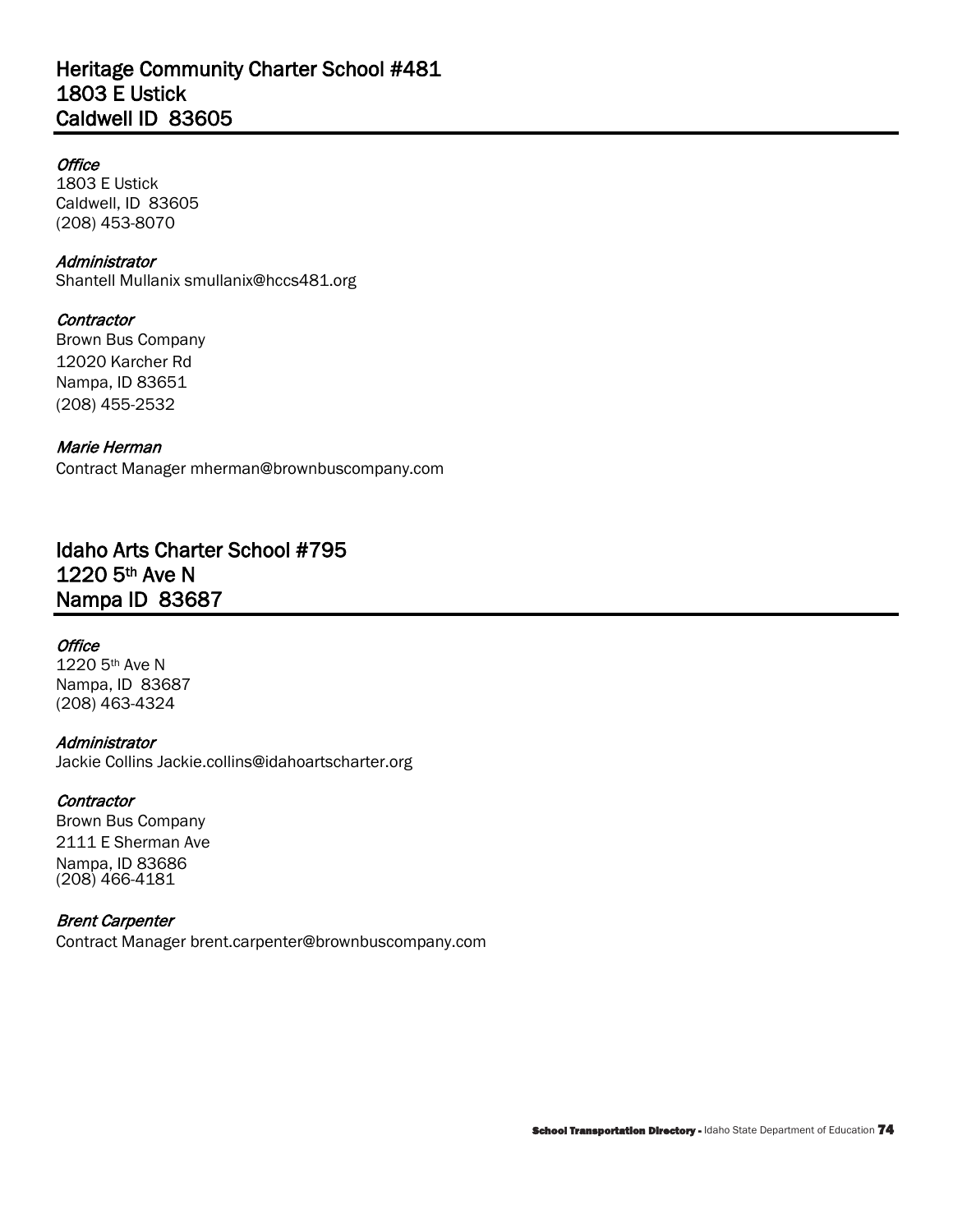# Idaho Science & Technical Charter School #468 PO Box 1158 Blackfoot ID 83221

#### **Office**

21 North 550 West Blackfoot, ID 83221 (208) 785-7827

#### Administrator

Tami Dortch [tami.dortch@istcharter.org](mailto:tami.dortch@istcharter.org)

**Contractor** Miles Bus Company 24 N 100 W Blackfoot, ID 83221 (208) 785-1107

#### Reed Miles

Contract Manager [reedmiles59@gmail.com](mailto:reedmiles59@gmail.com) 

# Legacy Charter School #478 4015 S Legacy Way Nampa ID 83686

#### **Office**

 Nampa, ID 83686 4015 S Legacy Way (208) 467-0947

#### **Administrator**

Seth Stallcop [admin@legacycharterschool.net](mailto:admin@legacycharterschool.net) 

#### **Contractor**

 Brown Bus Company 2111 E Sherman Ave Nampa, ID 83686 (208) 466-4181

#### Brent Carpenter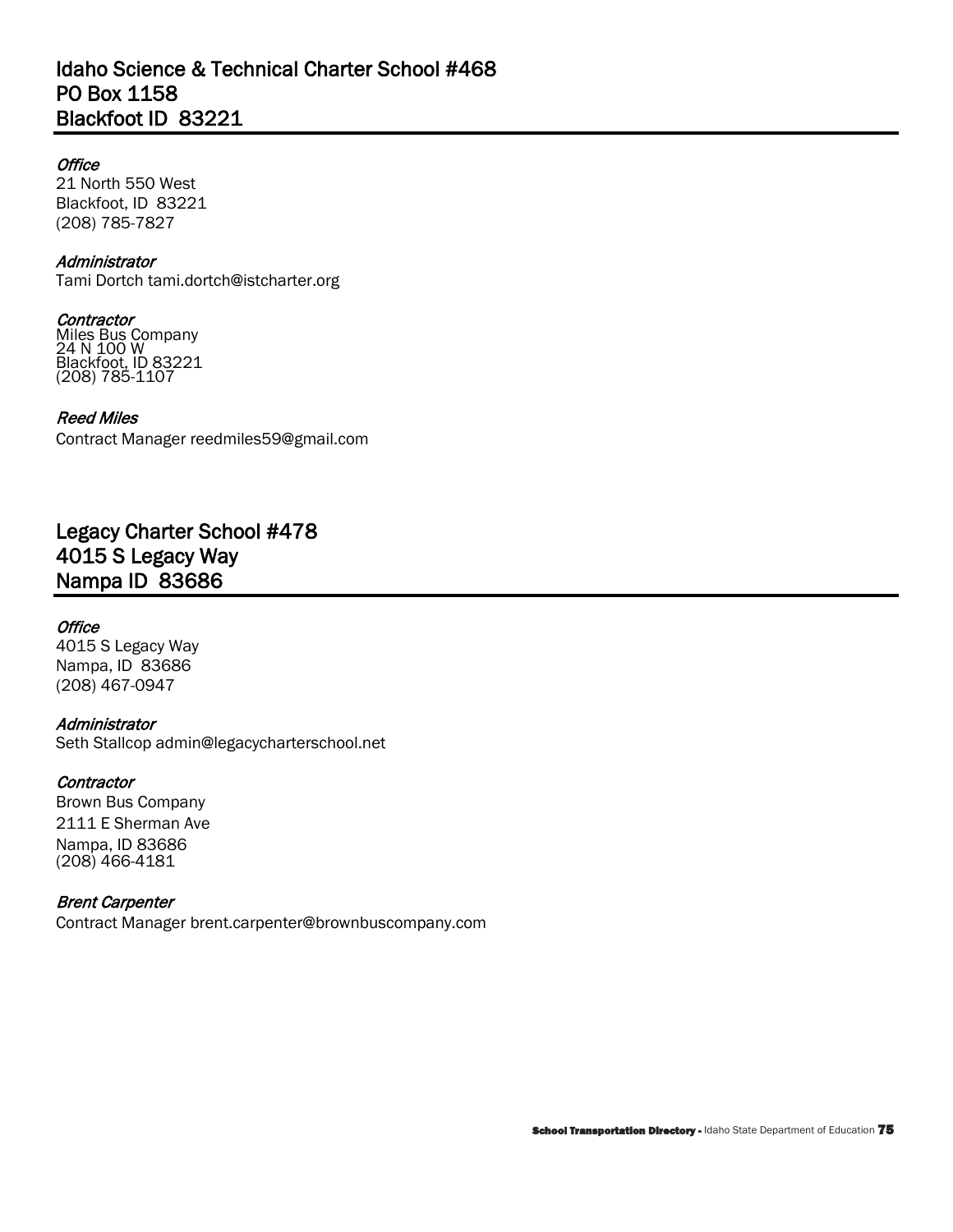#### **Office**

 Nampa, ID 83686 9955 Kris Jensen Lane (208) 466-7952

#### Administrator

Rebecca Stallcop [rebeccastallcop@libertycharterschool.com](mailto:rebeccastallcop@libertycharterschool.com) 

#### **Contractor**

 Brown Bus Company 2111 E Sherman Ave Nampa, ID 83686 (208) 466-4181

#### Brent Carpenter

Contract Manager [brent.carpenter@brownbuscompany.com](mailto:brent.carpenter@brownbuscompany.com) 

# Meridian Medical Arts Charter High School #785 1789 E Heritage Park Lane Meridian ID 83646

#### **Office**

 Meridian, ID 83646 1789 E Heritage Park Lane (208) 855-4075

#### **Administrator**

Dawnetta Earnest [earnest.dawnetta@westada.org](mailto:earnest.dawnetta@westada.org) 

Student Busing Provided by West Ada School District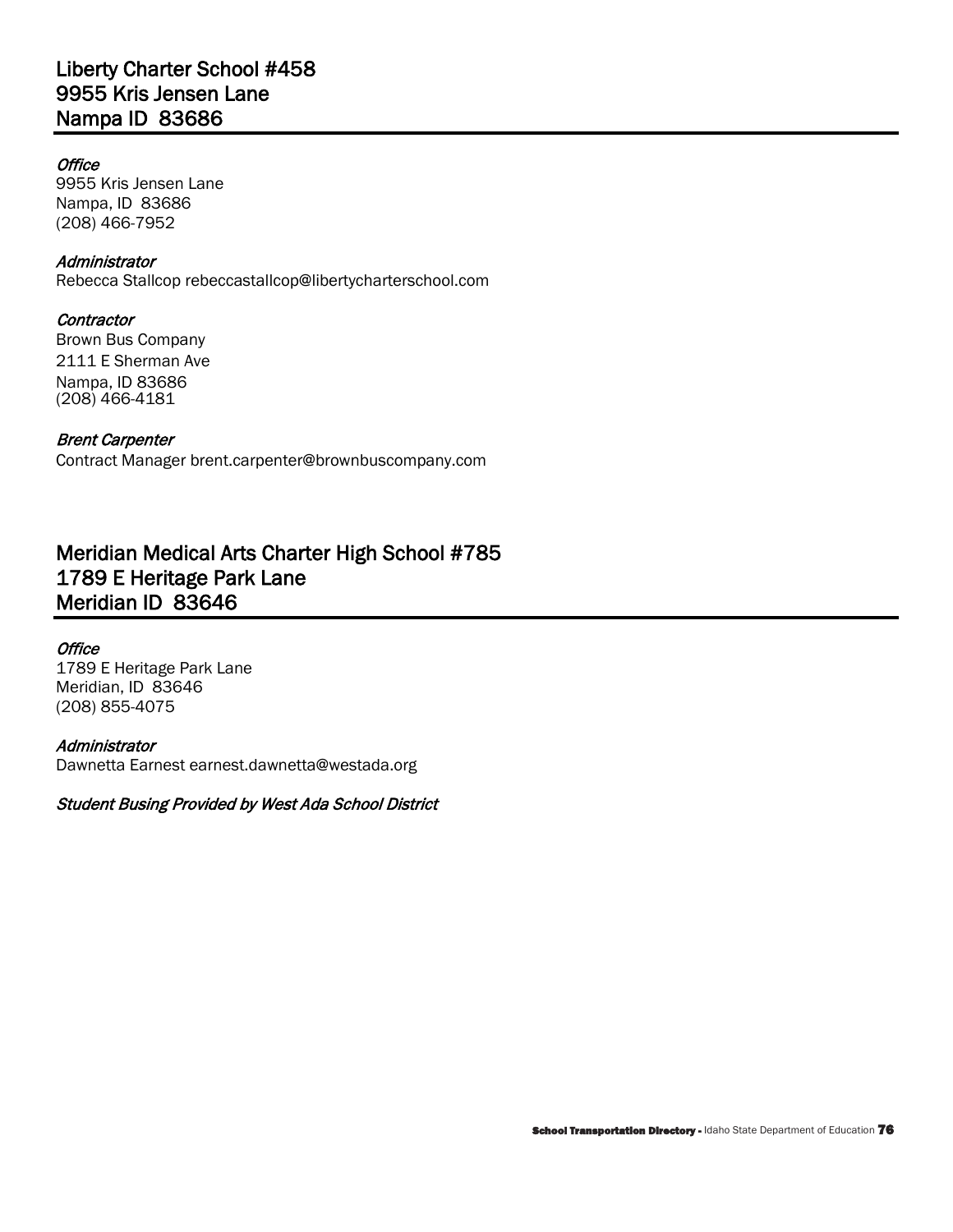# Meridian Technical Charter High School #768 3800 N Locust Grove Meridian ID 83646

#### **Office**

 Meridian, ID 83646 3800 N Locust Grove (208) 288-2928

#### Administrator

Randy Yadon [randy.yadon@mtchs.org](mailto:randy.yadon@mtchs.org)

#### Student Busing Provided by West Ada School District

# Monticello Montessori Charter School #474 4707 Sweetwater Ammon ID 83406

#### **Office**

 Idaho Falls, ID 83402 151 North Ridge Ave (208) 419-0742

#### **Administrator**

Jeanne Johnson [administrator@monticellomontessori.com](mailto:administrator@monticellomontessori.com)

**Teton Stage Lines** 

(208) 785-6620

Blackfoot, ID 83221

5N 500 West Trego Road

**Contractor** Contractor **Nathan Harrington** 

Contract Manager nathanh@tetonstagelines.com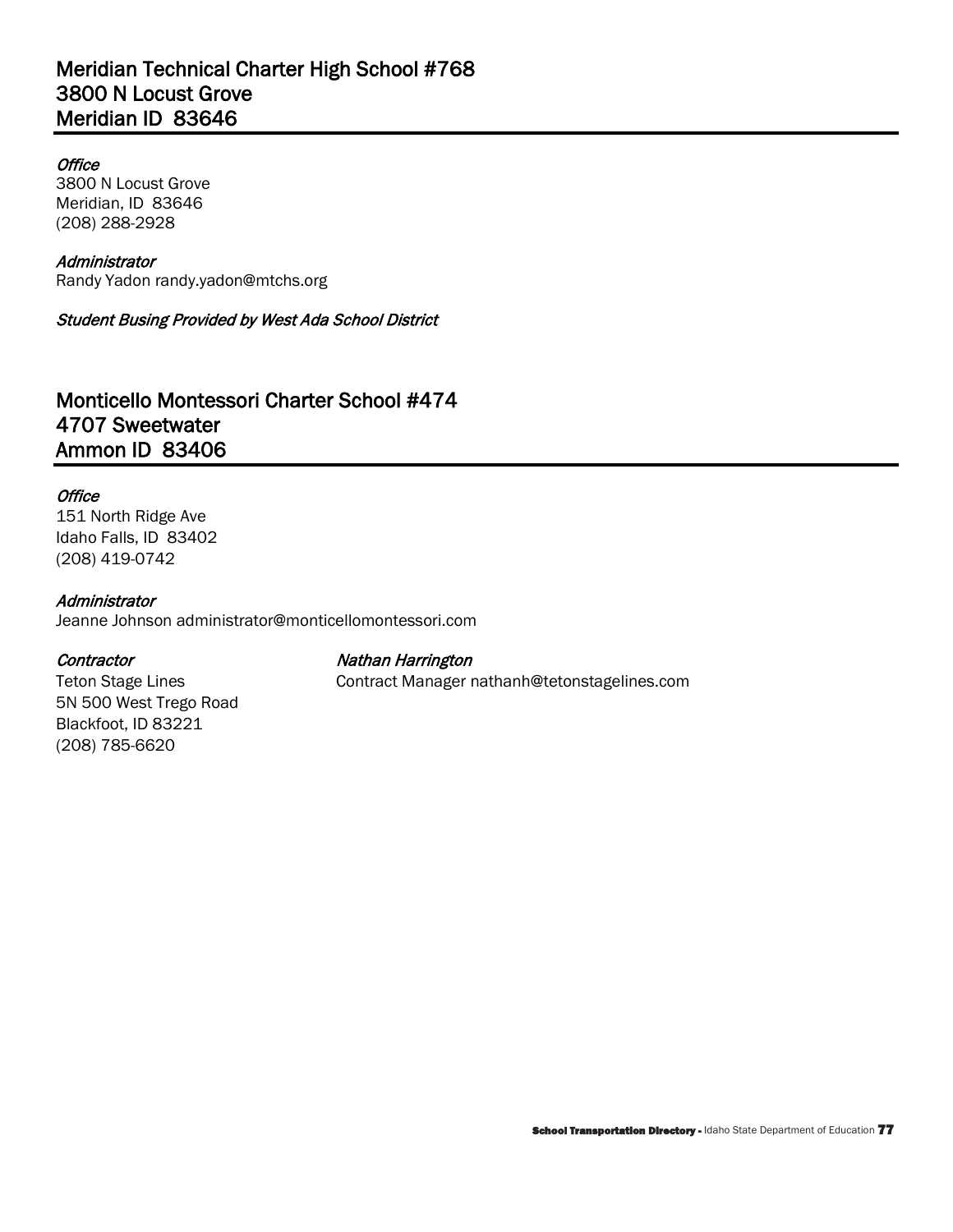# Mosaics Charter #544 3121 Lincoln Rd Caldwell ID 83605

#### **Office**

3121 Lincoln Rd Caldwell, ID 83605 (208) 402-8899

#### **Administrator**

Anthony Haskett [ahaskett@mosaicsps.org](mailto:ahaskett@mosaicsps.org) 

#### **Contractor**

Caldwell Transportation Co, Inc 3503 S 10th P.O. Box 607 Caldwell, ID 83606 (208) 459-6612

#### Mike Stephenson

# Contract Manager mike@ctcbus.com<br>**Moscow Charter #813** 1723 E "F" St Moscow ID 83843

#### **Office**

 Moscow, ID 83843 1723 E "F" St (208) 883-3195

#### Administrator

Tony Bonuccelli [tonyb@moscowcharterschool.org](mailto:tonyb@moscowcharterschool.org) 

Student Busing Provided by Moscow School District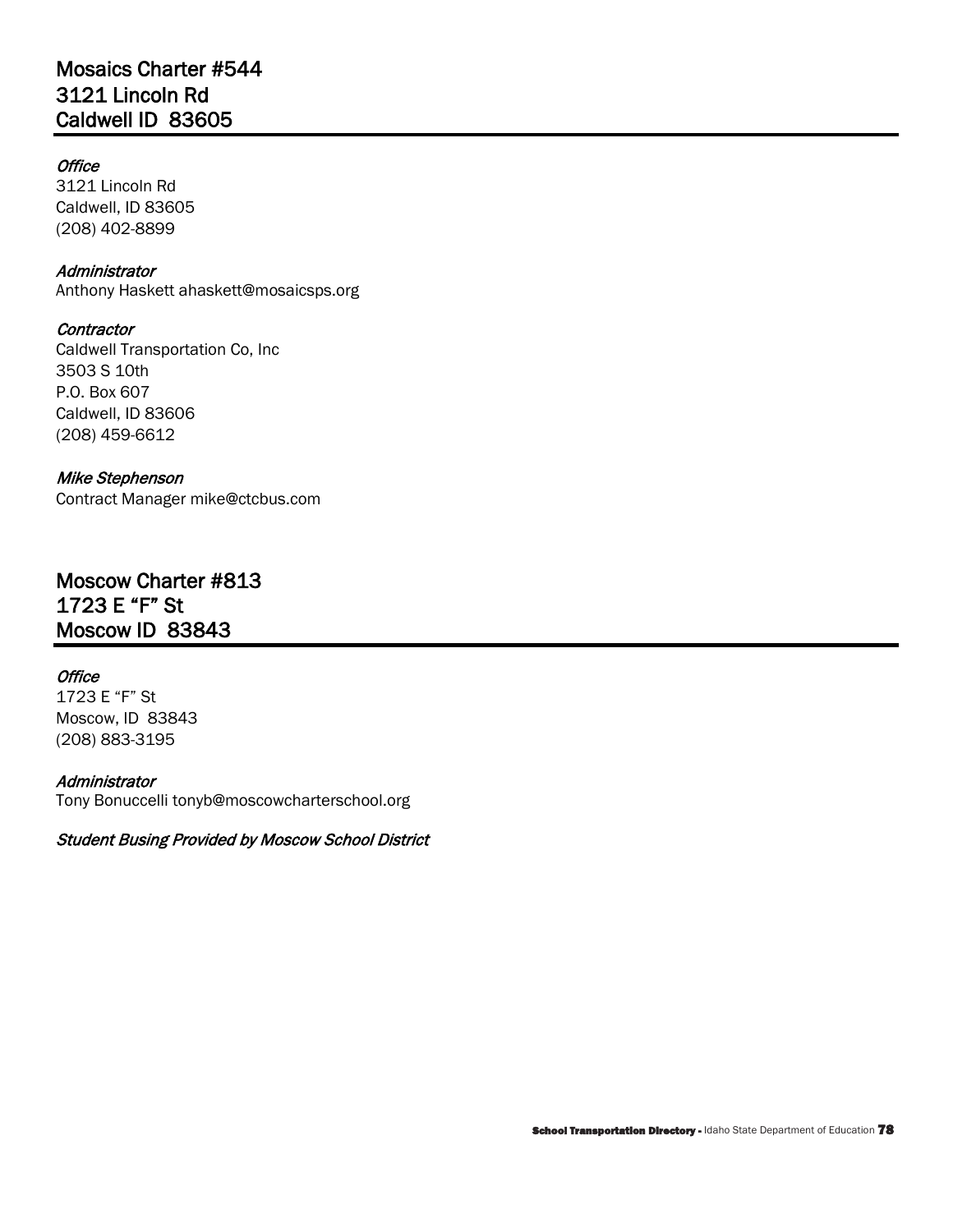# North Star Charter School #493 839 Linder Rd Eagle ID 83616

#### **Office**

839 Linder Rd Eagle, ID 83616 (208) 939-9600

#### Administrator

Shay Davis [sdavis@northstarcharter.org](mailto:sdavis@northstarcharter.org) 

#### **Contractor**

 Brown Bus Company 2111 E Sherman Ave Nampa, ID 83686 (208) 466-4181

#### Brent Carpenter

Contract Manager [brent.carpenter@brownbuscompany.com](mailto:brent.carpenter@brownbuscompany.com) 

# North Valley Academy #465 906 Main St Gooding ID 83330

#### **Office**

906 Main St Gooding, ID 83330 (208) 934-4567

# Administrator

Gayle Desmet [desmetg@nvapatriots.us](mailto:desmetg@nvapatriots.us) 

#### Jeff Klamm

Transportation Superviso[r klammj@nvapatriots.us](mailto:klammj@nvapatriots.us)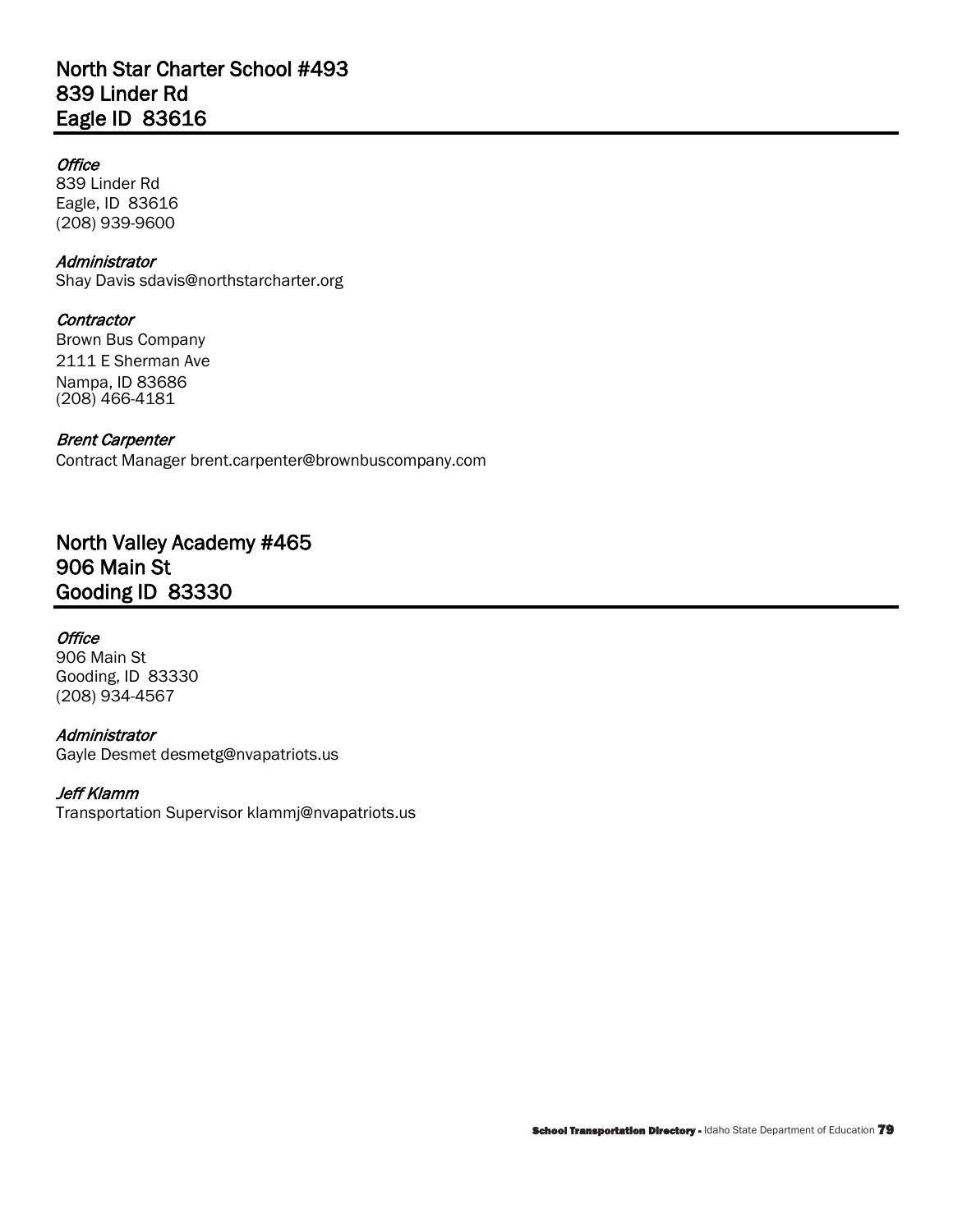# Palouse Prairie Charter School #472 PO Box 9511 Moscow ID 83843

#### **Office**

 Moscow, ID 83843 406 Powers Ave (208) 882-6384

#### Administrator

Jeneille Branen [jbranen@palouseprairieschool.org](mailto:jbranen@palouseprairieschool.org)

Student Busing Provided by Moscow School District

# Peace Valley Charter School, Inc. #511 1845 S Federal Way Boise ID 83705

#### **Office**

1845 S Federal Way Boise, ID 83705 (208) 205-8818

#### **Administrator**

Andrew Ross [A.Ross@boisewaldorf.org](mailto:A.Ross@boisewaldorf.org) 

#### **Contractor**

 Brown Bus Company 2111 E Sherman Ave Nampa, ID 83686 (208) 466-4181

#### Brent Carpenter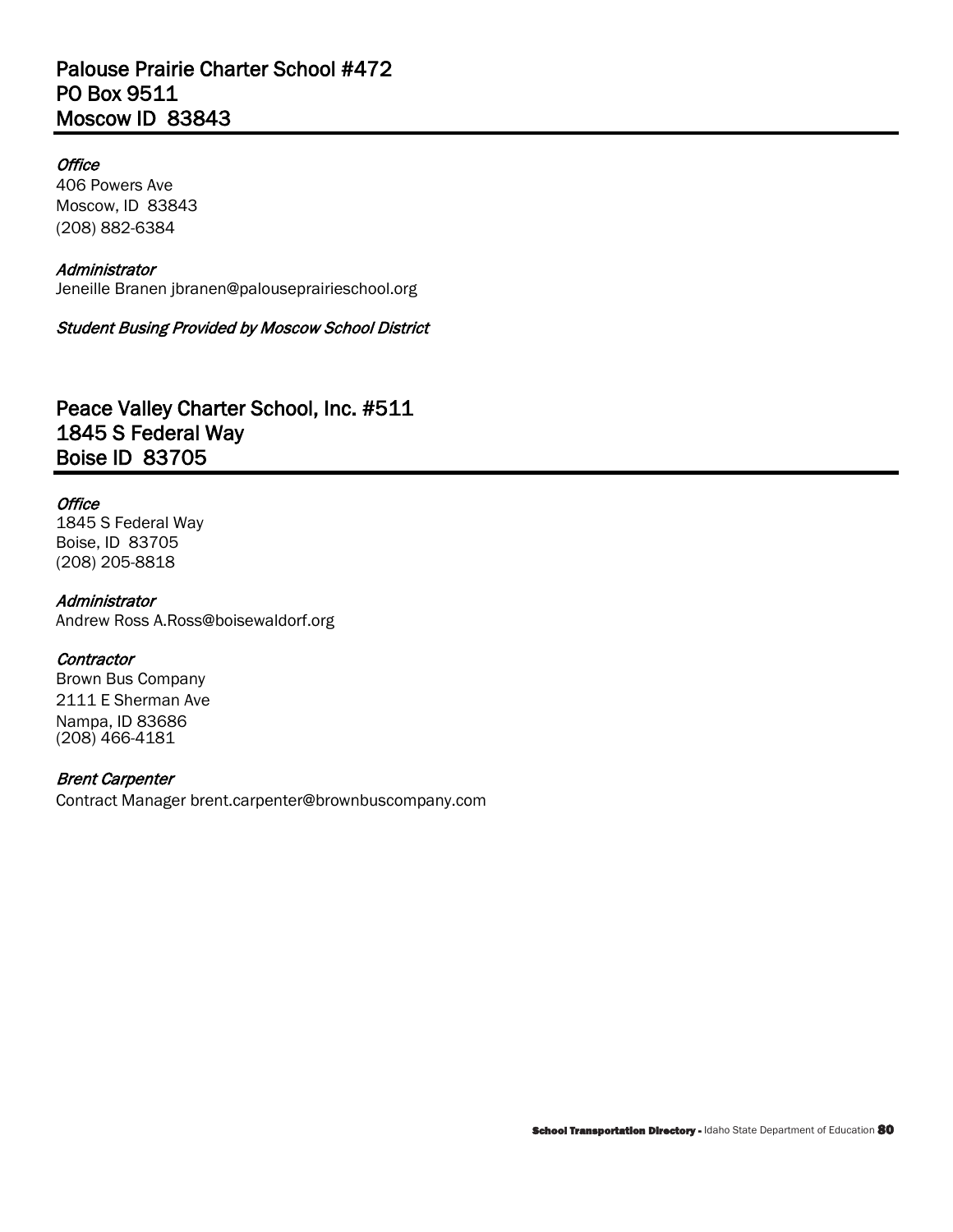# Pinecrest Academy #553 209 5th Ave N Twin Falls ID 83301

#### District Office

 209 5th Ave N Twin Falls, ID 83301 (208) 944-2129

#### Administrator

Denise Kozlowski-Schumacher [denise.schumacher@pinecrestidaho.org](mailto:denise.schumacher@pinecrestidaho.org) 

**Contractor** Mid-Columbia Bus Company 21326A Hwy 30 Filer, ID 83328 (208) 733-8003

#### James Stevenson

Contract Manager [james.stevenson@midcobus.com](mailto:james.stevenson@midcobus.com) 

# Project Impact Stem Academy, Inc. #513 2275 W Hubbard Rd Kuna ID 83634

#### **Office**

2275 W Hubbard Rd Kuna, ID 83634 (208) 576-4811

#### Administrator

Jill Hettinger [jhettinger@pistem.org](mailto:jhettinger@pistem.org) 

#### **Contractor**

 Brown Bus Company 2111 E Sherman Ave Nampa, ID 83686 (208) 466-4181

#### Brent Carpenter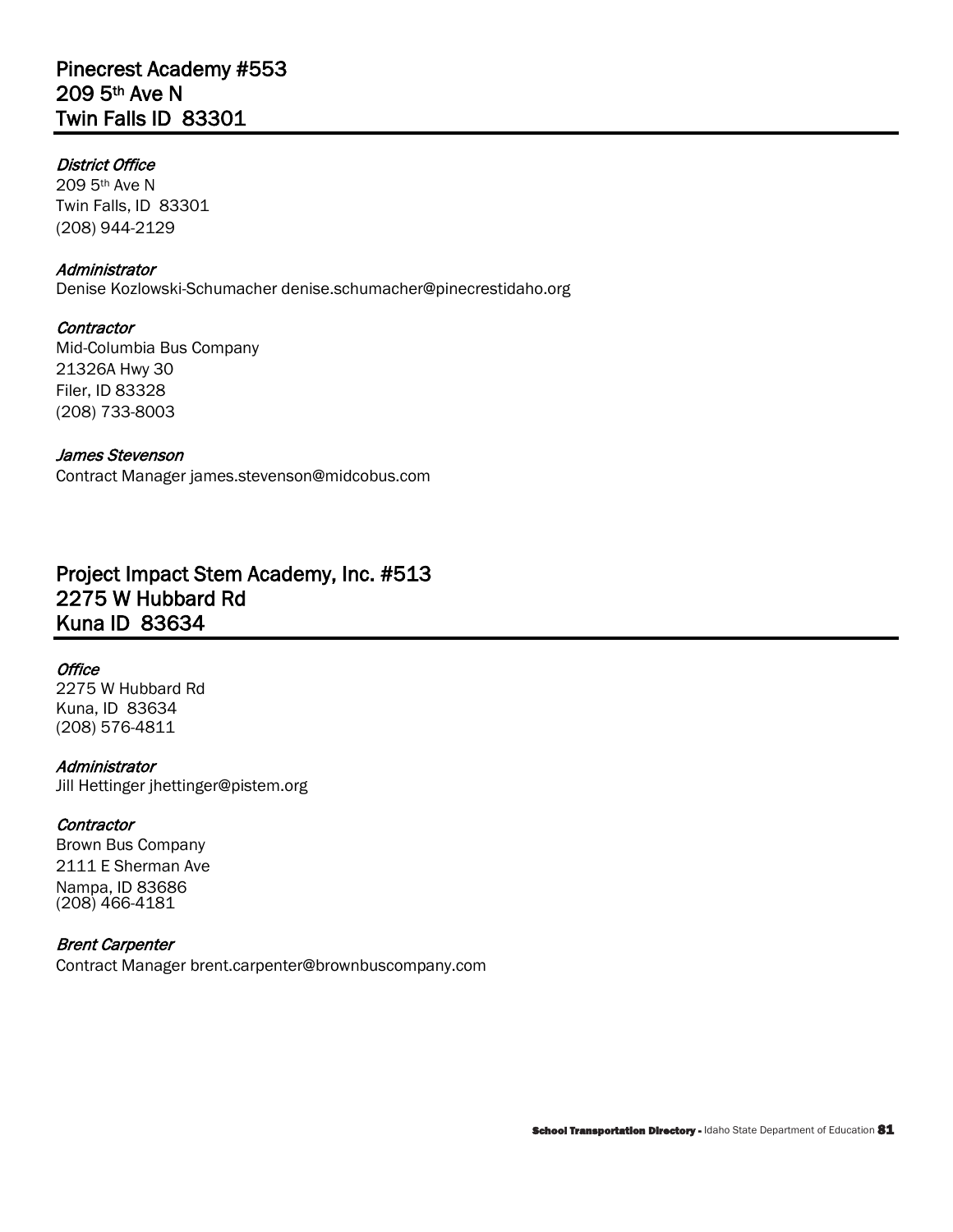# Rolling Hills Charter School #454 8900 Horseshoe Bend Rd Boise ID 83714

#### **Office**

8900 Horseshoe Bend Rd Boise, ID 83714 (208) 939-5400

# Administrator

Shane Pratt [spratt@rhpcs.org](mailto:spratt@rhpcs.org)

#### Shane Pratt Transportation Supervisor [spratt@rhpcs.org](mailto:spratt@rhpcs.org)

# Sage International School #475 1513 Tyrell Lane #110 Boise ID 83706

#### **Office**

1513 Tyrell Lane #110 Boise, ID 83706 (208) 373-7243

#### Administrator

Andrew Johnson [andy.johnson@sageinternationalschool.org](mailto:andy.johnson@sageinternationalschool.org)

#### **Contractor**

 Caldwell Transportation Co. 6903 W Targee St Boise, ID 83705 (208) 342-1900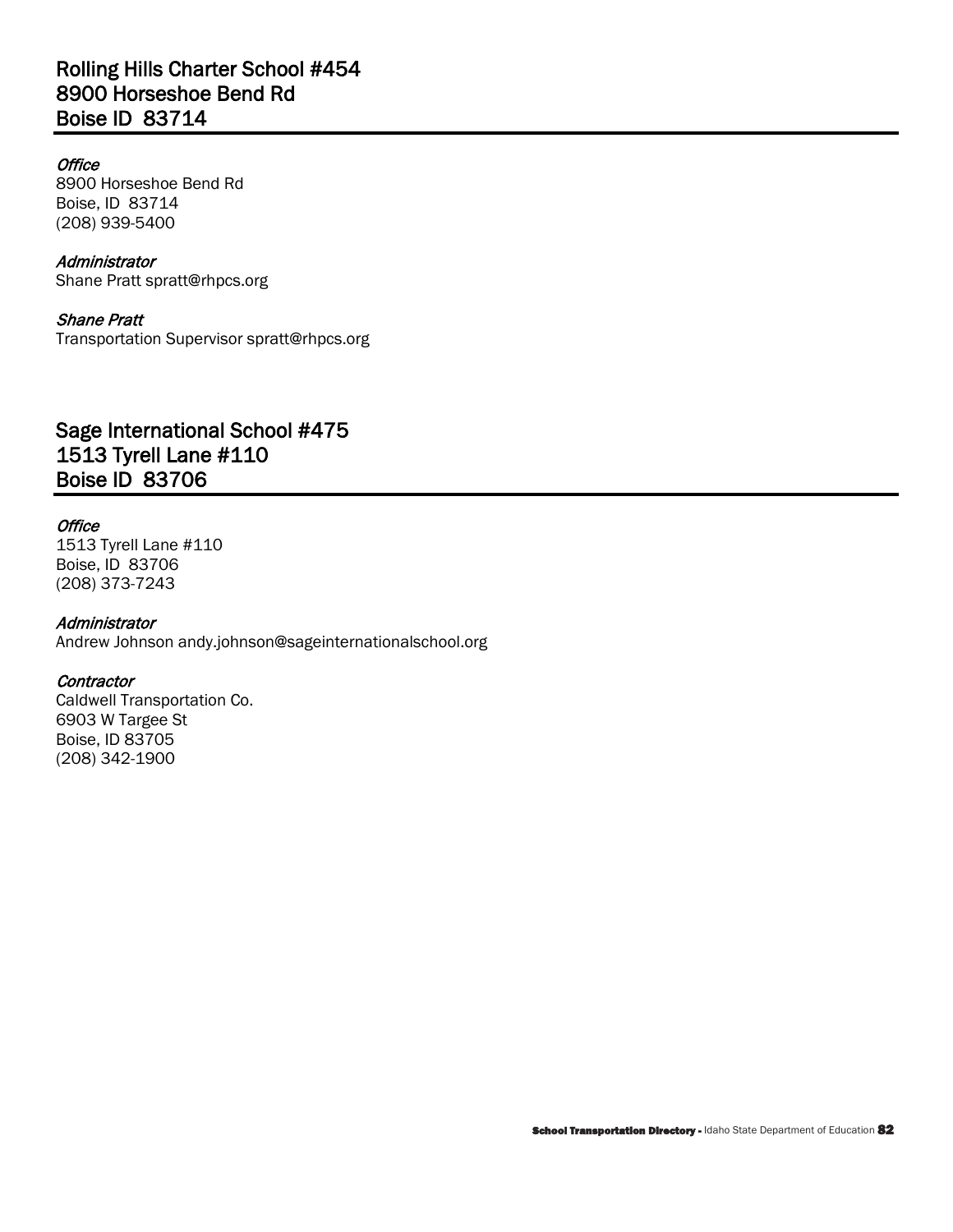# Taylor's Crossing Charter School #461 1445 N Wood River Dr Idaho Falls ID 83401

#### **Office**

1445 N Wood River Dr 1445 N Wood River Dr<br>Idaho Falls, ID 83401 (208) 552-0397

#### **Administrator**

Seth Boyle [sboyle@tceagles.com](mailto:sboyle@tceagles.com) 

#### **Contractor**

Teton Stage Lines 1425 Lindsay Blvd Idaho Falls, ID 83405 (208) 529-8036

### Nathan Harrington

Contract Manager [nathanh@tetonstagelines.com](mailto:nathanh@tetonstagelines.com) 

# Thomas Jefferson Charter School #559 1209 Adam Smith Ave Caldwell ID 83605

#### **Office**

 Caldwell, ID 83605 1209 Adam Smith Ave (208) 455-8772

#### **Administrator**

Jodi Endicott [Jodi.endicott@tjcharterschool.org](mailto:Jodi.endicott@tjcharterschool.org) 

#### Marie Herman

Transportation Liaison [mherman@brownbuscompany.com](mailto:mherman@brownbuscompany.com) 

#### **Contractor**

 Brown Bus Company 12020 Karcher Rd Nampa, ID 83651 (208) 455-2532

### Brent Carpenter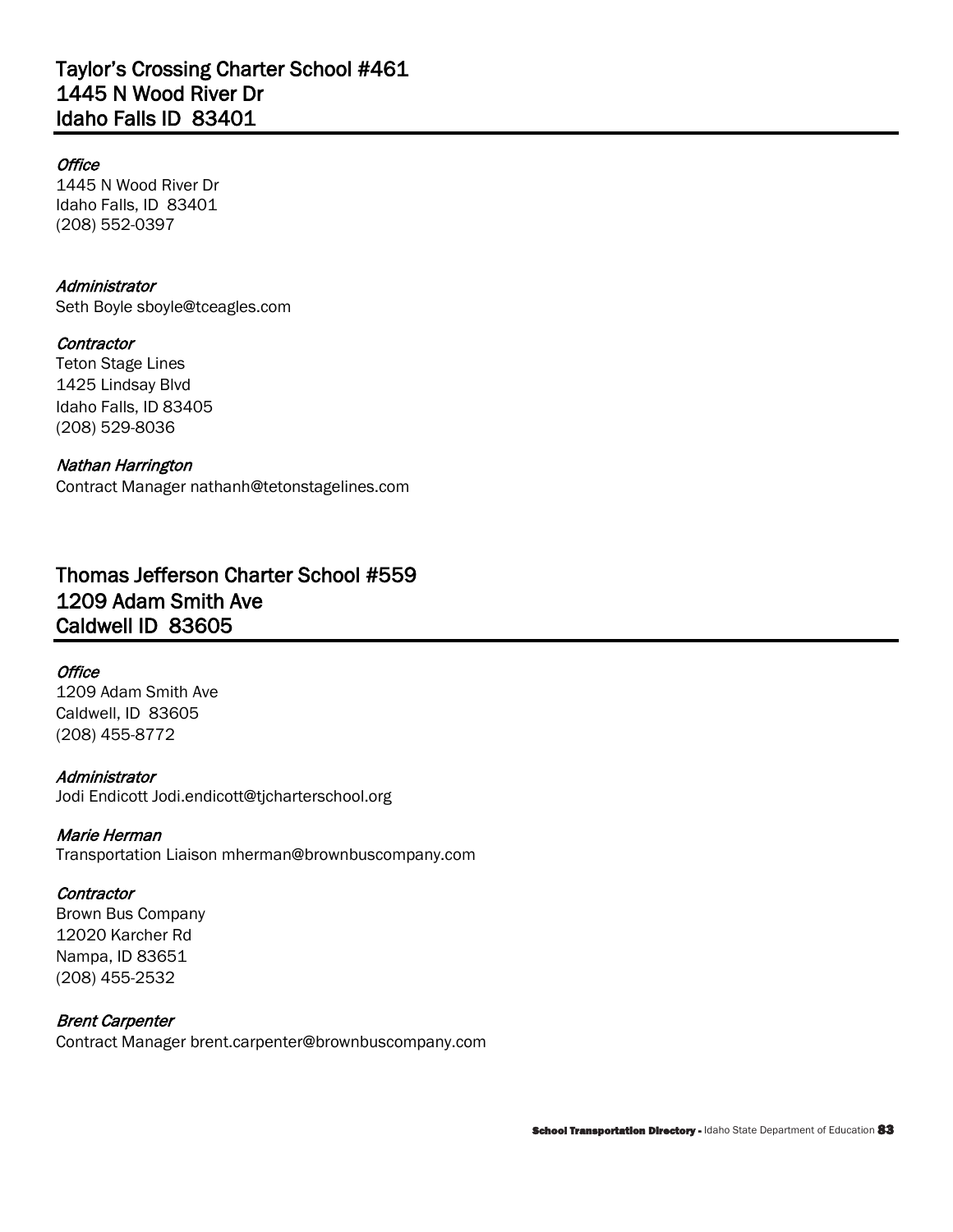# Treasure Valley Classical Academy #532 500 SW 3rd St Fruitland ID 83619

#### **Office**

 500 SW 3rd St Fruitland, ID 83619 (208) 779-4088

#### Administrator

Teirette Kapoor [tkapoor@tvcacademy.org](mailto:tkapoor@tvcacademy.org)

#### Michael Ellis

Transportation Supervisor [mellis@tvcacademy.org](mailto:mellis@tvcacademy.org)

# Upper Carmen Public Charter #486 PO Box 131 Carmen ID 83462

#### **Office**

 Carmen, ID 83462 14 Ethel's Way (208) 756-4590

#### Administrator

Becky Smith [beckysmith@uppercarmencharter.com](mailto:beckysmith@uppercarmencharter.com)

#### Amber Stark

Assistant Administrator [amberstark@uppercarmencharter.com](mailto:amberstark@uppercarmencharter.com)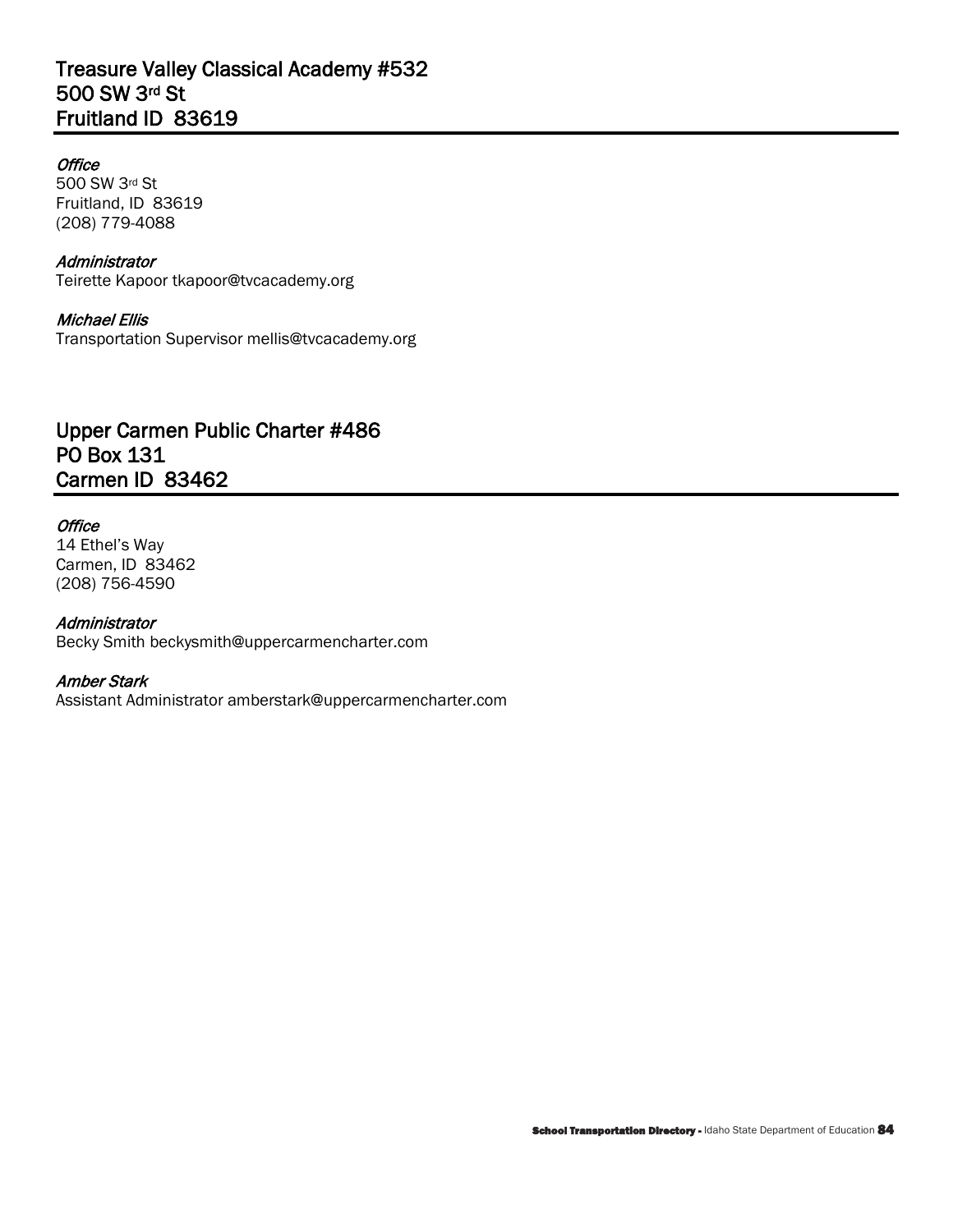# Victory Charter School #451 9779 Kris Jensen Ln Nampa ID 83686

#### **Office**

 Nampa, ID 83686 9779 Kris Jensen Ln (208) 442-9400

#### Administrator

Dr. Marianne Saunders [msaunders@victorycharterschool.net](mailto:msaunders@victorycharterschool.net)

#### **Contractor**

 Brown Bus Company 2111 E Sherman Ave Nampa, ID 83686 (208) 466-4181

#### Brent Carpenter

Contract Manager [brent.carpenter@brownbuscompany.com](mailto:brent.carpenter@brownbuscompany.com) 

# Vision Charter School #463 19291 Ward Rd Caldwell ID 83605

#### **Office**

 Caldwell, ID 83605 19291 Ward Rd (208) 455-9220

#### **Administrator**

Wendy OldenKamp [wendyoldenkamp@visioncsd.org](mailto:wendyoldenkamp@visioncsd.org) 

#### **Contractor**

 Brown Bus Company 2111 E Sherman Ave Nampa, ID 83686 (208) 466-4181

#### Brent Carpenter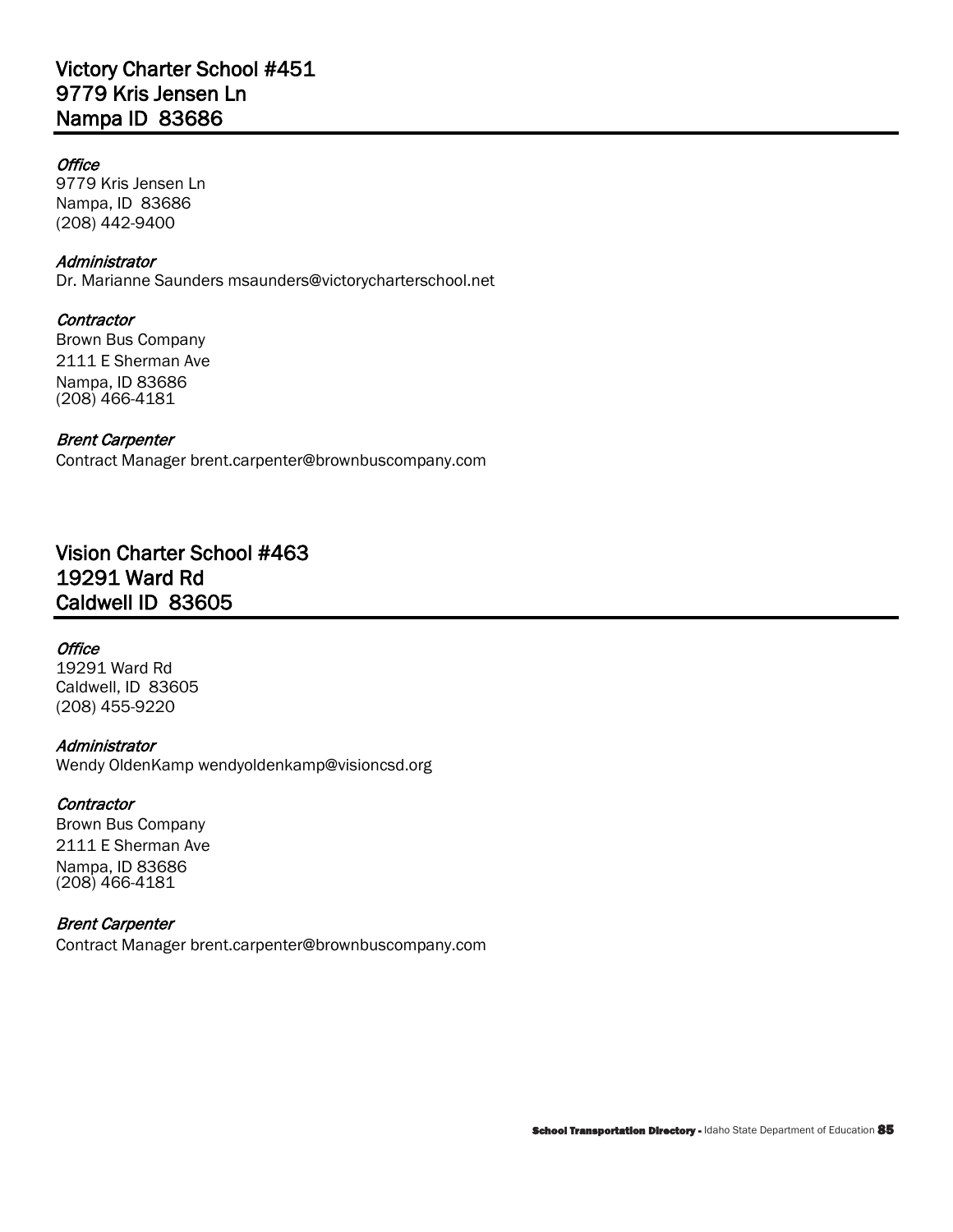# White Pine Charter School #464 2959 E John Adams Parkway Ammon ID 83406

#### **Office**

 Ammon, ID 83406 2959 E John Adams Parkway (208) 522-4432

#### **Director**

Ron Cote [cotero@wpcscougars.org](mailto:cotero@wpcscougars.org)

#### **Contractor**

Teton Stage Lines 1425 Lindsay Blvd Idaho Falls, ID 83405 (208) 529-8036

#### Nathan Harrington

Contract Manager [nathanh@tetonstagelines.com](mailto:nathanh@tetonstagelines.com) 

# Xavier Charter School #462 1218 North College Rd Twin Falls ID 83301

#### District Office

1218 North College Rd Twin Falls, ID 83301 (208) 734-3947

#### **Superintendent**

Gary Moon [gmoon@xaviercharter.org](mailto:gmoon@xaviercharter.org)

#### **Contractor**

Mid-Columbia Bus Co. 148 Main Ave Hazelton, ID 83335 (208) 733-8003

#### James Stevenson

Contract Manager [james.stevenson@midcobus.com](mailto:james.stevenson@midcobus.com)